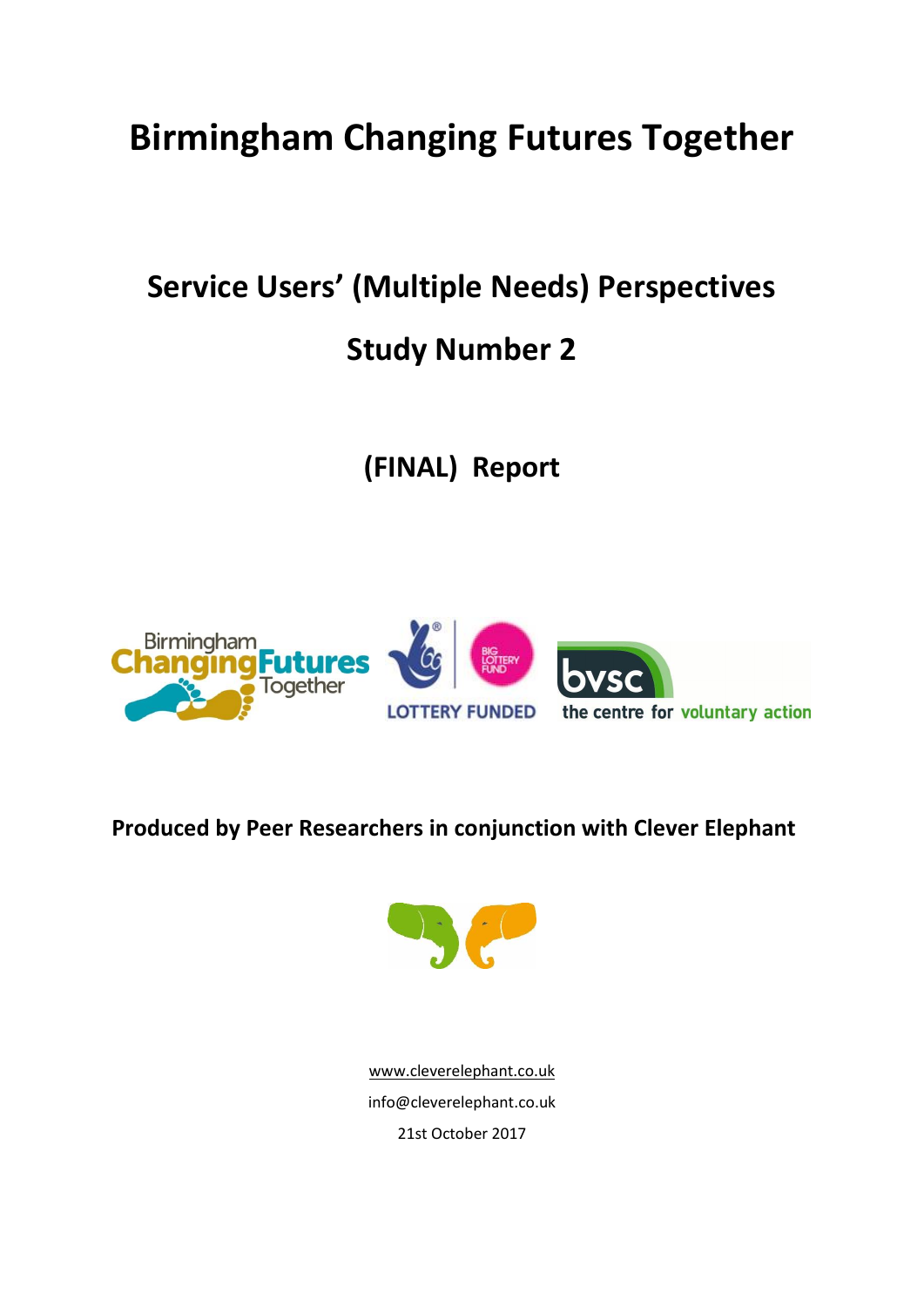## **Birmingham Changing Futures Together**

## **Service Users' (Multiple Needs) Perspectives Study Number 2, 2017**

## **CONTENTS**

| <b>Executive Summary</b>                                            | p. 4  |
|---------------------------------------------------------------------|-------|
| 1. Introduction                                                     | p.11  |
| 1.1 Birmingham Changing Futures Together (BCFT)                     |       |
| 1.2 BCFT Research and Evaluation                                    |       |
| 1.3 Purpose of BCFT Service Users' Perspectives Studies             |       |
| 1.4 Introduction of Peer Researchers                                |       |
| 2. Methodology and Approach                                         | p. 15 |
| 2.1 Research Aims                                                   |       |
| 2.2 Profile of Interviewees                                         |       |
| 2.3 The Added Value of Peer Researchers                             |       |
| 2.4 The Structure of the Study                                      |       |
| 2.5 Guaranteeing Anonymity                                          |       |
| 3. The Experience of using Services                                 | p. 19 |
| 3.1 Housing and Accommodation Services                              | p. 19 |
| 3.2 Drug and Alcohol Services                                       | p. 26 |
| 3.3 Rehabilitation/Criminal Justice Services (stopping reoffending) | p. 32 |
| 3.4 Mental Health Services                                          | p. 35 |
| 3.5 Health Services                                                 | p. 39 |
| 3.6 Training, Employment and Volunteering Services                  | p. 43 |
| 3.7 Other Services                                                  | p. 46 |
| 3.8 BCFT Lead Worker/ Peer Mentor Service                           | p. 47 |
| 3.9 Summary of Experiences and Perceptions of Services              | p. 48 |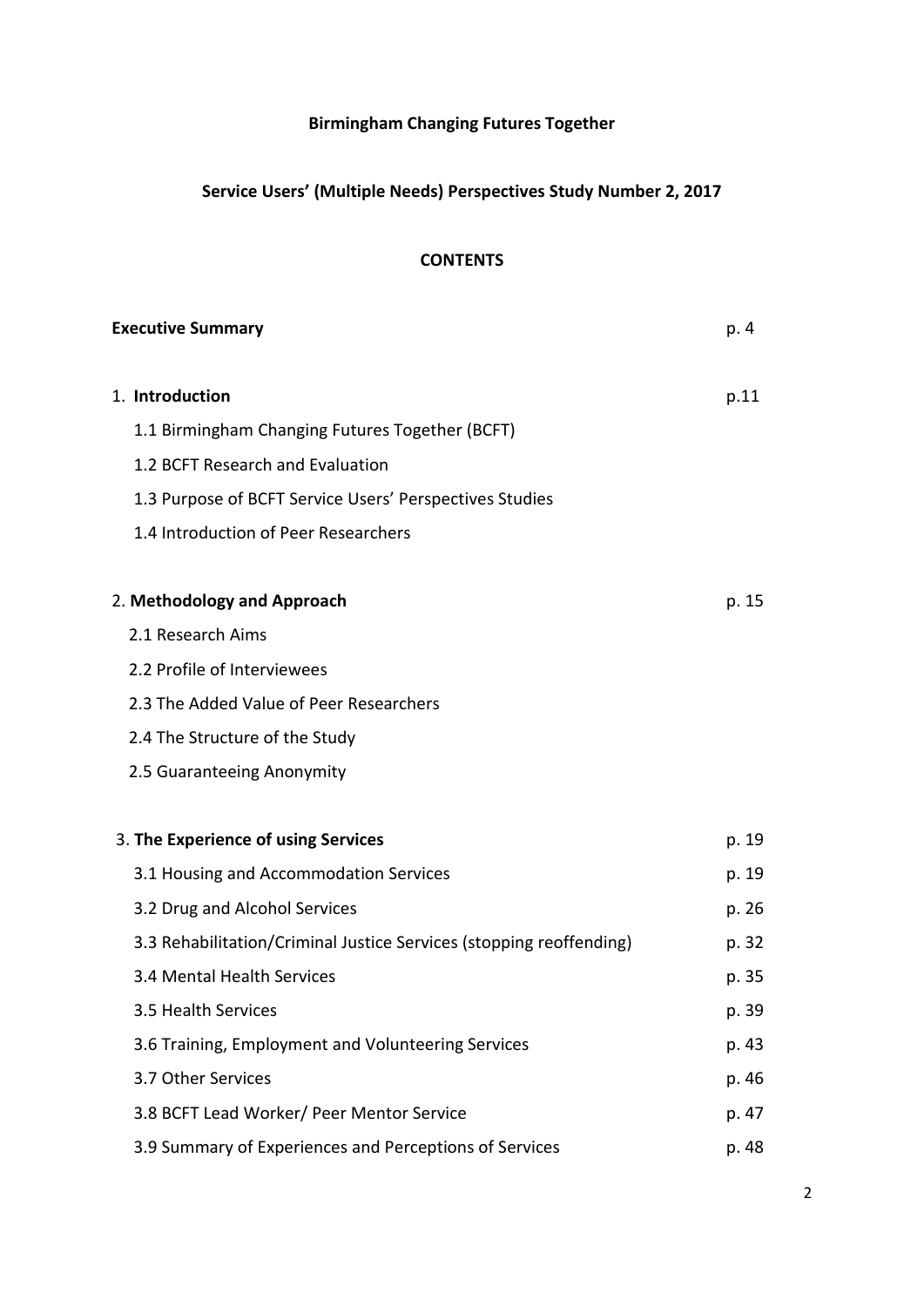# 4. **Learning from the Study** p. 50 4.1 Learning about Services 4.2 Overarching Lessons about Services and Provision 5. **Recommendations for Future Research** p. 56 5.1 Introduction to Recommendations

5.2 Recommendations

5.3. Conclusion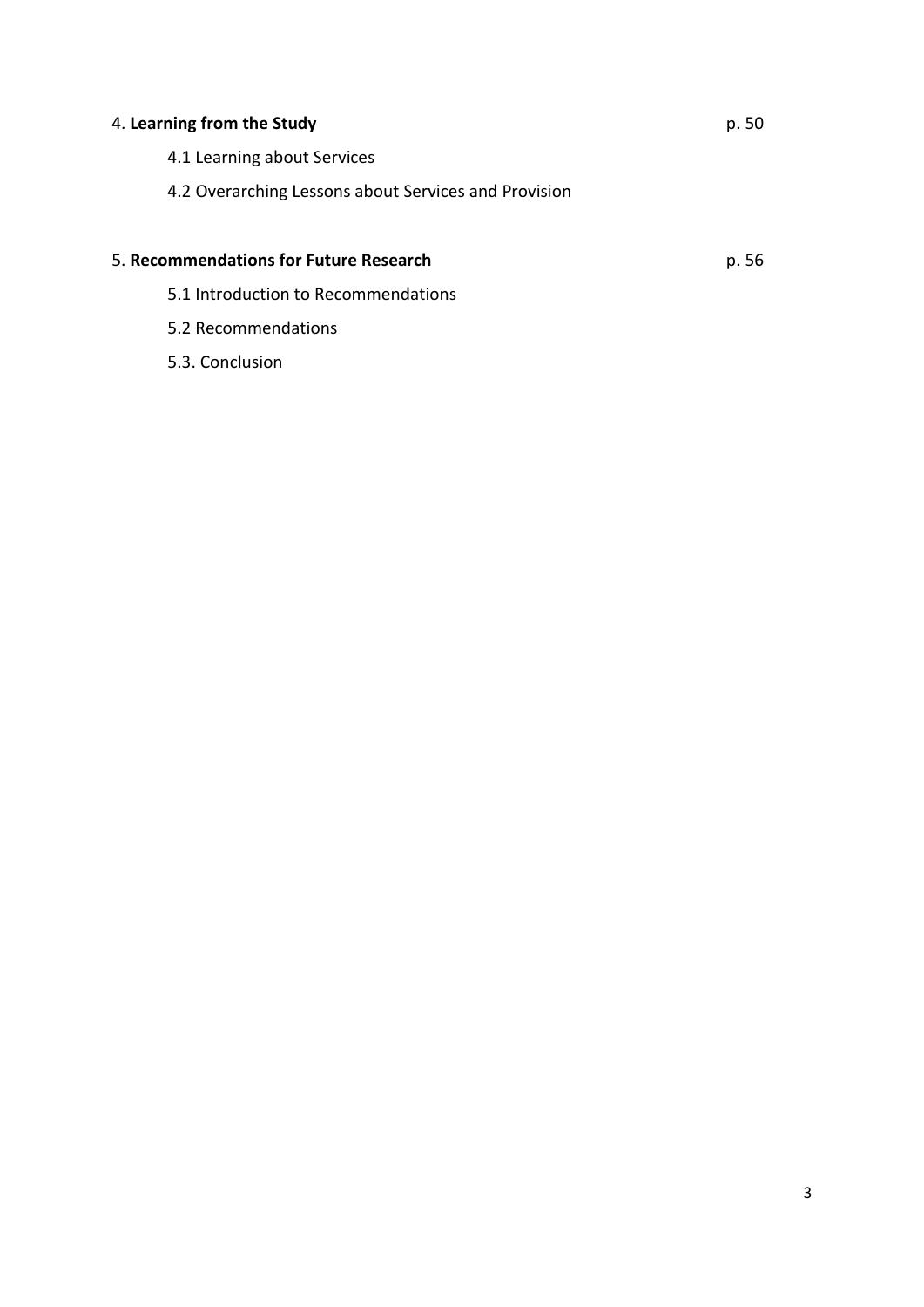#### **Birmingham Changing Futures Together**

#### **Service Users' (Multiple Needs) Perspectives Study Number 2, 2017**

#### **EXECUTIVE SUMMARY**

#### **Chapter 1: Introduction**

Birmingham Changing Futures Together (BCFT) is a £10 million programme funded over eight years by the Big Lottery Fund (BIG). Launched in 2015, it is one of twelve locations across the country taking part in *Fulfilling Lives: Supporting People with Multiple Needs.* All the areas are exploring new ways of working with adults with multiple needs, also known as HARM needs (homelessness, addiction and problematic substance misuse, risk of reoffending, and mental ill health).

The whole purpose of the Service Users' Perspectives Studies is to let the voice of the service user into the programme's research. In 2015 Experts by Experience said they wanted researchers to tell everyone how it felt to be on the receiving end of services, whether for good or for bad. By listening to these voices, decision-makers and providers can see what works and what doesn't and to listen is critical. The study reflects BCFT's position, that it is not individuals with multiple needs that make problems for service delivery, but the other way round: the way in which services are delivered can make already difficult lives impossible.

The Service Users' Perspectives of services is a key part of BCFT's local evaluation. A series of studies, it will take place over the lifetime of the programme. The first study was completed in 2016. This, the 2017 study, is the second in the series. The two most significant differences have been the introduction of Peer Researchers, information about which can be found separately, and increasing the number of people with multiple needs as interviewees. We strongly recommend that the current study is read in conjunction with its predecessor, in order to follow change as it happens in real time.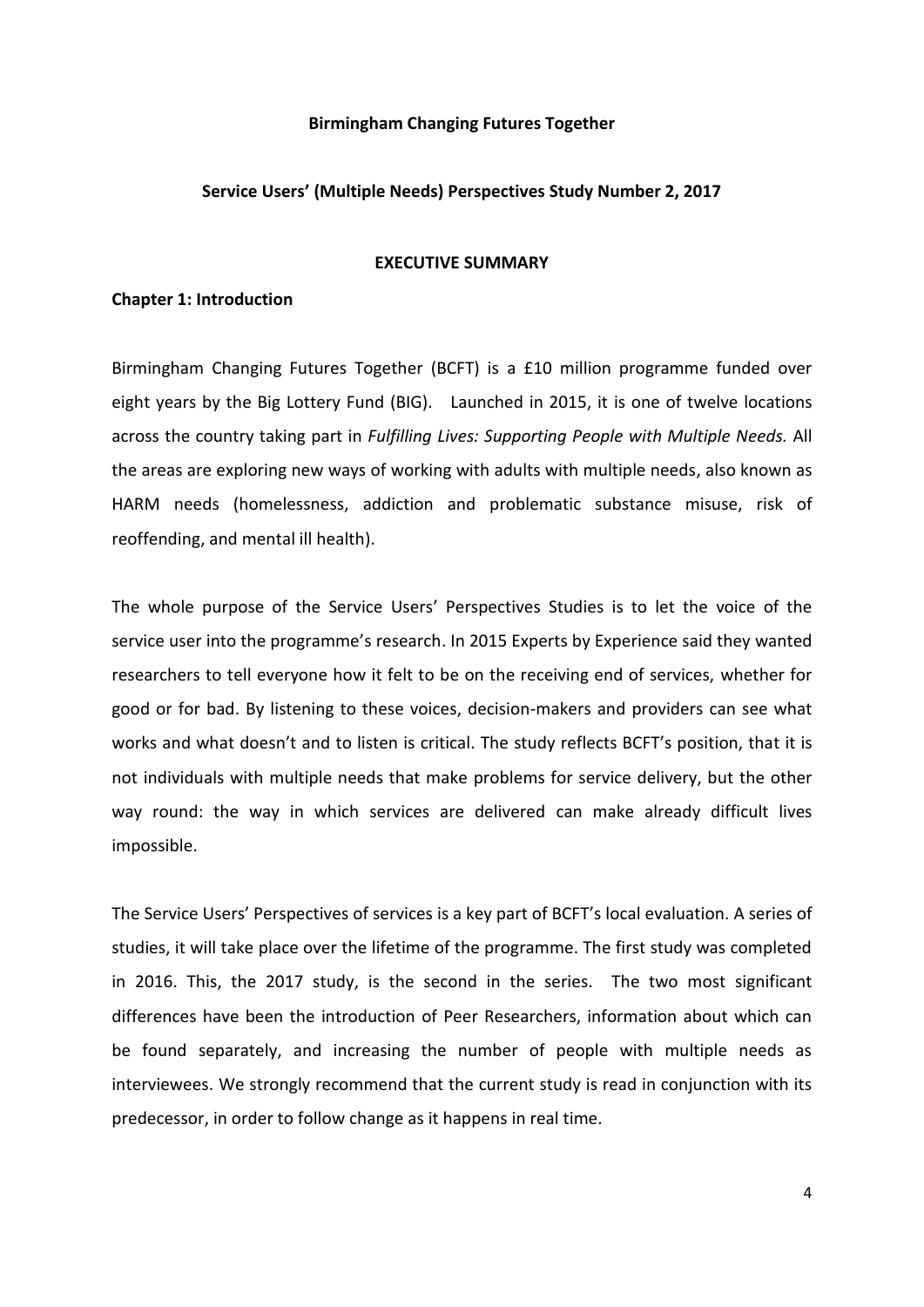## **Chapter 2. Methodology and Approach**

The Service Users' Perspectives Study reports the first-hand experience of people who use services. The services studied were: housing, substance misuse, mental health, health, help to stop offending, training, volunteering and employment, and BCFT's Lead Worker/Peer Mentor project.

Two researchers were involved in each interview, the interviews were qualitative and thirty interviewees participated. The interviewees broadly reflected the profile of the programme's participants overall.

From the interviewees' comments, it was clear that they weren't used to being asked for their opinions, so they welcomed the chance. They valued the opportunity to make things better for others and altruism was a strong motivator for participation: "Fingers crossed this helps". They particularly enjoyed sharing their experiences with Peer Researches who understood their world first- hand.

There are five chapters in the report:

- Introduction
- Methodology and Approach
- Findings (in interviewees' own words)
- Learning from the study, organised thematically, then consolidated into these overarching lessons:
	- o User Centred Services
	- o A Stable Starting Point
	- o Personal Support
	- o Added Value of Lived Experience
	- o Appropriateness
	- o Attitude
- Recommendations and future Service Users' Perspectives Studies.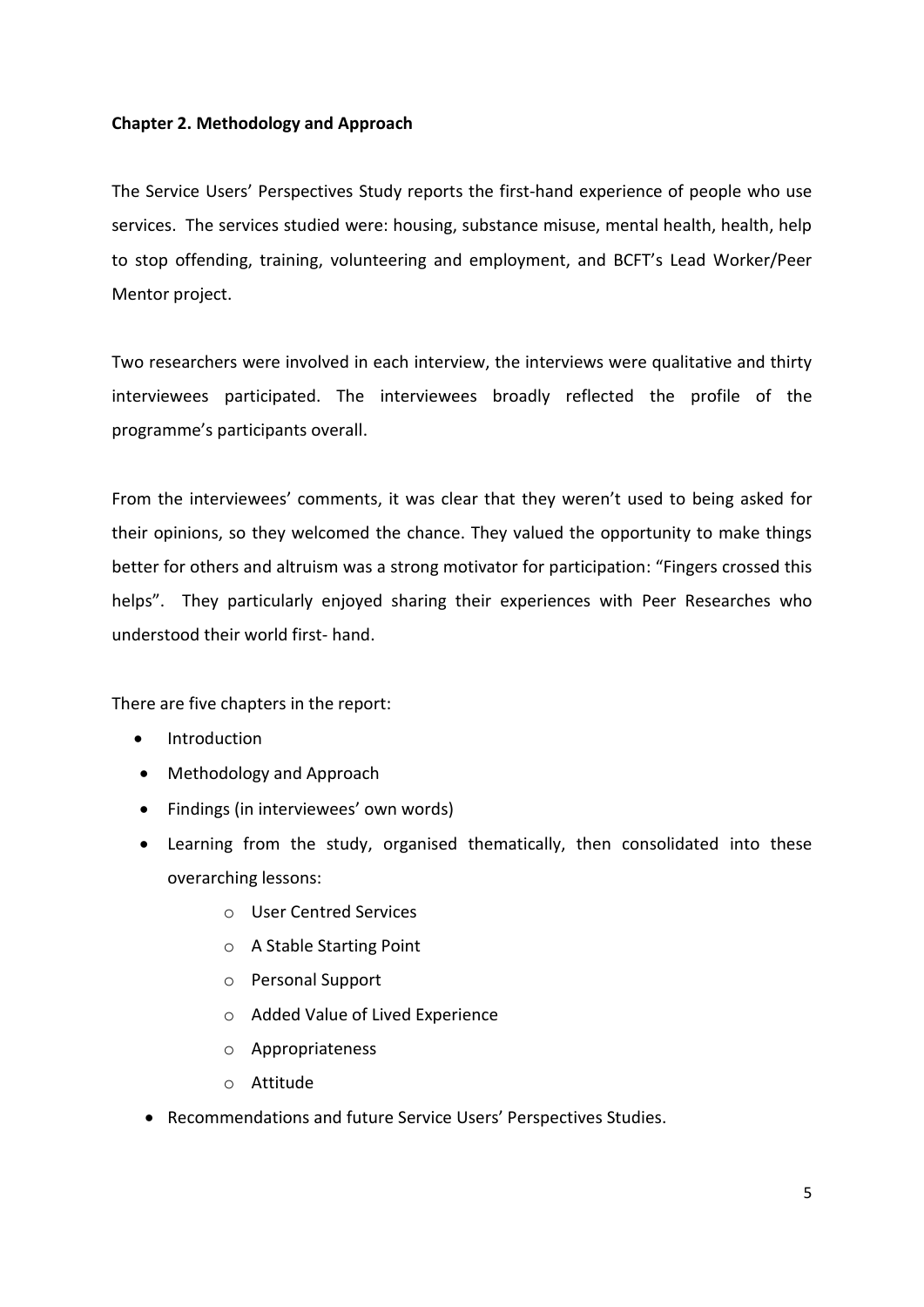#### **Chapter 3. The Experience of using Services**

This chapter presents the interviewees' first hand experiences of services in their own words **3.1 Housing and Accommodation Services**: every interviewee spoke about housing at some stage during their interview, and it was by far the priority issue. Comments mainly concerned: perceived ineligibility for social housing, few options for permanent accommodation, difficulty in using the council's computer-based application system, the stress attached to being in temporary accommodation, and hostel accommodation alongside people engaged in antisocial behaviours, particularly after detox or at a vulnerable point in life. Regular, reliable, all round support from key workers was highly prized and helped them to keep people on track with their housing issues. Among the many positive interventions made by key workers were: navigating IT based systems, budgeting and resolving benefit issues affecting rent, and accessing appropriate health care. Knowing that there was someone empathetic to turn to helped to maintain equilibrium. Housing services received a mixed report, with some improvements, particularly if interviewees had experienced coordination between different types of services.

**3.2 Drug and Alcohol Services** In total twenty-four interviewees commented about these services. Interviewees saw the following elements as vital in any programme for substance misuse: early assessment, accurate assessment, timely access to medication, drop-in appointments; coordinated cross service packages, treatment and support packages that lasted a realistic length of time; workers who understood their reality, shared their background; clean accommodation during recovery and being treated with respect by staff. These they said would enhance their chances of a sustained recovery. Interviewees talked about their experience over what was in fact a transition period in the city's drug and alcohol services. This led to mixed reviews. Some reported frustration: others were very enthusiastic about the new programmes on offer. Levels of satisfaction may well increase as further development takes place.

**3.3 Rehabilitation/Criminal Justice Services (stopping reoffending)** Seven interviewees commented upon this. Comments mainly focussed on the needs of ex-prisoners. Trying to resettle after a prison sentence required the support of many agencies, and interviewees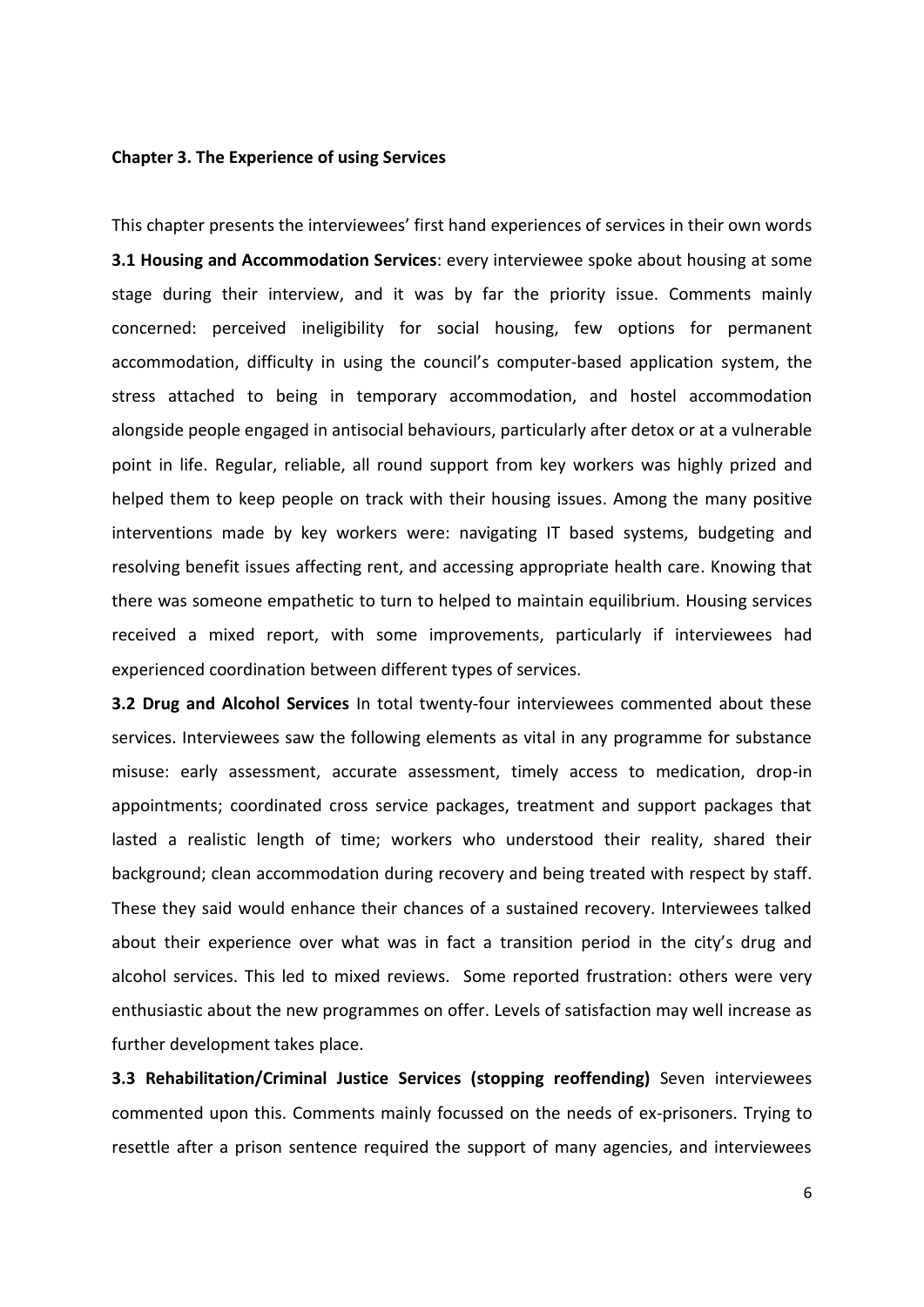found this difficult to arrange without key workers. Ex-offenders wanted access to support workers who could take a personal interest in them, give them support and act as alternative role models. The attitude of professionals had at times made a profound impact. Interviewees wanted personalised support programmes. These needed to address other negative aspects in their lives, in addition to their offending behaviour itself. This year interviewees talked about how having a criminal record was preventing them getting into work. They saw having to disclose their record to a potential employer as deeply hostile to their chances of getting a job. Interviewees did not seem familiar with the Rehabilitation of Offenders Act, even those with fairly minor sentences.

**3.4 Mental Health Services** Ten people chose to speak specifically on this topic, but mental ill health pervaded the responses of others to other questions. Whilst some had good access to help others had not: "to get onto something like that you have to try to kill yourself or someone else. That's ridiculous". Suitability of treatment was also an issue and many ended up in A&E by default. They didn't want to be slotted into inappropriate provision just because there happened to be a vacancy. Many commented on the interconnectedness between their mental health problems and their other needs. They wanted professionals to understand more about the interaction between mental health and addictions in particular, and to see this reflected in treatment packages. They thought there was little point in treating mental health in isolation. The attitude of professionals was important. To "see me as a human being", staff needed to understand how they actually lived.

**3.5 Health Services** Nine interviewees chose to talk about this topic specifically, four others commented at other places in the interview. There were many crossovers with mental health services. In discussing this topic interviewees talked more about mental health than any other health issue. They felt that mental health emergencies presented the most significant challenge to general health services. Many had found it difficult to access GPs and the Health Exchange was considered an effective temporary alternative. Interviewees also found it difficult to access through the phone or the internet, as many had neither. Those interviewees who had managed to get to their doctor, generally found their doctors to be helpful. Interviewees wanted serious issues affecting their health to be dealt with, as well as their presenting illness. Once again interviewees with Lead Workers had found their support invaluable in negotiating health and health-related services.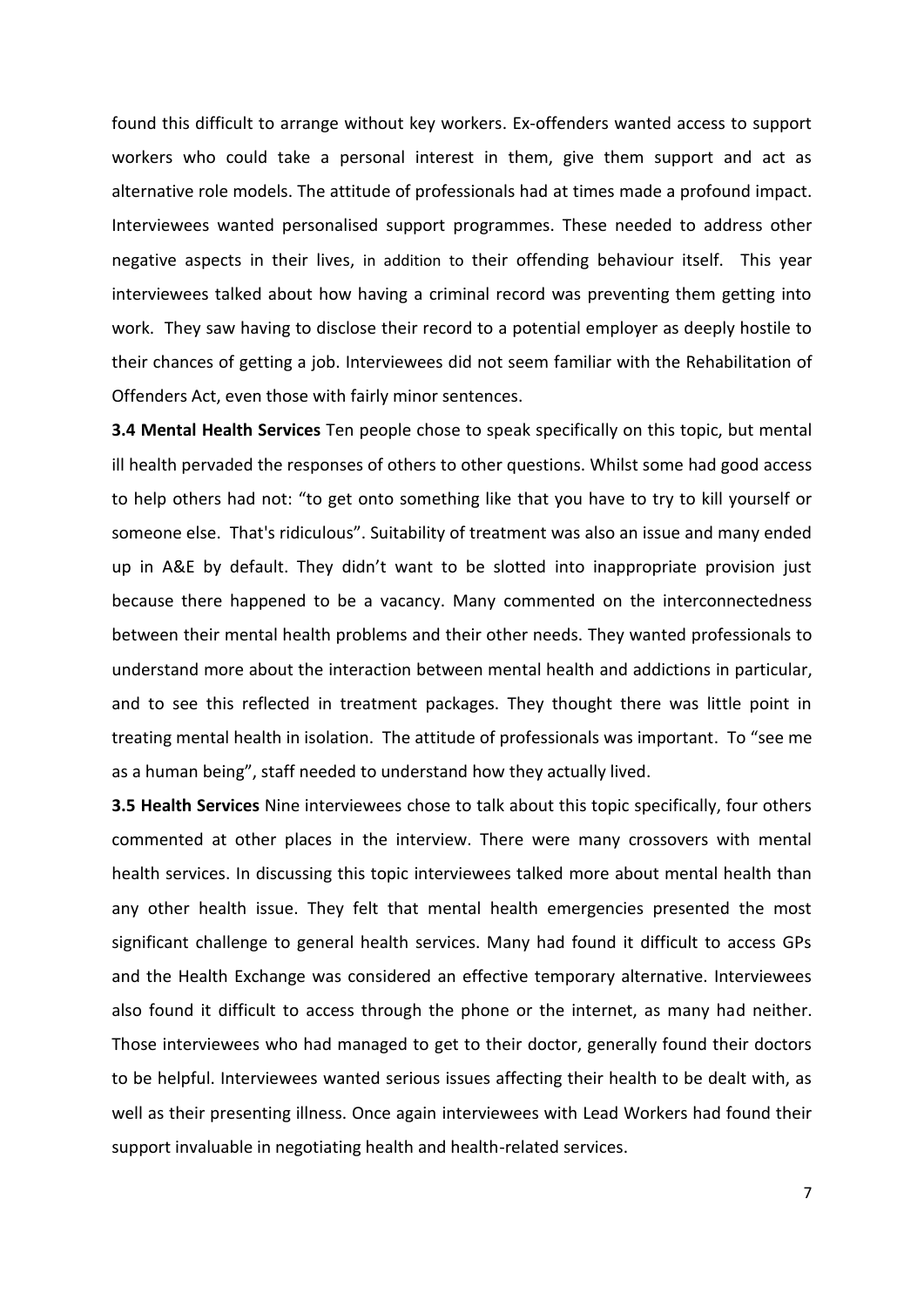**3.6 Training, Employment and Volunteering Services** It is interesting that the five interviewees who commented specifically on this topic had less than four complex needs and were probably further along their recovery journey. Interviewees faced multiple barriers in the labour and training markets. These included: unaddressed personal and behavioural issues, severe and chronic health problems, substance abuse and dependency, lack of stability (especially in accommodation), lack of appropriate role models, low educational achievement, lack of information and low self-confidence. They thought that providers could help them better by working together. When ready to enter the labour market, they needed help when declaring a criminal record.

**3.7. Other Services** Interviewees were invited to comment on any services which they had not yet spoken about. Nineteen people did so, commenting mainly about the other services in the study. Their remarks are given in those sections. The lack of help with family issues was however raised again this year: "There's a court case coming up, and I want to get my kids back, on top of all of the other stuff. I'm scared my kids are going to go down a bad road too"; another mentioned needing support to see their family and children. Some people made service wide comments: "Agencies should all train together, so everyone has a handle on what each other is doing." "They don't listen"; "It's difficult to know where to go for support"; "Because I can't use a computer". Several stressed the massive difference that having a key worker had made to their lives.

**3.8 BCFT Lead Worker/ Peer Mentor Service** Fifteen interviewees were eligible to comment on this service. Ten did so specifically, but many more referred to it in their other answers. Nine said that it had been very beneficial: "I would have died or been in prison if it wasn't for (Provider)"; "If it wasn't for the help from (Provider), I'd end up in jail". For one person it had made little difference, as their needs were already met. Even those who weren't in the project repeatedly said how valuable a key worker could be. The need for a key worker to coordinate service packages and to provide information ran like a leitmotif through the research. It seemed to be the one thing that everyone agreed on. Likewise interviewees wanted to be helped by people who had shared their lived experience, and truly understood their reality. In the recovery or resettlement of such workers, they found their own hope.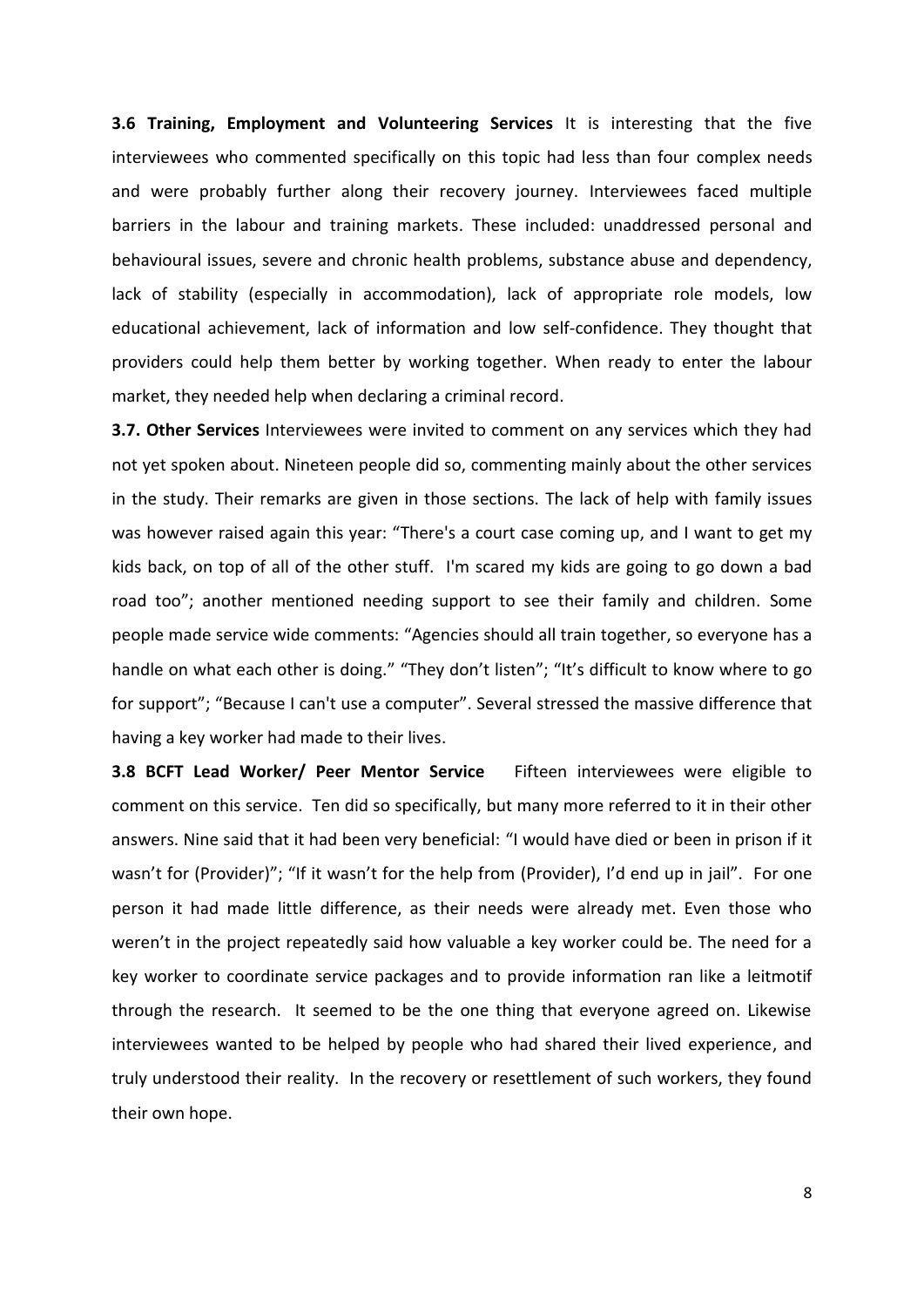**3.9 Summary of Experiences and Perceptions of Services** Interviewees' perspectives on services have not changed significantly in the last year. The exception was the improvement reported in drug and alcohol services through a new "umbrella'd" approach. Better coordination among providers had also featured in the 2015/16 report. For those without someone to negotiate and coordinate services for them, it was frequently impossible to keep up with everything they needed to do. Providers' arrangements sometimes made demands on individuals that they were most unlikely to meet, suggesting that such demands need to be reviewed. Negative staff attitudes were also mentioned in the 2015/16 report. On the other hand there was virtually unanimous backing given to having a key worker especially one who had shared a similar experience. It will be interesting to see if any of these perspectives change in the next Service Users' Perspectives Study.

#### **Chapter 4**. **Learning from the Study**

The learning summary focuses on where improvements could be made, and it reinforces many lessons in the earlier Service Users' Perspectives Study: "I want people who are a bit passionate. Textbook people haven't a clue." As in the previous study, learning is organised under the following headings: suitability, attitude, timeliness, wrapped around the individual, accessibility and duration and continuity. The overarching lessons for effectively working with people with multiple needs are: provide user centred services, provide a stable starting point for recovery and resettlement (especially stable accommodation), offer personal support by a key worker (especially one who has shared and lived experience); provide appropriate and timely services, and make sure staff exhibit a positive and respectful attitude towards those with multiple and complex needs.

#### **Chapter 5. Recommendations for Future Research**

The first Service Users' Perspectives Study was a pilot. It took an innovative approach centralising and amplifying the voices of service users. The current study has continued to amplify service users' voices, and has also expanded the interviewee pool and introduced Peer Researchers into the very research process itself. The recommendations are: to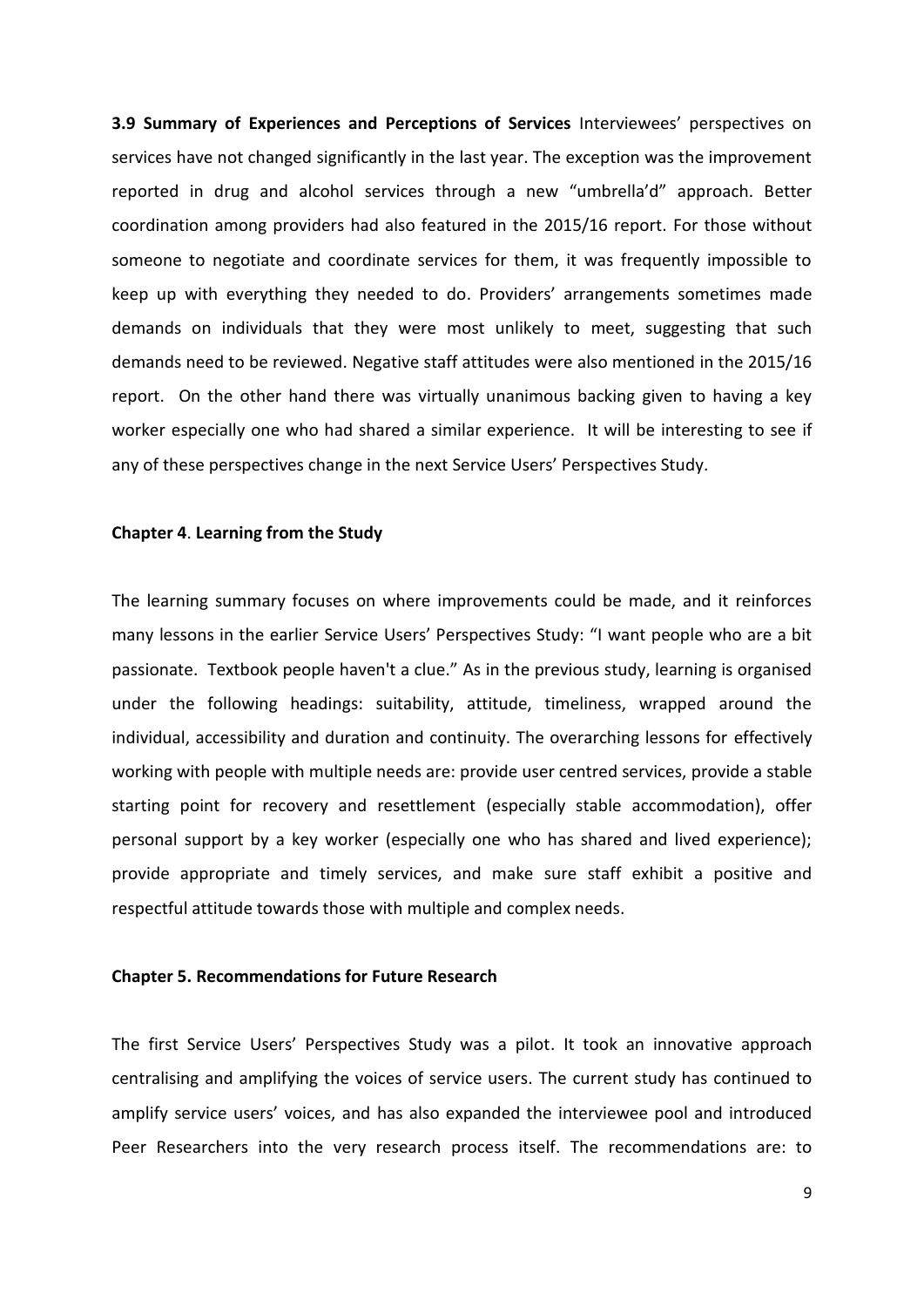maintain this qualitative research alongside BCFT's other evaluation strands, carry out these studies regularly to get the most value from a set of sequential studies; to encourage more of BCFT's core partners to engage in the research, referring both potential Peer Researchers and interviewees; and finally to promote the studies externally with commissioners and providers. These studies have enormous value in that they both to enable and encourage the coproduction of services for people with multiple needs, by giving those people a voice. This can make for uncomfortable reading, for these studies show that it is often difficult and frequently impossible to get what you need when you're 'on the receiving end'.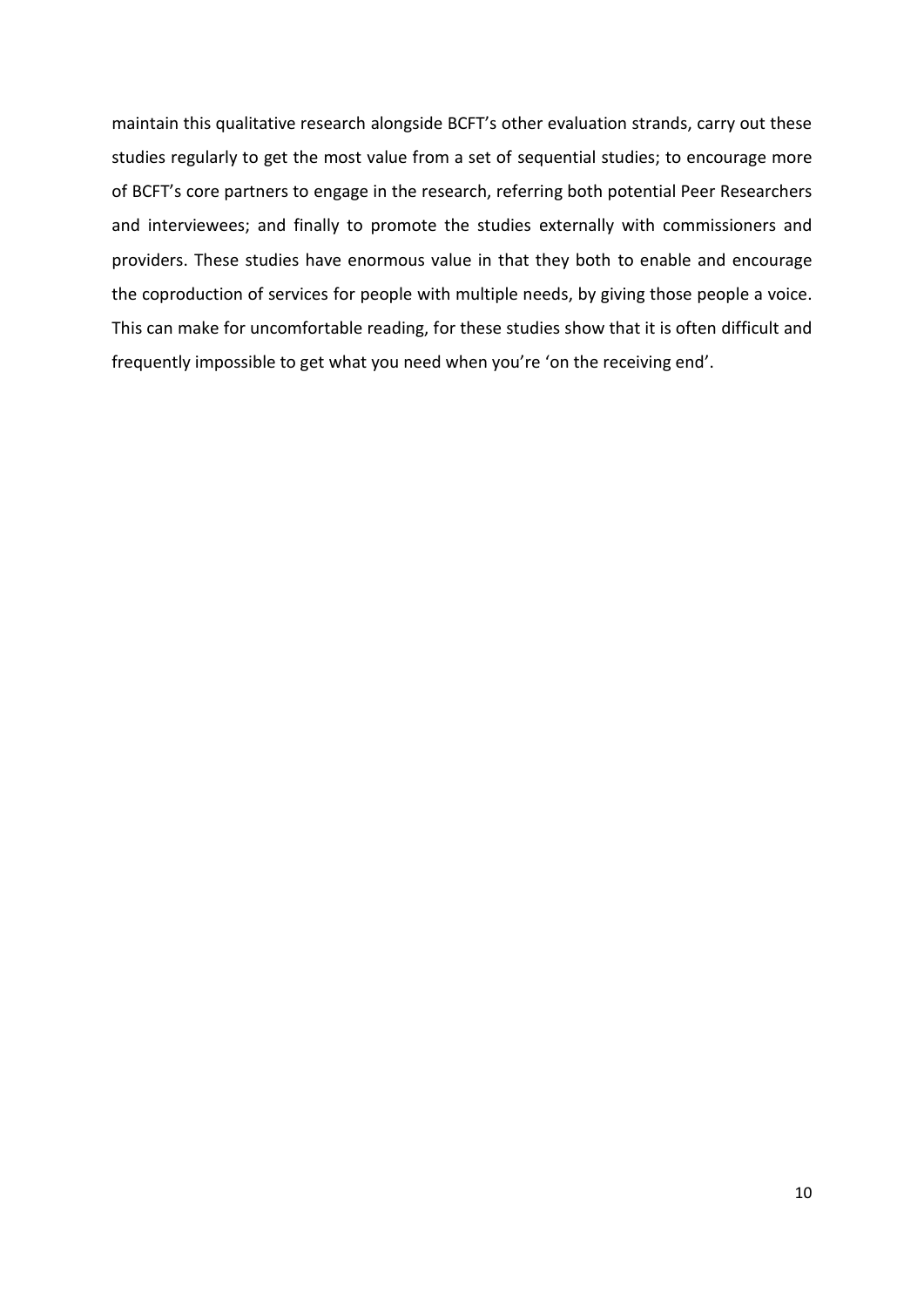## **Birmingham Changing Futures Together**

## **Service Users' (Multiple Needs) Perspectives Study Number 2, 2017**

## **CHAPTER 1 INTRODUCTION**

## 1.1 Birmingham Changing Futures Together (BCFT)

Birmingham Changing Futures Together (BCFT) is a £10 million programme funded over eight years by the Big Lottery Fund (BIG). Birmingham is one of twelve locations across the country taking part in *Fulfilling Lives: Supporting People with Multiple Needs*. All the *Fulfilling Lives: Supporting People with Multiple Needs* projects are exploring new ways of working with adults with two or more multiple and complex needs. These are also known as HARM needs which are:

- Homelessness
- Addiction and problematic substance misuse
- Risk of reoffending
- Mental ill health.

Birmingham Changing Futures Together (BCFT) began work in June 2014, launching officially in June 2015.

## 1.2 BCFT Research and Evaluation

*Fulfilling Lives: Supporting People with Multiple Needs* is the subject of substantial national and local research. The national research will look at results from all twelve locations, identifying what works for the individual, for providers and for commissioners, and ultimately, for the public purse. The evidence will, it is hoped, lead to systems change. It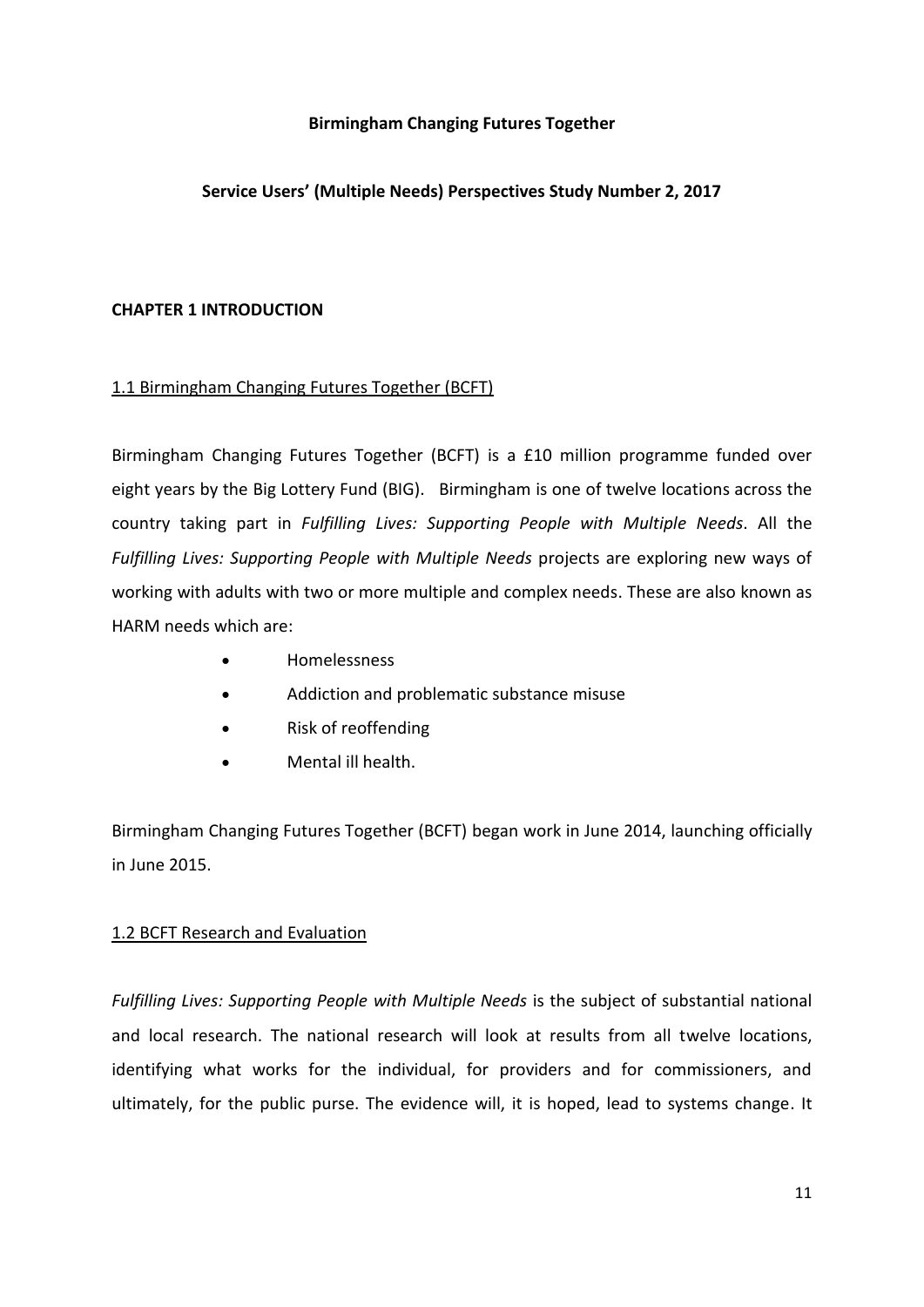should demonstrate how services can become more cost effective and deliver better outcomes.

Birmingham's local research, including its series of Service Users' Perspectives Studies, began in 2015 and will contribute to that wider learning. BCFT commissioned the first Service Users' Perspectives Study in September 2015 as part of its local evaluation, and the first report was published in 2016. The current report is the second in the series. As such it builds on the previous study, updating the findings, the learning and the recommendations. This latest research took place in 2017, with the most significant difference being the introduction of Peer Researchers.

It is advisable to read this study in conjunction with its predecessor of 2015/16. By taking a sequential approach, the reader will gain a richer perspective, on a wider range of services, over a more sustained period of time. Most importantly, they will hear from more people with multiple and complex needs.

*Fulfilling Lives* aims to bring about changes that are firmly based on evidence. Cultural change and service development however, are incremental processes. Witnessing change over eight years through tracking the perceptions of service users is an ambitious project. Each of the Service User Perspectives Studies not only captures what was happening at a particular time, but when the series is complete, will provide a record of when and how change occurred for people with multiple needs in this city.

## 1.3 Purpose of BCFT Service Users' Perspectives Studies

The whole purpose of the Service Users' Perspectives Studies is to let in the voice of the service user, and for professionals and policymakers to take heed of it. This focus was set by service users and Experts by Experience back in 2015. They didn't want any more case studies exposing their lives. What they asked for instead was that the services on offer to them be put under the spotlight. The instruction was to tell everyone how it felt to be on the receiving end, the good and the bad.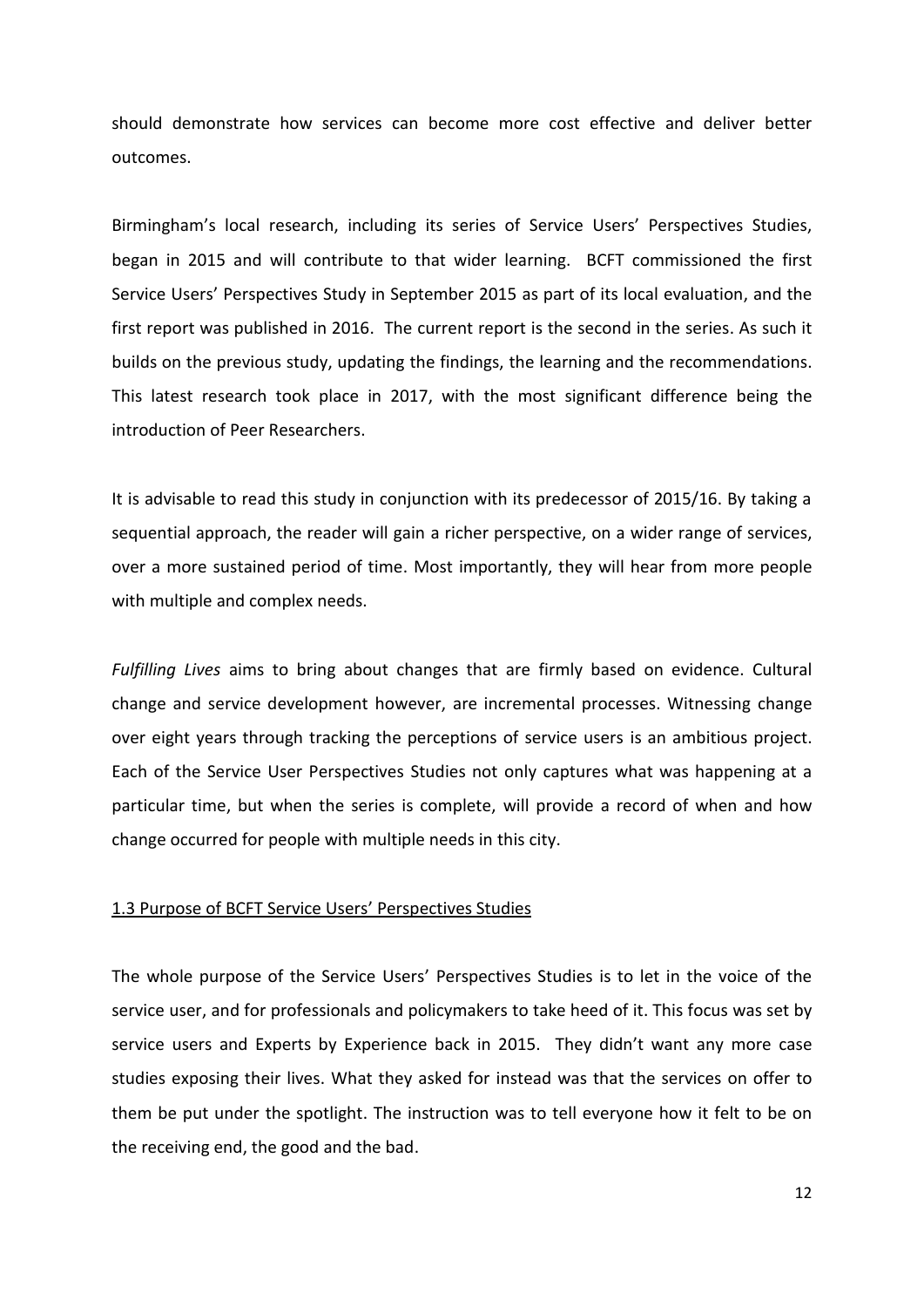This research therefore deliberately places the words, perceptions, and lived experiences of service users right at the centre of service review and systems change. By listening to these voices, decision-makers and providers will see what works, and what doesn't work. It is critical that they listen. The study reflects BCFT's position, that it is not individuals with multiple and complex needs that make problems for service delivery, but the other way round. The way in which services are delivered often makes already difficult lives even more difficult.

#### 1.4 Introduction of Peer Researchers

"A trained and experienced peer researcher is worth their weight in gold"

(Evaluator)

The Service Users' Perspectives Study 2015/16 was undertaken by BCFT's local evaluator, Clever Elephant. As well as producing research guidelines for people with multiple and complex needs, the evaluator also supported BCFT's ambition to involve Peer Researchers. So whilst in the first study the evaluation explored how to get the richest data during interview, the second study has gone one step further and introduced Peer Researchers. This has reinforced the centrality of the service user's voice. Bringing lived experience into the heart of the research process was a significant advance in approach.

The Peer Researchers were recruited in April 2017, trained in May 2017 and undertook fieldwork between June and September 2017, and subsequently helped with the analysis. They gave a presentation at BVSC conference in November 2017, signalling the end of their involvement in the second study.

The local evaluator trained and supported the new Peer Researchers on all the research elements. The training went far beyond the usual multiple-choice, tick box option. Instead they were trained in the whole research process, so that they understood where their work was going. They were trained to conduct quite lengthy qualitative interviews, often with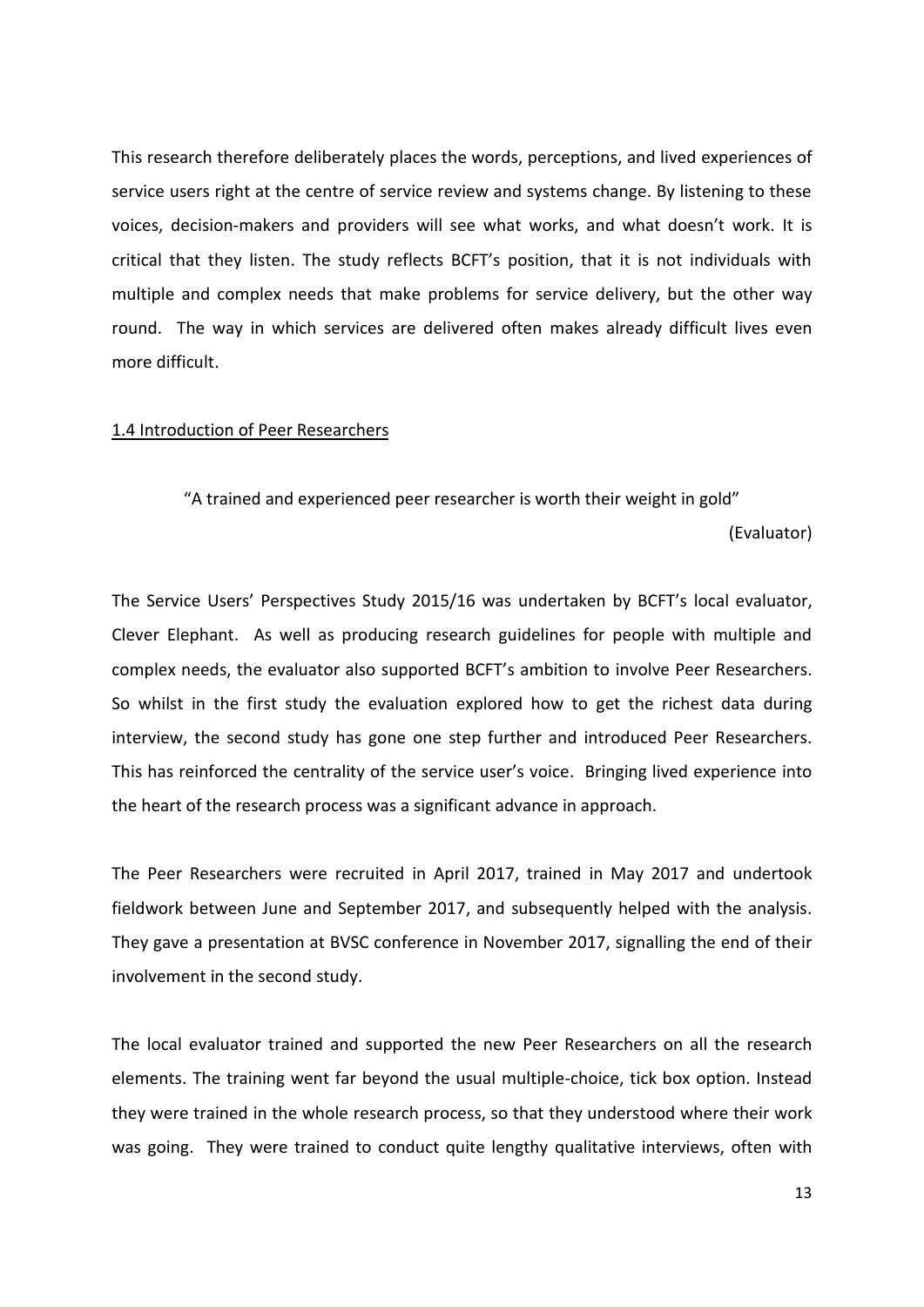challenging individuals, and they were also responsible for taking notes and entering the interview data into excel. The Peer Researchers engaged throughout the research. The initiative has been successful, and BCFT intend to continue Peer Research in the next Service Users' Perspectives Study. Further information about this can be obtained from BCFT.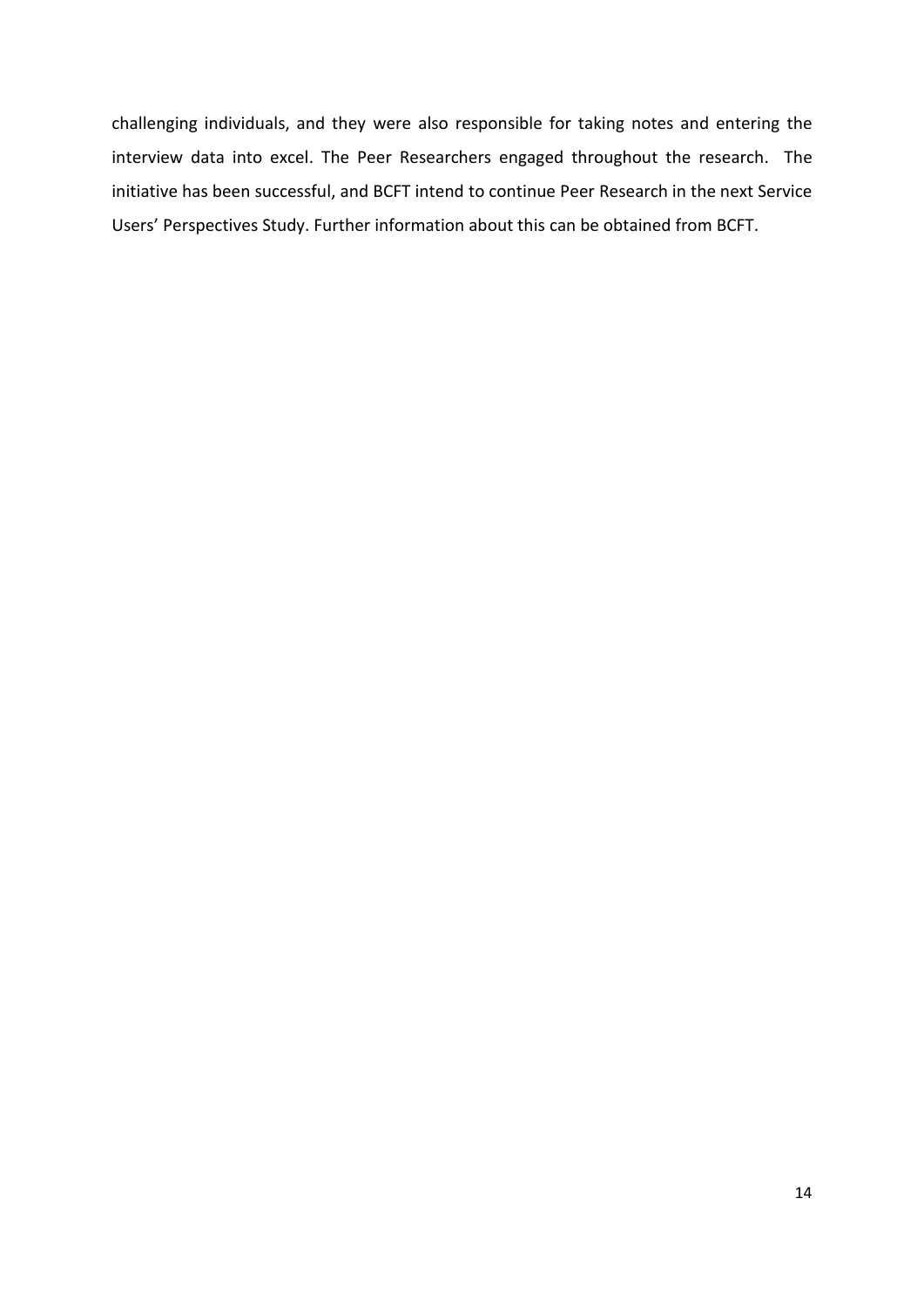#### **CHAPTER 2. METHODOLOGY AND APPROACH**

### 2.1 Research Aims

These studies aim to find out about services from the first-hand experience of people who use them. The services studied were: housing, substance misuse, mental health, health, help to stop offending, training volunteering and employment, and BCFT's Lead Worker/Peer Mentor project. Two researchers were involved in each interview, one to lead on questioning, the other to take notes. These interviews form the basis of the report that follows.

Thirty qualitative interviews were completed, recorded and analysed. The interview group was different to that of the previous study. The twenty-one interviewees in the 2015/16 study all had Lead Workers, which meant they all had three or more complex needs. This time Lead Workers' clients formed only half of the interviewees. The other fifteen individuals came via three other BCFT partners as part of the No Wrong Door Network.

## 2.2 Profile of Interviewees

The interviewees' profile broadly reflects that of the BCFT programme. Twenty-six were male. They had an age range from 20 years to 60 years, with the highest number in their 30s. The majority were White and British, and five Lead Worker Peer Mentor clients were from ethnic minority backgrounds.

Four interviewees were female, and they all participated within co-dependent couples where their partner had agreed to the interview. In the previous study, a quarter of the interviewees were female and all came independently. The difficulty of accessing the marginalised female voice is widely acknowledged ("Where Are the Women", Sarah Robinson, October 2016). By the time this study is done again, BCFT expects that a provider of services specifically to women to have joined the partnership. This should increase the profile of women both in the programme and in the research.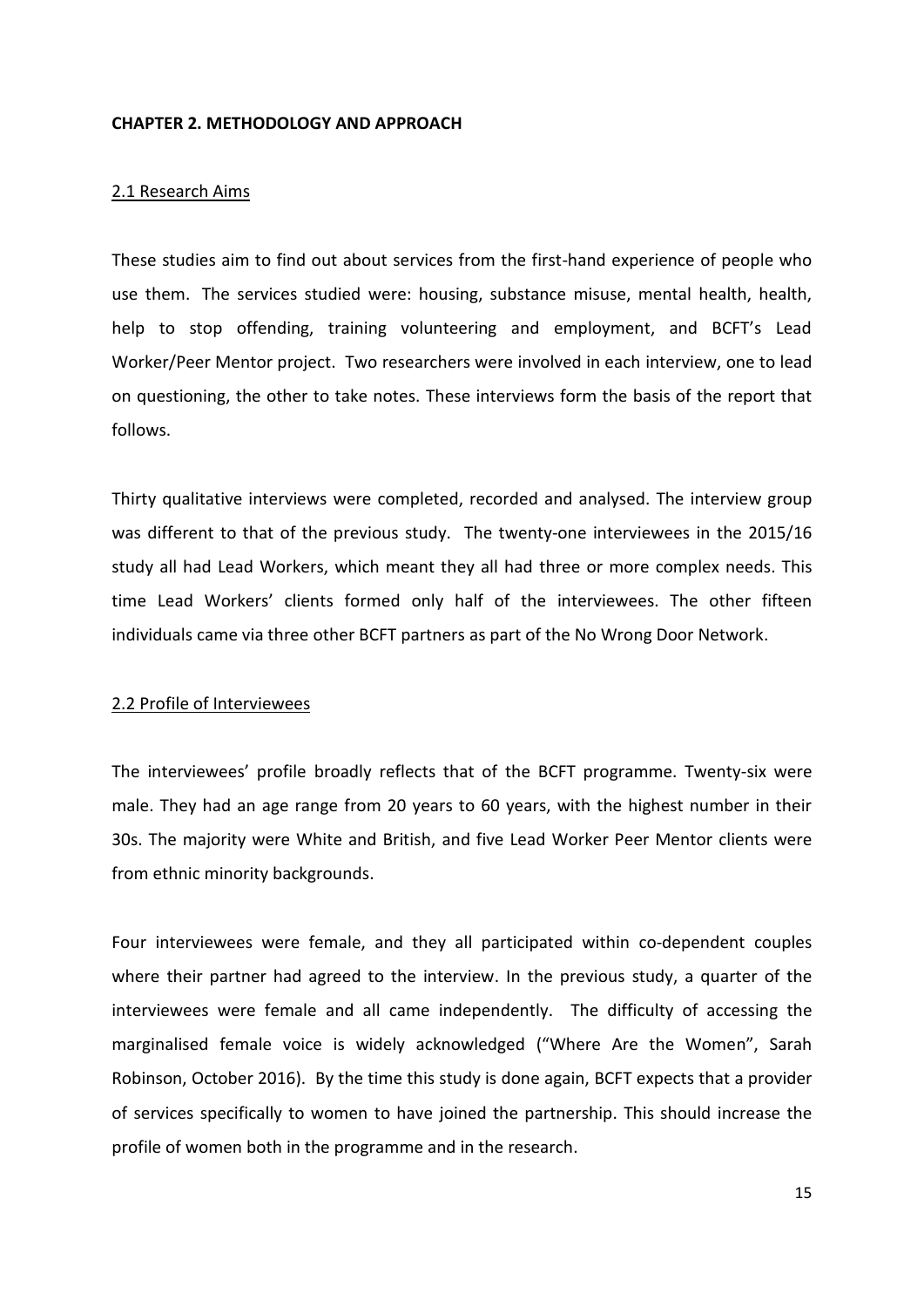#### 2.3 The Added Value of Peer Researchers

Peer Researchers bring lived experience to the research process. BCFT seized the opportunity to be more exploratory and innovative in its approach. Peer Researchers were fully involved and well trained. As stated above we strongly advise against limiting Peer Researchers to ticking boxes. They are at their most valuable in gathering rich qualitative data.

Given that Peer Researchers cannot be on standby one hundred per cent of the time, it is clearly advisable to have additional interviewers available: "People rocked up on the wrong day to do their interview and we didn't want to turn them away". Many in the target community find keeping to a schedule difficult. To ensure that interviewees were not disappointed, the local evaluator, a MIND worker and the lead from BCFT filled in on six occasions when no peer interviewer was at hand. Backup is strongly recommended for such contingencies. Turning people away was never considered an option

It appeared from the interviewees' comments that they weren't used to being asked for their opinions, so telling it first-hand was welcomed. That what they were saying to people would be converted into research was something quite novel. They valued the opportunity of helping to make things better for others: "Fingers crossed this helps".

Altruism was a strong motivator for participation. Equally importantly interviewees enjoyed sharing their experiences with researches who had been on a similar journey to themselves. There is considerable added value here, which didn't find its way into the data. In their interaction with the Peer Researchers, many interviewees found inspiration and hope for themselves. Some asked if they could become researchers themselves. BCFT will be taking this forward.

#### 2.4 The Structure of the Study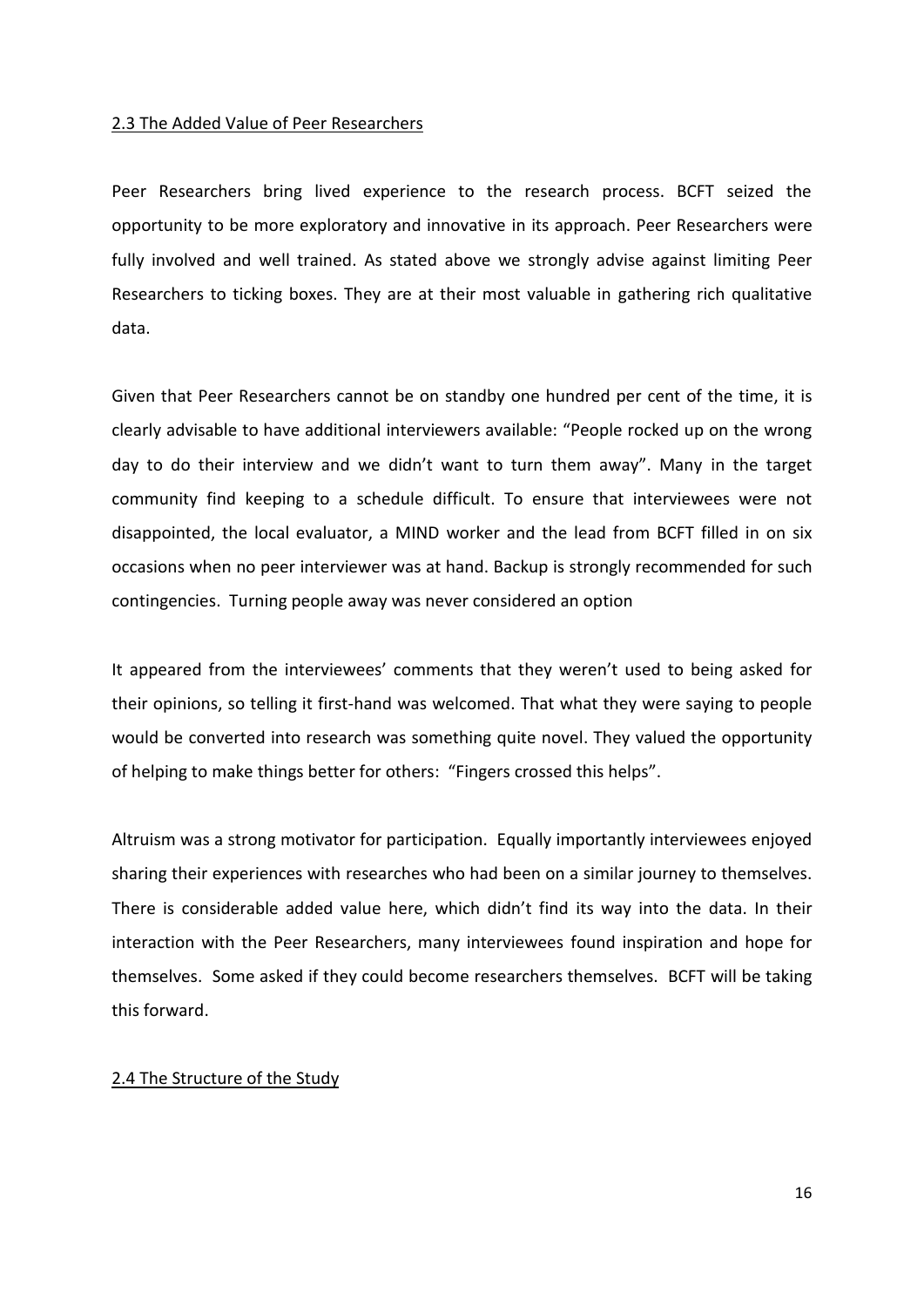This report focuses on findings about services. Like the earlier study, it presents a body of lived experience from the front line, of services being delivered here and now.

- $\triangleright$  Chapter 1 introduces the research. Understanding how 'it feels at the receiving end' can help staff and providers understand service users' reactions, both positive and negative, and help commissioners design better future provision.
- $\triangleright$  Chapter 2 sets out the methodology and approach. The most salient change from 2015 is the introduction of Peer Researchers.
- $\triangleright$  Chapter 3 gives the interviewees a voice and then sets out the findings. The chapter presents each service area studied in turn. The services are: housing and accommodation; drug and alcohol; rehabilitation and Criminal Justice; mental health and general health; training employment and volunteering; and BCFT's Lead Worker/ Peer Mentor service. Commentary on each is structured under the same headings, enabling cross reference between topics

All verbatim remarks are indicated by quotation marks and use the actual words spoken. All reported points reflect the information or views given by the interviewees themselves. Interviewees often jumped around between topics, remembering things belatedly, distracted by other needs (needing to get a drink or a smoke), or they were not ready to disclose some key experience until enough trust had been established (the 'doorknob moment').

- $\triangleright$  Chapter 4 contains the learning from the study. It is organised thematically, using the same themes of the 2015/16 study. Over time, this approach will enable the reader to identify how services have changed as the programme progressed. The earlier study generated these themes:
	- Suitability
	- Attitude
	- Timeliness
	- Wrapped around the Individual
	- Accessibility
	- Duration and Continuity

The final section consolidates the overarching lessons. This year's headings are: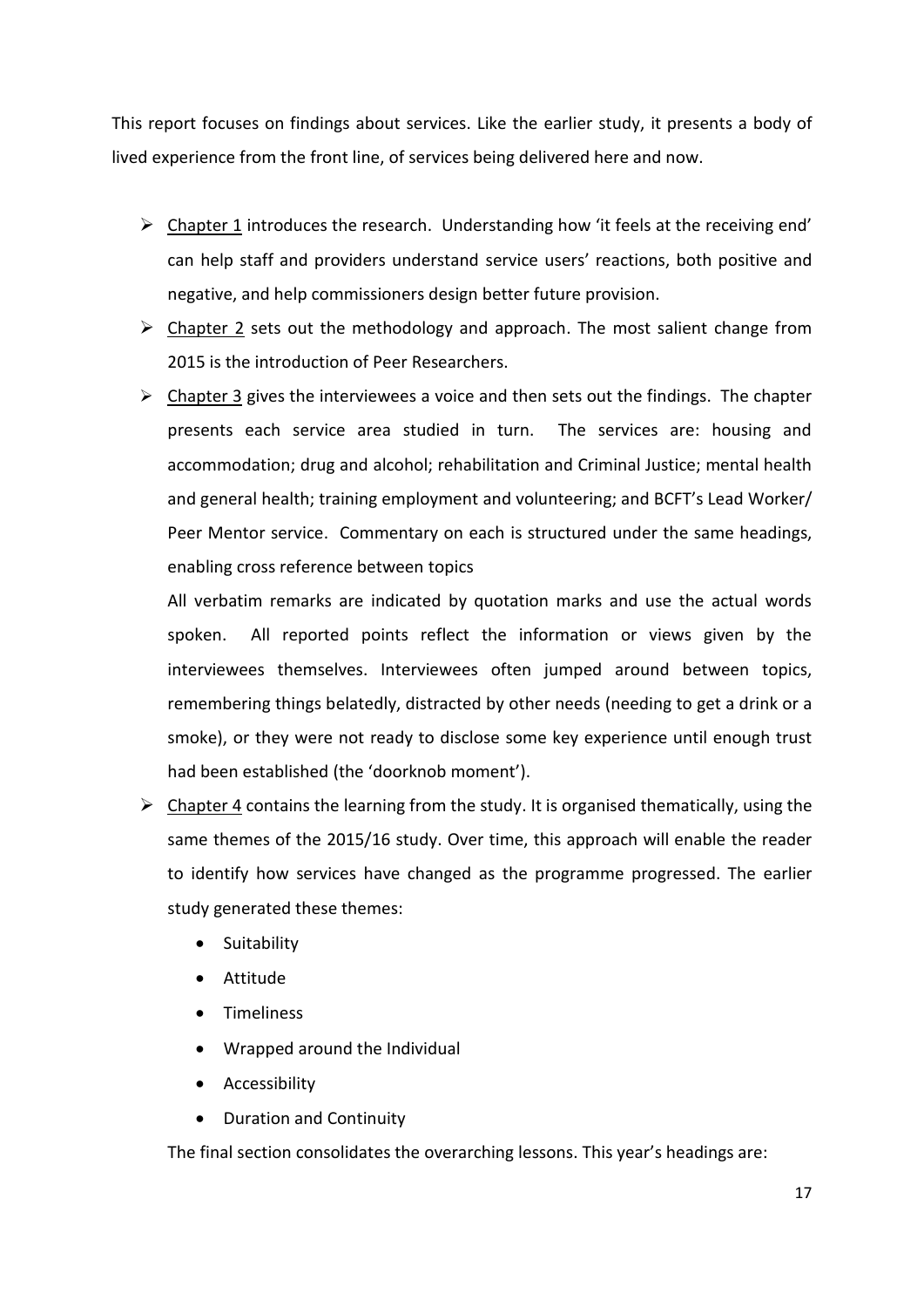- **User Centred Services**
- A Stable Starting Point
- **Personal Support**
- Added Value of Lived Experience
- **Appropriateness**
- Attitude
- $\triangleright$  Chapter 5 The last chapter contains recommendations on the promotion of the learning and future Service Users' Perspectives Studies.

## 2.5 Guaranteeing Anonymity

A major concern when reporting on a relatively small but high profile community like this, is how to ensure interviewees' anonymity. Guaranteeing anonymity was essential to building trust with interviewees, to remove any fear on their part that their providers would hear about their criticisms. The report therefore removes any specifics by which any interviewees could be recognised.

The same respect has been given to providers. Interviewees were not asked to name providers, rather to comment on their experience of service areas. Where the names of providers cropped up, these were anonymised too. No provider is named or identifiable. The aim was never to evaluate specific provision; it was always to capture the raw experience of service use.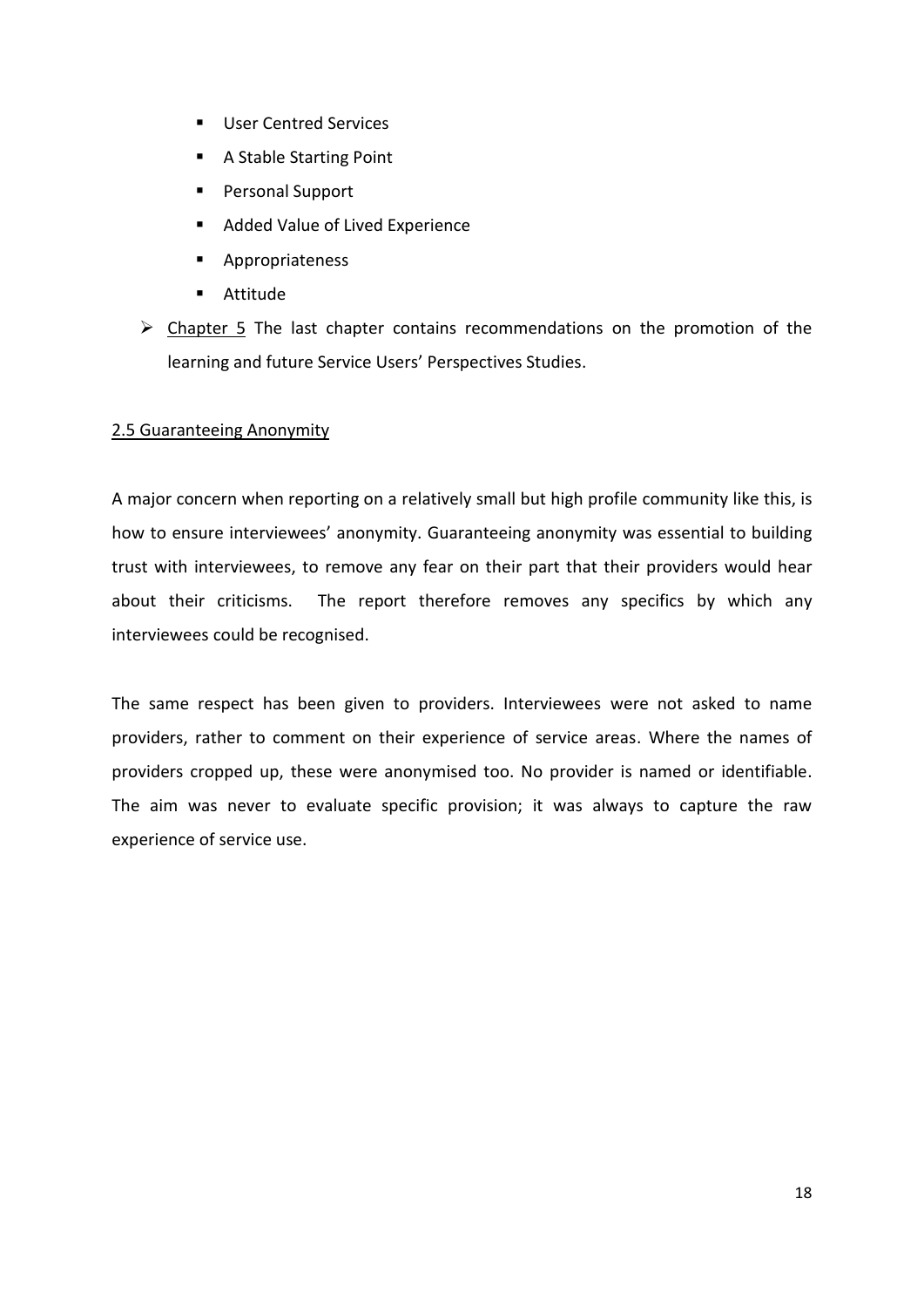## **CHAPTER 3. THE EXPERIENCE OF USING SERVICES**

This chapter presents the interviewees' experiences of services. There is a section for each of the areas: housing and accommodation, drug and alcohol services, services to prevent reoffending, mental health and health services, and training employment and volunteering. Each section employs the following structure:

- o How does it feel, using this service? Using the words and reporting the views of interviewees as spoken to the Peer Researchers (respecting the anonymity of both interviewees and providers). What has been helpful and what has not been helpful?
- $\circ$  What interviewees want, what could be improved, and what would be ideal, in their own words, accompanied by a commentary by the researchers, based on interviewees' responses to both questions
- o Reference back to the Service Users Perspective Study of 2015/16
- o Summary of learning points, for those interested in taking the findings forward

## **3.1 The Experience of using Housing and Accommodation Services**

All the interviewees talked about housing and accommodation services, with twenty-one talking about it first, and many commenting at other points during the interview. Homelessness was seen to be on the increase: **"**Homelessness is exploding"; "We need more housing."

Many people commented on the pressure on housing; "There are so many homeless people at the moment". In 2016 Shelter estimated that Birmingham topped the West Midlands homelessness league with 9,560 homeless individuals. Change may come with the Homeless Reduction Act 2017 that emphasizes "prevention intervention, recovery from and exit". This is due to be implemented from April 2018 onwards, and the next Service Users' Perspective Study may record a different experience.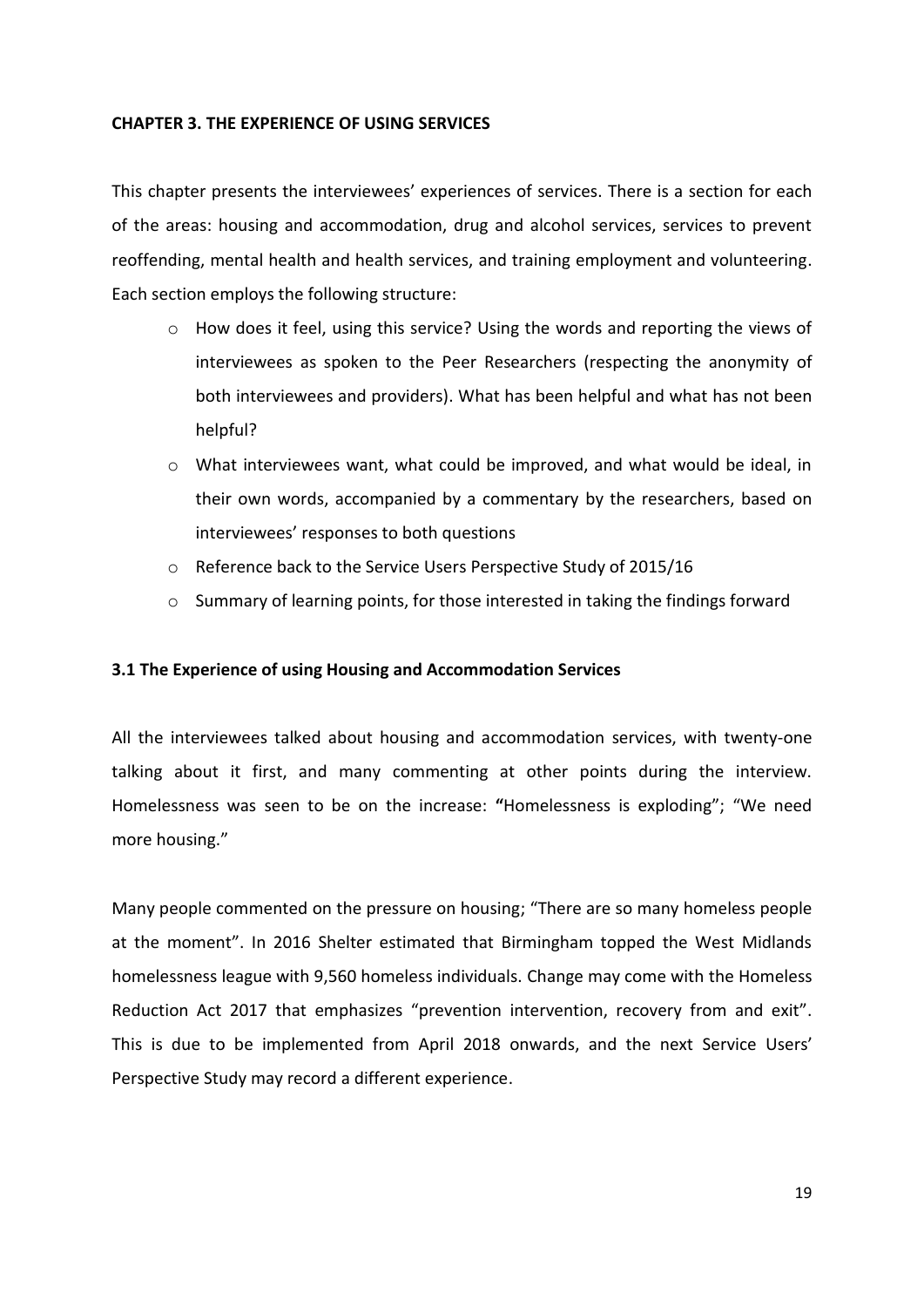## **3.1.1 How does it feel using Housing and Accommodation Services?**

"To get my own place is number one. It will be my last and only property. I will stay there. It will be the flat of all flats."

## Comments on Housing and Accommodation Services that have helped

- o "I find with all the agencies there's a lot more help with housing now. Lots of them have housing support services".
- $\circ$  Several interviewees said their social housing provider had helped them not only to keep their accommodation, but to access other services such as food banks.
- $\circ$  This interviewee is typical in reporting that having a lead worker had improved their access to housing services:

"They knew exactly what I needed and helped me get there. They went out of their way making appointments for me and reminding me of where to go. Before (Provider A) I just had to use my own knowledge of what was available and hope for the best. That's why I was two years homeless. It's so hard on your own, especially dealing with mental health issues and addiction. There's basically no help for people like me in normal services and I couldn't talk to the people in housing. I didn't know I could get food vouchers or anything before (Provider A) Tried through the (Provider B) but it was all based on set criteria and they needed to follow their own rules. There was nothing human about it and I wasn't seen as a person."

- o "Birmingham Changing Futures helped, absolutely. {They} came to my flat and supported me 100%. If they hadn't come with me, I wouldn't have got help to get furniture, a grant for me. {They} helped me get gas and electricity - saved my life. {They} said come to this appointment. The practical side helps when you haven't got any money."
- o Lead Worker Peer Mentor clients had benefited from this level of support: (Provider) have sorted this for me. ..... It's {the service} getting better in general."
- o Having the help of support workers to negotiate the council's online housing bidding system had enabled several individuals to get over a massive hurdle: "Me and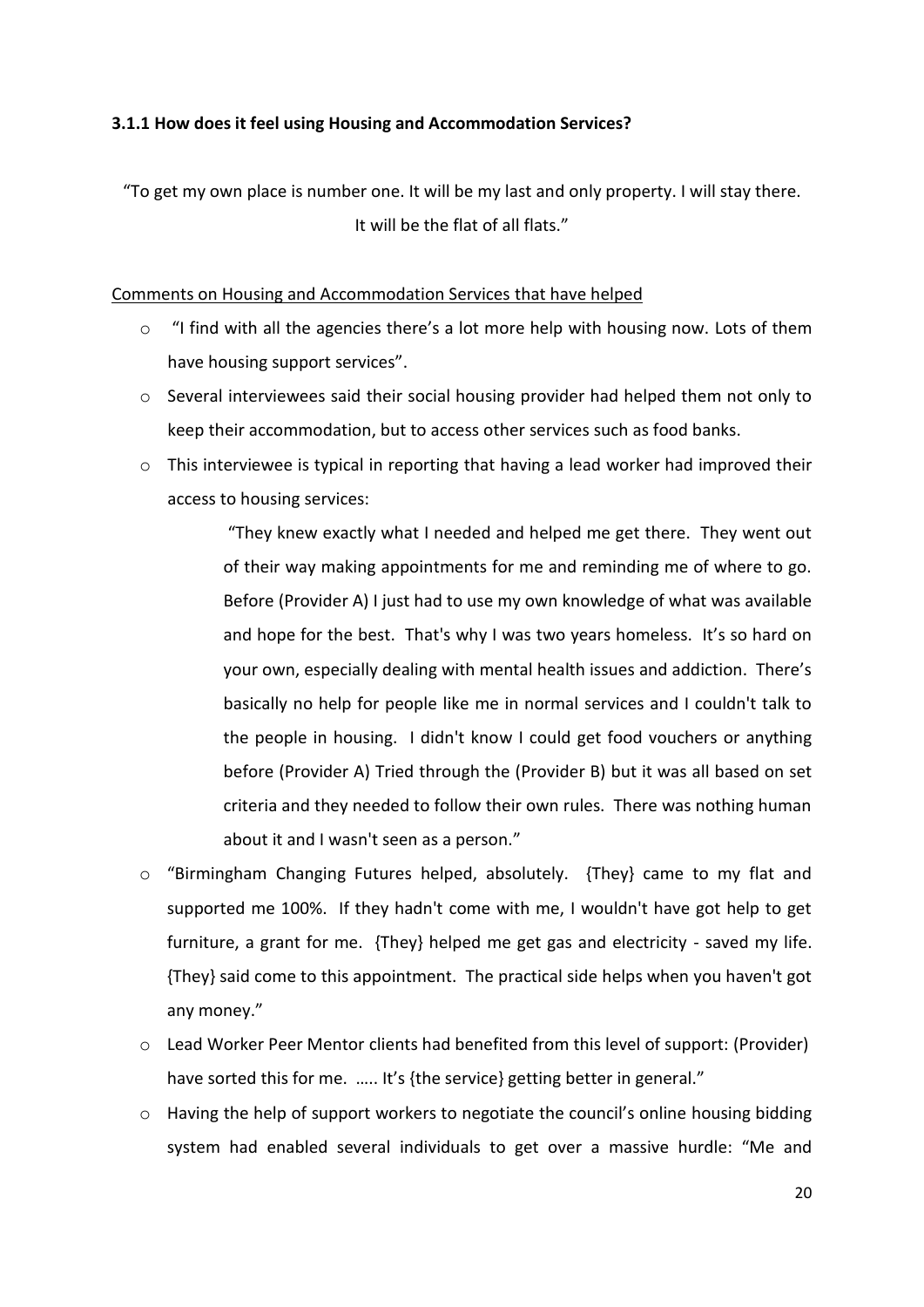technology don't mix". Another interviewee said: "since I am homeless I cannot access the internet and computer to bid for a flat". Such remarks were frequent.

o Fairly small service improvements had made a considerable difference:

"When I was homeless years ago, all we had was (Provider A) and if you went out for food or something, you lost your place and your chance for accommodation. It's much better now because you can wait at (Provider B) and sort out your accommodation there without fear of losing your place. This is a great improvement on the old days"

o The ability of some housing providers to specialise in an older age group found support amongst older interviewees, as it had done in 2015/16:

> "There was a period where I kept getting evicted. …… It was all my own fault. I got support from (Provider). The difference where I am now is the manager is very selective on who gets in. We all get on - it's 45 years plus and the manager is great. The people are positive."

## Comments on Housing and Accommodation Services that have not been helpful

- o Interviewees expressed considerable frustration about the rental housing sector: "sitting on their backsides, saying no houses for a year"; "(Worker's name) has tried to get me into housing, but has hit a brick wall." "{There's} a lot of scam landlords. They get a house, fill it up. {They} get £600".
- o "It's very hard to get support with housing". "Main problem is funding. Places for help have been cut". One interviewee felt that it was much harder to ask for help than ten years ago and "a lot harder to get help".
- o Eligibility was mentioned repeatedly: "It's rubbish. As a single male, I get no help. (Provider) have said that there's no hostels or bedsits or anything for me, as I need help with my mental health needs." "Different councils keep turning me down as I don't qualify for their area.… They also took the car off me when I got arrested so I didn't even have that to sleep in." "It's been murder. (Provider A) are good but the (Provider B) want me out of my three bed house after my {family member} died recently." One interviewee had many serious health problems "so I need a roof over my head". Another said: "I need 24-hour care like a care home"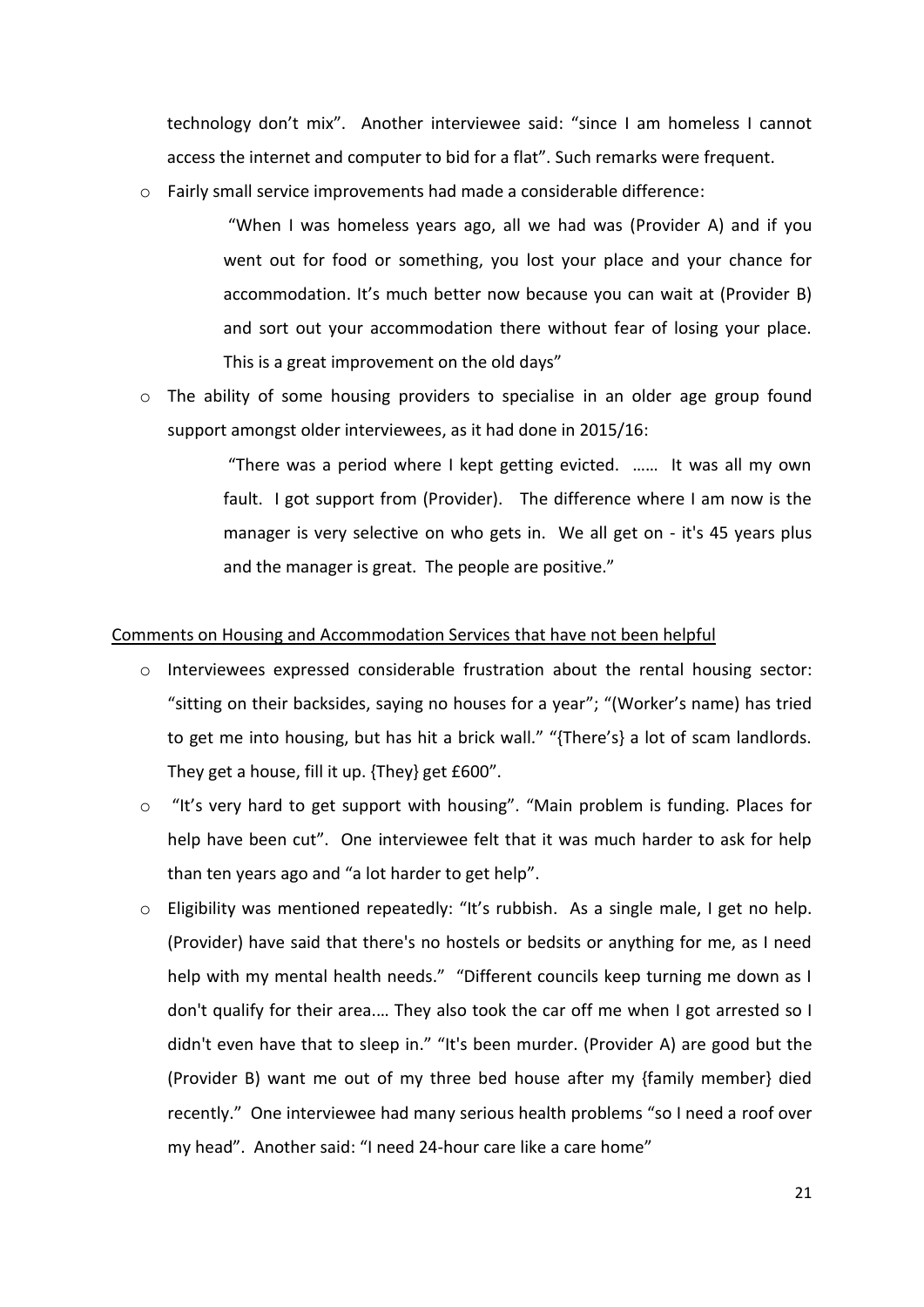- $\circ$  "The (Provider) let me down that many times. I was crying every day but it fell on deaf ears. They kept on making promises and I did everything they asked. They wouldn't help us because we were a couple."
- o Having additional needs created additional barriers. Being in recovery presented particular issues, with interviewees unhappy at not being offered 'clean' accommodation at this stage. One described leaving their hostel because there were too many alcoholics there. Another told interviewers "They put me in a hostel and everyone is on drugs there. I didn't want to go back to drugs."
- $\circ$  Ex-prisoners experienced losing accommodation during their sentence, and wanted more help after their release: "No it hasn't got any better….no help at all".
- o Certain convictions made it even more difficult:

"This has been complicated due to an arson charge. I had a meeting with (Provider A), but they said they couldn't help due to the arson. (Provider B) referred {me} to (Provider A) and that was quick, but they signed me off there and then….. (Provider C) treated me really well, even though the outcome of my meeting wasn't good. (Provider A) looked down their nose at me, closed my file on the same day and didn't refer me to anyone else".

- o Being in temporary accommodation created anxiety about the future. One interviewee who had a room in a hostel could stop there for six months only: "Got this hanging over me head and I don't know Birmingham that well, but I can only try, can't I? "
- o For people who had achieved a tenancy, long-term support to maintain it was important. As this interviewee explained the 'contract' between themselves and the (Provider) ended in two weeks' time: "three or four months support just isn't long enough. Without this support I might get into debt again, become homeless again. They have helped me sort out my debts, but I still need help to keep my tenancy going. I need longer support with all sorts of things."
- $\circ$  Problems with benefits and rent were frequently mentioned. Interviewees without benefits saw sleeping on the streets as their only option: "Been told I need to work six months before I can claim benefits"; "Been trying to sort benefits since May, but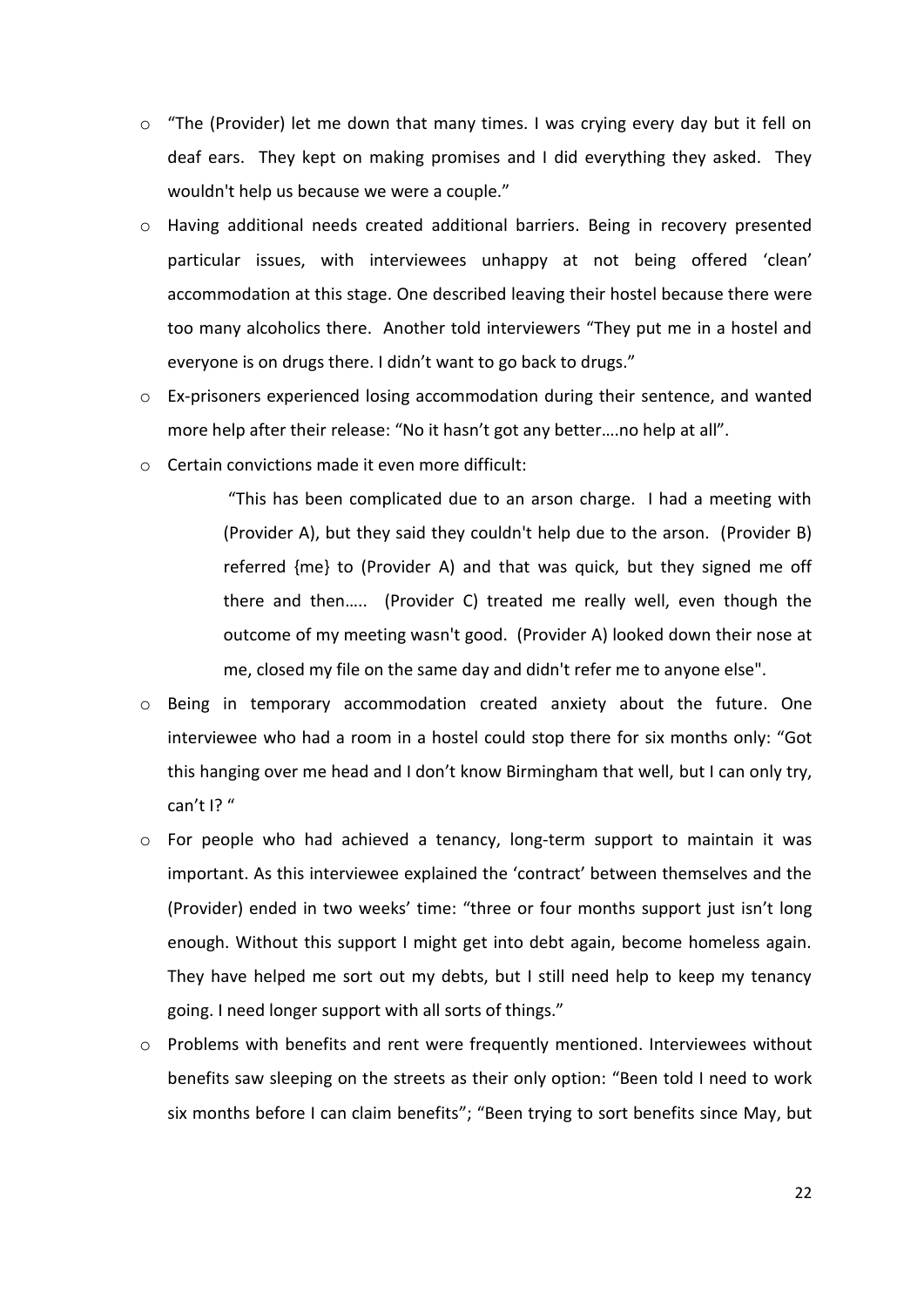still not got any"; "It is like standing on a piece of carpet and someone taking it away."

o For those with addictions, budgeting when a month's benefits landed into their bank account had been particularly challenging and several reported feeding their compulsions first and getting into rent arrears as a result.

## Comments on Housing and Accommodation Services needs not being met

- o Interviewees expressed considerable frustration about their eligibility for social housing. Housing professionals are constrained by regulations, and sometimes interviewees felt put down by this: "Someone who deals with the issue needs to understand how it is to be homeless. They need to see us as humans and not just a point system."
- o "It's got worse. They don't look past your addiction or mental health problems. That's all they see when they look at you. I was desperate and needed help but I was just a tick box."
- o Some interviewees felt that they were offered unsuitable accommodation: "I suffer with anxiety and they put me into a house with loads of people on drugs and alcohol. The bathroom door hasn't even got a lock on it. (Provider) has set me up to fail".
- o "It's been difficult, due to family issues on top of normal housing problems."
- o Having only short-term accommodation was the source of much anxiety
- $\circ$  The online housing bidding system was a barrier for those without IT skills, a computer or a key worker
- o Many interviewees said they needed support to maintain their tenancy, for example, to avoid rent arrears. "It seems that as long as you're in accommodation you're forgotten. I've got a roof but it's mouldy and damp and is making my mental health worse".

## **3.1.2 What do people want? What would be ideal?**

o Like most people, interviewees wanted somewhere permanent, affordable and suitable to call home.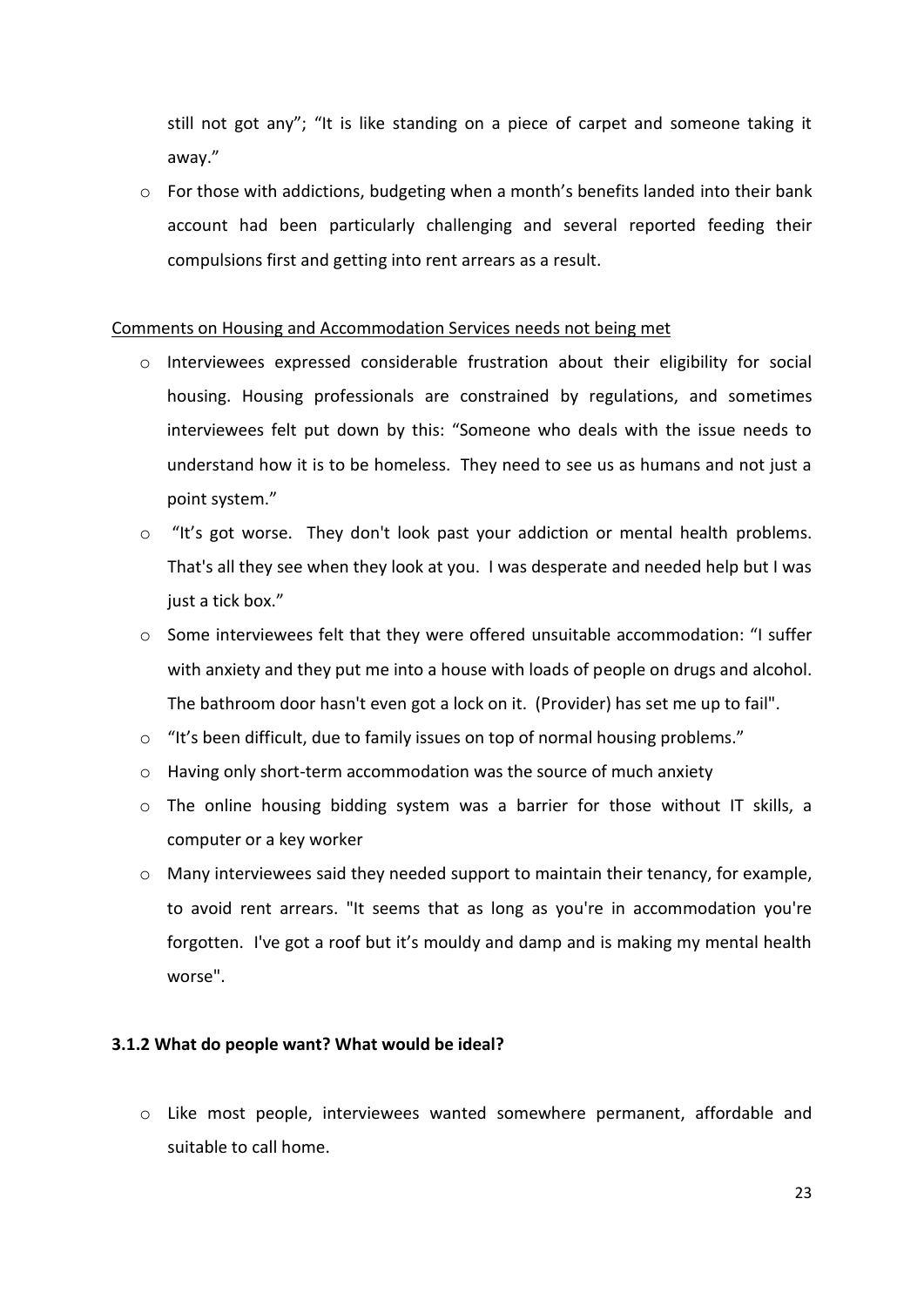- o They wanted support with IT in order to apply for housing and benefits
- o Once securely housed, they routinely wanted practical and emotional support from key workers over a sustained period of time.
- o Interviewees wanted 'umbrella'd' provision: "I have all of the support I need in one place. Lots of my needs are related, but I got passed about and no-one knew what the other place had already done or said."
- o They wanted organisations to develop an empathetic culture: "Better through the (Provider) team. I've just been a number in the past, but they treat me like a person and seem to care about me."
- o 'Clean' accommodation was needed for people in recovery. "Just want a piece of what they're getting paid for".
- o One interviewee wanted purpose-built accommodation that permitted substance abuse, whilst at the same time offering support programmes: "They should build a big building for all the homeless to live in. They should put the heroin users, Mamba's, drinkers, crack users, all in a building for them to live." In their view, outreach workers couldn't help people in most hostels, because residents couldn't admit active drug use for fear that they would be evicted.
- o They wanted housing providers to understand their everyday reality: "People's addictions come into it too. Need to take the drugs to feel better to be able to engage. So {got} to get the drugs in the morning to be able to attend the day's appointments"; "Need to deal with me at the same time, not just housing and then drugs or whatever. Need to get my benefits sorted…"

## Comments on what to change or improve

- $\circ$  Greater assistance with the online housing application system: "People like me don't have access to laptops, so it needs to be done by letter or phone. How can I bid on a house if I can't get on a computer?"
- o "The assessments of your conditions should be better" and recognition of their other needs (such as mental health issues, arson and legal exclusions, or simply being a couple).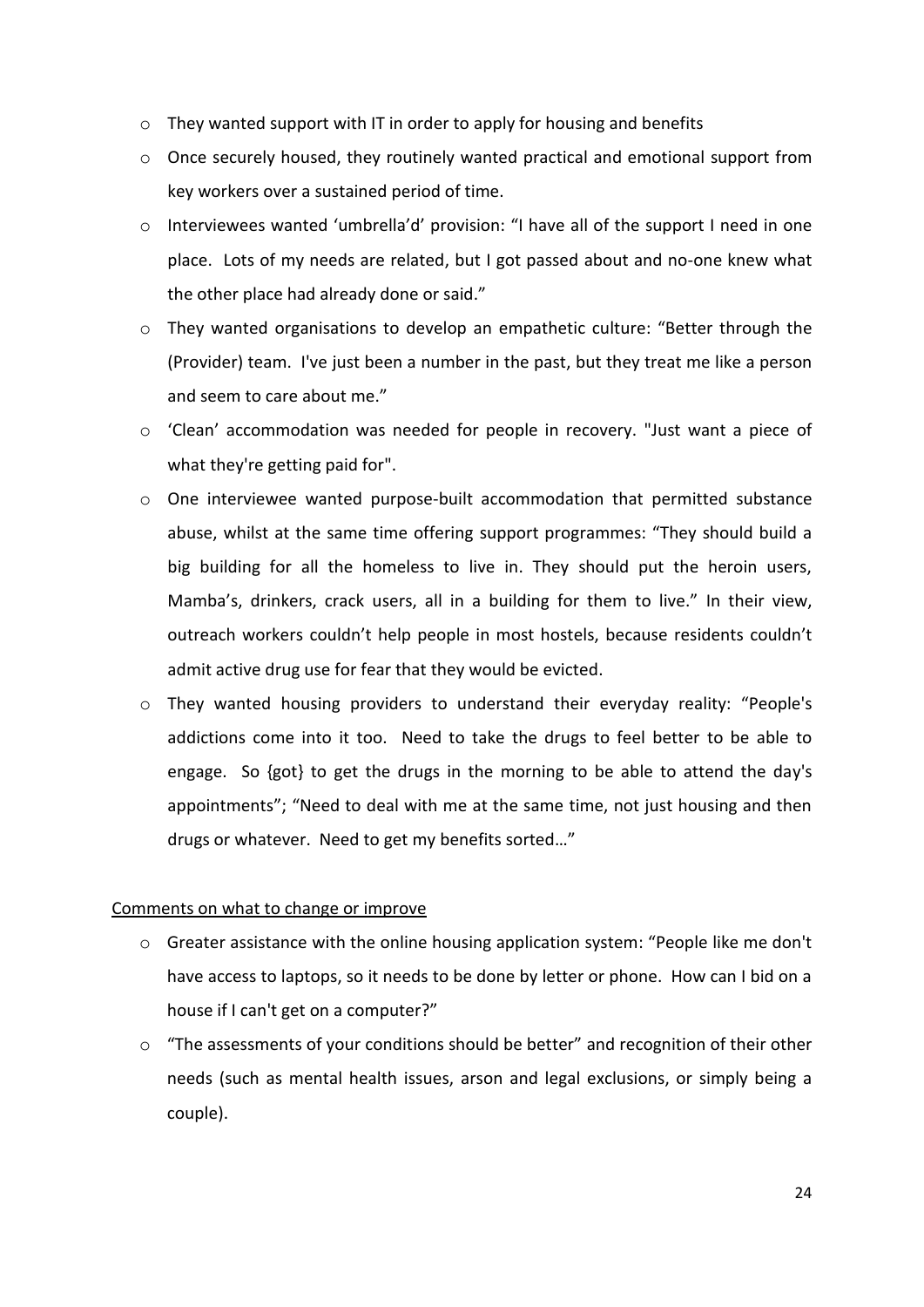- o The support of key workers on their journey from street living to stable accommodation.
- o An improved attitude from professionals: "There are still big barriers up between users and providers. Us and Them."

## **3.1.3 Summary of learning points on Housing and Accommodation Services**

Housing services received a mixed report, with some improvements, particularly if they had experienced coordination between different types of services. Permanent housing was seen as a fundamental pathway towards a stable lifestyle. Temporary accommodation generated its own stresses, knowing that another move was inevitable, and that the new provider might operate a different regime.

As in the previous Service Users' Perspectives Study, interviewees liked providers who could take into consideration the individual, their age, their conditions, and their support needs. They worried about being co-housed with people with the same (anti-social) behaviours that they were wanting to stop. Some interviewees spoke of difficulties in sharing facilities with those with similar compulsive behaviours as themselves. Their fragility made them vulnerable to the influence of others. This could be either positive or negative, but was frequently the latter.

Regular, reliable, all round support from key workers was highly prized and helped them to keep on track with their housing issues. Among the many positive interventions made by key workers were: navigating IT based systems, budgeting and resolving benefit issues affecting rent, and accessing appropriate health care. Knowing that there was someone empathetic to turn to helped to maintain equilibrium.

#### **3.1.4 Change from Service Users Perspectives Study 2015/16**

The 2017 interviewees had very similar perceptions as those in the 2015/16 Service Users' Perspective Study. The lack of affordable housing was an ongoing problem. They still needed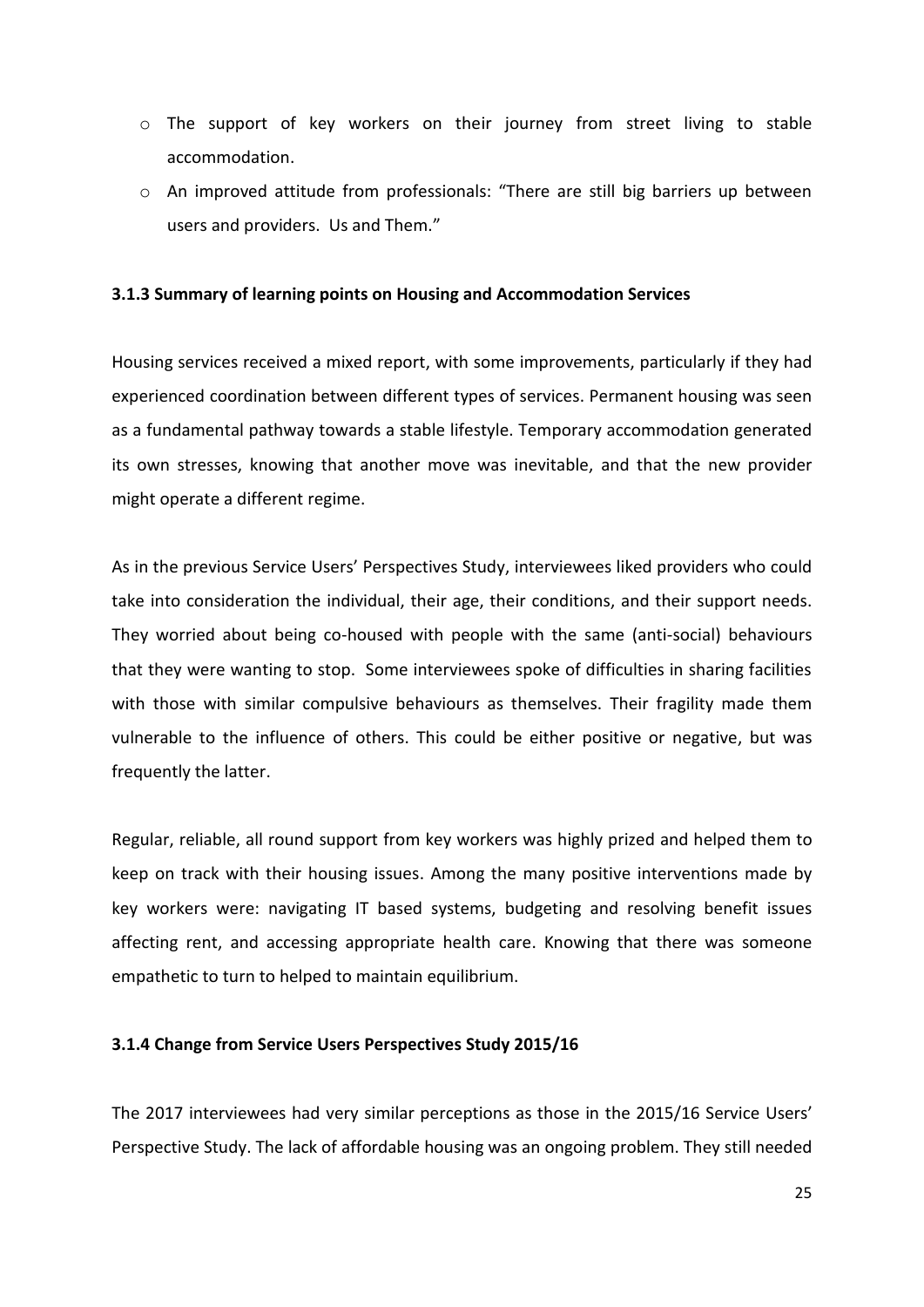suitable housing, they still needed help to negotiate the online application system. They still needed support once in a tenancy. Temporary accommodation still caused anxiety. Being accommodated alongside people still engaging in the antisocial behaviours was still seen as detrimental to recovery. Where individuals had received good support, and been treated sympathetically by housing professionals, they were more positive. Where interviewees had been able to access 'umbrella'd' provision, they thought the service had improved.

#### **3.2 The Experience of using Drug and Alcohol Services**

Twenty-four interviewees spoke about drug and/or alcohol services. Seven people chose to speak about it first off. Eleven interviewees felt that services were getting better, but recent changes in provision had been challenging for many: "When they set up transition, {they} mess{ed} up so many scripts {that} people went out robbing"; "I had a brilliant mentor at (Provider) but they lost funding".

## **3.2.1 How does it feel using Drug and Alcohol Services?**

**"**Go to sleep. Load of drink load of drugs. Just block it out."

#### Comments on Drug and Alcohol Services that have helped

- o "It's a brilliant idea that people who help me have been on the same journey. (Provider) understand my behaviour." Receiving professional support from people with similar lived experience had helped many of the interviewees.
- $\circ$  This interviewee was taken by surprise: "First I thought 0000, this is a bit different to (Former Provider). Then I learned that my teachers were ex-alcoholics and ex- drug addicts. This encouraged me to open up. I can't speak to other people outside about my drinking problems, but here yes"
- o This message came through loud, clear and often: "I can talk to my support worker at (Provider). She is a kind and nice person, she is clean eight years now, she understands, so I can always talk to her."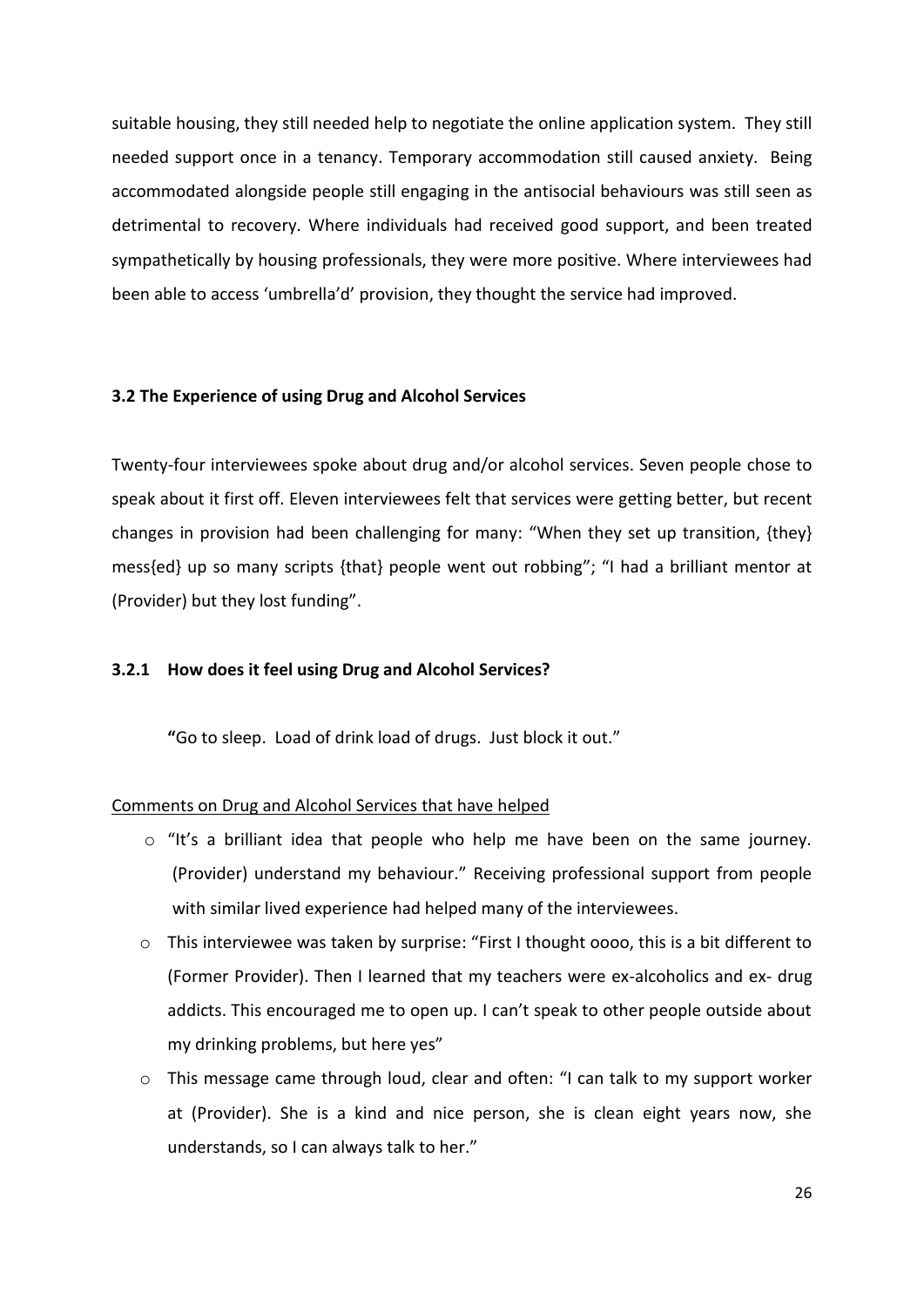- o The attitude as well as the background of the worker was important. One interviewee commented that their worker "is the only one who seems to understand me" and made time for them. "{I} met someone (name) who cared and got things done. He fought for me."
- $\circ$  "Now I do weekly alcohol meetings and I've got an alcohol support worker and can speak with other people who have been through the same sort of things as me".
- o Interviewees reported that often provision was too short to address their underlying problems. They wanted decision-makers to be more realistic about the time it takes to resolve deep-rooted issues and the years of chaotic and unhealthy living usually associated with substance dependency. This interviewee had been attending sessions twice a week for a year with their support worker at a medical centre "although I think it was only supposed to be once a week for six months". This was a great improvement because "I've been allowed to stay with them a year and twice a week is what I need".
- o It was a level of support that others needed too: "If it's only once a week or a fortnight you'd drink again in between"; "I'm now on a drug referral programme at (Provider). I didn't have to wait around. I get to chat to workers about my problems and have a regular drug test. They offer support on how to stop taking drugs and they don't rush you out the door".
- o "I can give (Provider) a big recommendation to anyone who has a problem with drink. They give you the tools, help you, things you never got from (Former Provider). They even help you get into new work or training. They know the signs when you're ready." Providers who offered comprehensive support received the most approval
- $\circ$  Interviewees praised providers who tailored programmes to suit individual need: "it's right down to the ground and suits me perfectly. Me mind's occupied. When I was a recluse, I was just drinking, drinking. I got in with the wrong crowd and I ended up just lying down with the sheet over me head not wanting to talk to anyone".
- $\circ$  Interviewees noted when professionals' attitude towards them was good: "They're polite and respect me. I couldn't ask for better support".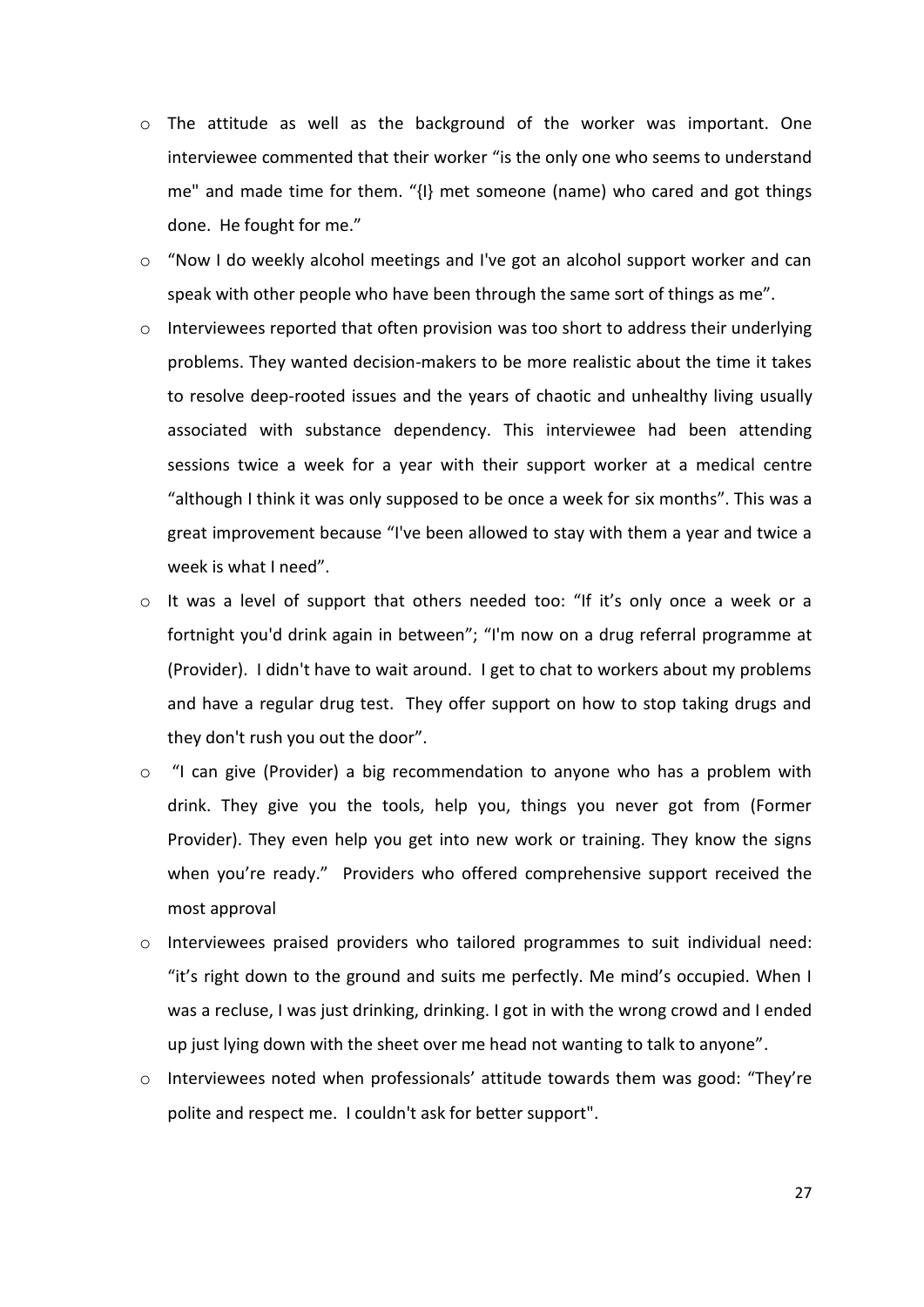o But interviewees needed help with organising themselves especially to coordinate their appointments. One interviewee couldn't keep track: "too many keyworkers, all helping me, all concerned about me." For BCFT's clients, Lead Workers fulfil this need, but others found it almost impossible until they got a key worker: "There are too many appointments! I need help to organise them and that's where my {Lead} worker comes in. It's really hard to get support at first, but when your foot's in the door, it's a lot easier".

#### Comments on Drug and Alcohol Services that have not been helpful

- $\circ$  Some interviewees felt they had to wait too long for their first assessment to get medication. Some saw it as a systems fault: "It's a long hard process to get started on a script with them." "I just go and buy my own methadone as it's easier than getting it from (Provider)." "If I had the proper treatment, I would not use crack or heroin."
- $\circ$  Another described having to wait up to three weeks "to be assessed before seeing doctor", which was felt to be "too long".
- o A much commoner complaint was having medication stopped due to missing appointments. Many interviewees found keeping these appointments very difficult, and the consequences were significant: "{I} was stable. Missed an appointment. (Provider) reduced me too quick, {I} started using more all the time." One interviewee said that as a result they had lost their flat and benefits, leaving their "whole life consumed {with} finding money for drugs". They said that they had complained but were told they "had to go back to square one".
- o "It's like they want to punish you for missing an appointment." One reported they had to start the referral process again after their script got stopped. Another said they had "asked for script. Said I can't do." Another felt that the staff got "in touch when they want, but if you miss an appointment your script is stopped. I'm now waiting for them to re-contact me".
- $\circ$  One interviewee commented that they had been with their provider for a few years but the way they were treated was "not helpful. Go in there… no script, got two workers, not got in touch. Text them 'I need help'. Just a tick box. {They} just say 'is everything OK (interviewee's name)? Alright, see you later'." Another said that their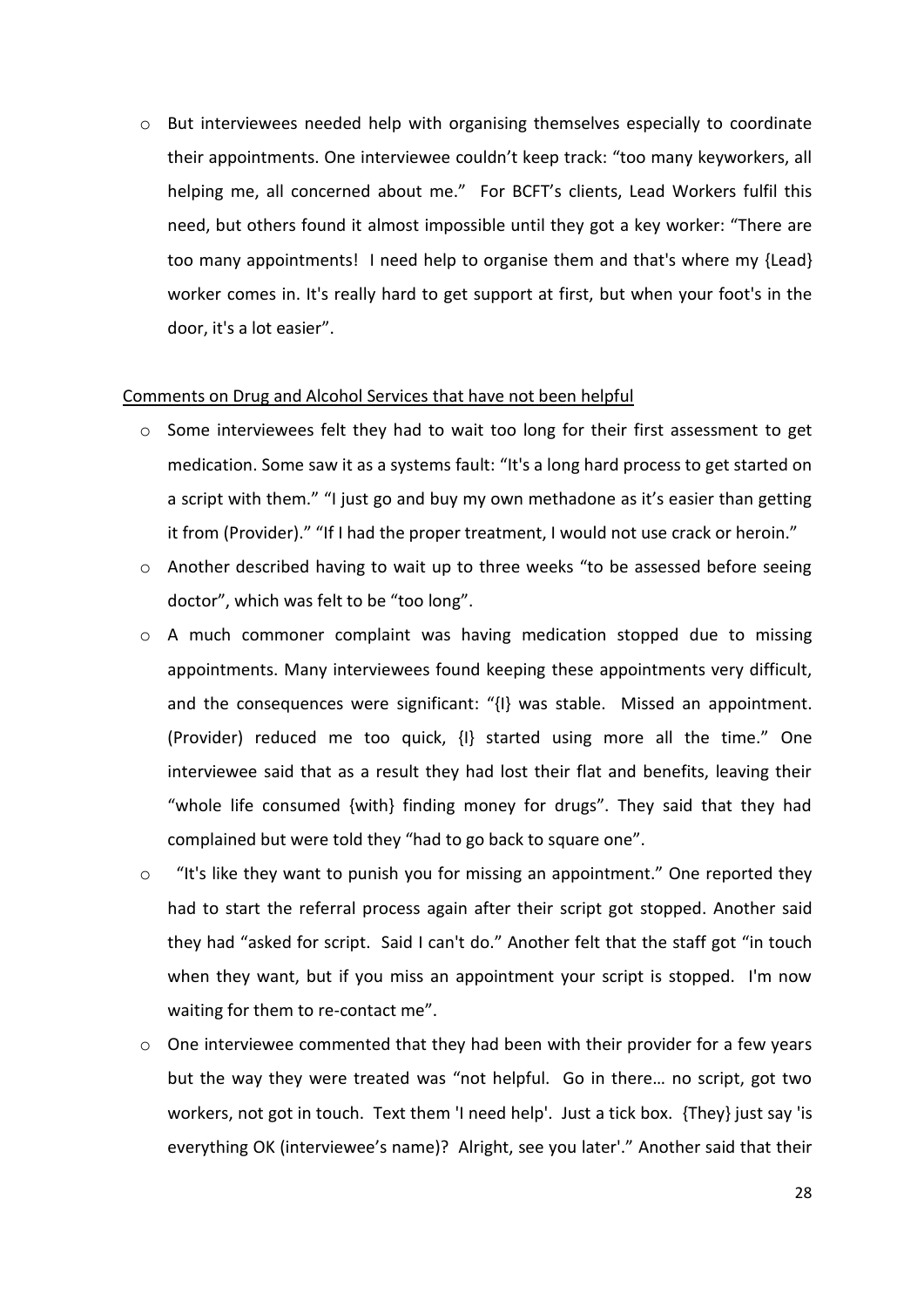worker "seemed to sleep through". Another commented "Missed getting script. Went this morning, got attitude off receptionist. Couldn't get past her".

- o One interviewee described a provider as "disgusting", saying they didn't trust them and that they hadn't signposted them onto other services: "Everything's a battle with them".
- o "The streets are littered with needles and Black Mamba." Interviewees wanted 'clean' environments away from active alcohol and drug abusers once they had become clean themselves. This interviewee was in hospital and drug free: "then they sent me to (Provider) and everyone was doing it". Another said providers should be stricter, "drunk and drugged up people should not be allowed in…..but it always happens. They need to be stricter here around drugs and alcohol".

#### Comments on Drug and Alcohol Services needs not being met

- $\circ$  Not surprisingly given the nature of addiction, access to medication was the interviewees' priority issue: "It's hard to get yourself sorted here. I counted them in fact. Out of ten, I'd give it five. It's a bit of a struggle, but I don't know if it's cos they're short staffed or because I missed an appointment. When I'm on Subutex I don't entertain thoughts of heroin etc. This is why I'm so stressed today about getting back on my script today with these guys".
- o This was followed by the need for appropriate treatment packages: "On the streets, drinkers and drug users don't mix. I'm a drinker." "Drugs aren't my problem, I have alcohol issues. At {NHS name] hospital {I} waited five hours with my support worker and was assessed by [department]. I am double incontinent, and the team said I have capacity, but they don't help people with dual diagnoses and they won't treat anyone under the influence of alcohol. They gave {me} nothing and sent me home. I had nowhere to go and walked back to the town centre and slept on the streets. It felt that no-one wants to help me and this led me to dabble in heroin and crack, as it's so aggressive on the streets…..All I want is a wet room due to my incontinence, medication and detox".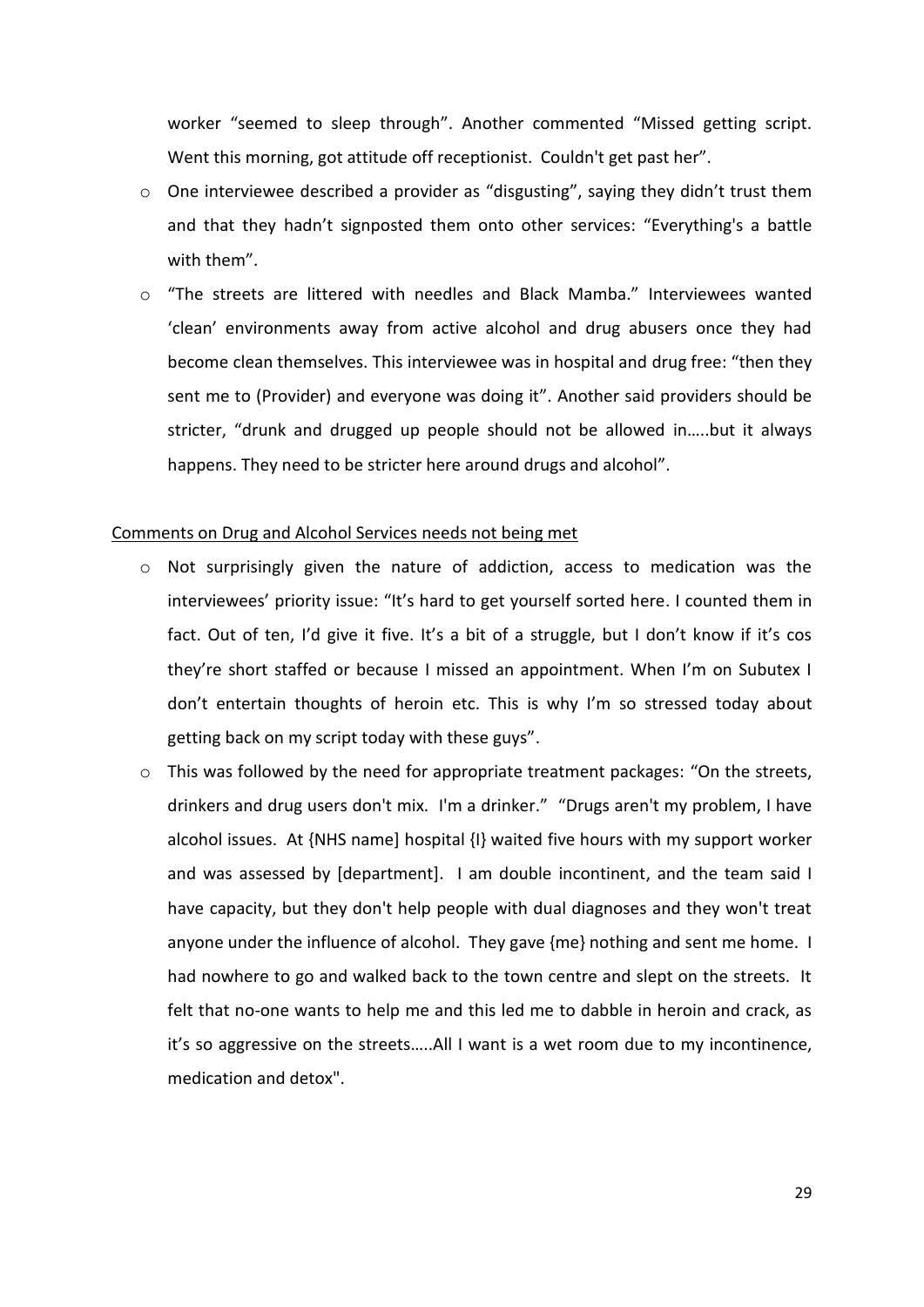## **3.2.2 What do people want? What would be ideal?**

- o More co-ordination and communication between providers: **"**Services still aren't talking to each other either."
- o Packages of support tailored to the individual: "You don't get any actual help from (Provider), it's just the meds. They should also be there to support me and help".
- o Easy access to support when needed: "Can't pick up phone and talk"; "Also the drugs workers keep changing so you have to keep telling a story over and again"
- o Support workers with lived experience: "I want people who are a bit passionate. Textbook people haven't a clue." "I can relate to him as he's been on a journey. Given me hope, before I started seeing them {I} didn't give a shit."
- o A more flexible appointment system with drop-in options to help with timekeeping etc. "give people certain times rather than send out appointments".
- o Positive alternatives to fill time otherwise spent intoxicated: "I can also come into (Provider) when I'm bored and stressed so that helps me stop drinking." "Because my drinking was isolated, I did it on my own, I needed to come out and join other people. These people here have helped me". Another interviewee commented "group members get in touch, {there's} lots of interactivity"

## Comments on change or improvement

- o One interviewee described former alcohol services as "a bit ad hoc, though I was drinking a lot, so perhaps I wasn't well engaged really".
- o Views vary as to how much the service had improved: "There's been a 60% improvement in service quality over the last year"; "It's a bit better than before as it's a bit quicker than [previous location]. Still slow, but a bit better." "Out of ten, I'd give it five".
- o For some getting their 'foot in the door' was still a problem. They hadn't yet accessed the high level of support they wanted
- $\circ$  For others: "I can get all the support I want. (Provider) can refer you anywhere. Now its umbrella'd under (Provider) you can get to lots of services. It's much better than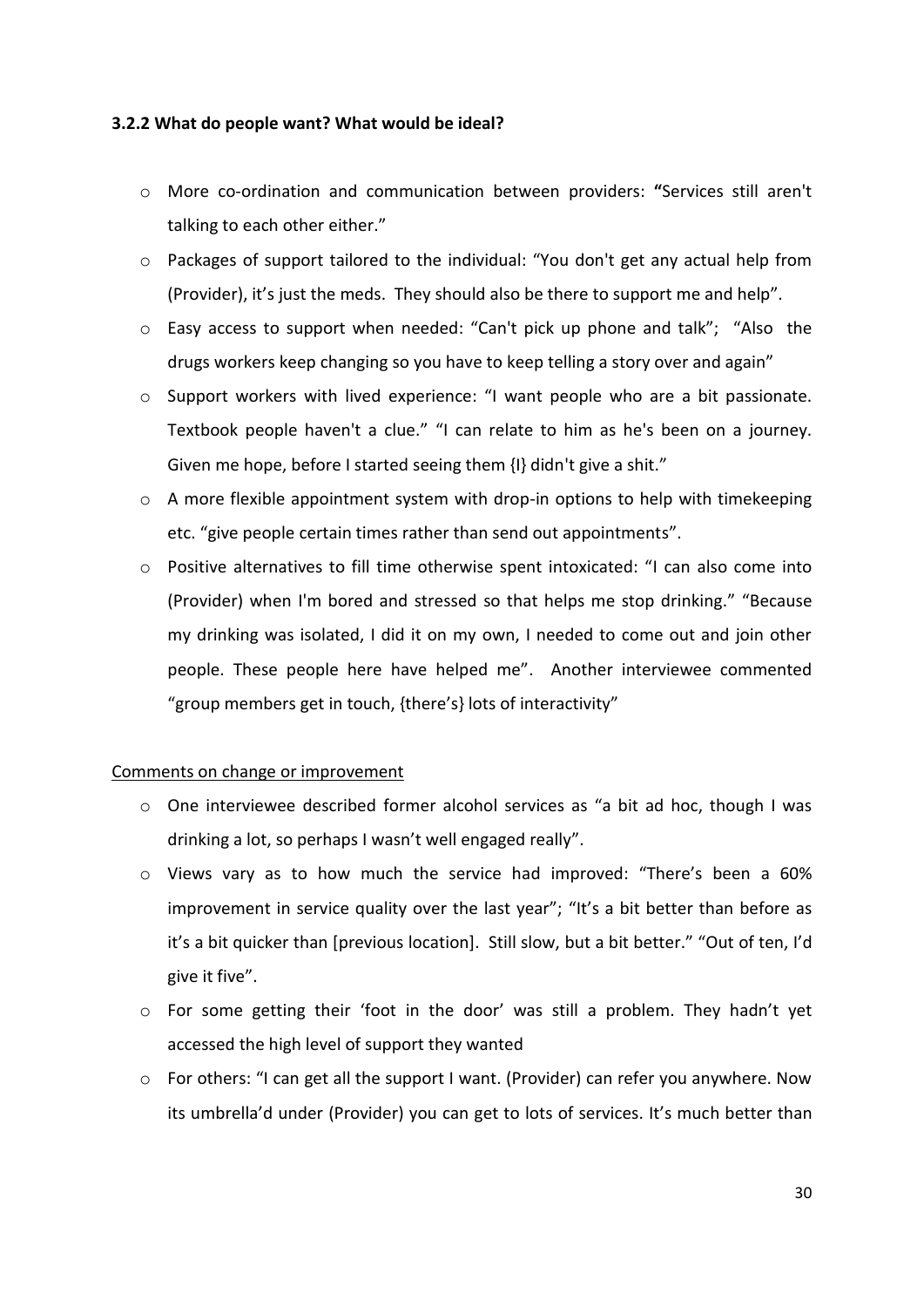when it was just (Former Provider), who couldn't do this. It's the umbrella that's improved it".

- o "My key worker came looking for me when I had my hospital detox, which I thought was excellent".
- $\circ$  Setting up a drop-in system in addition to scheduled appointments for medication was suggested
- o Interviewees preferred support workers who understood their world incurred lived experience similar to their own.
- o "Peer mentors for young people" were recommended: "They need to try and sink sense into the young ones".

## **3.2.3 Summary of learning points on Drug and Alcohol Services**

Interviewees saw the following elements as vital in any programme for substance misuse: early assessment, accurate assessment, timely access to medication, drop-in appointments; coordinated cross service packages, treatment and support packages that lasted a realistic length of time; workers who understood their reality, shared their background; clean accommodation during recovery and being treated with respect by staff. These they said would enhance their chances of a sustained recovery.

Interviewees talked about their experience over what was in fact a transition period in the city's drug and alcohol services. This led to mixed reviews. Some reported frustration. Some on reflection thought the time was just not right for them: "I was drinking a lot, so perhaps I wasn't well engaged really". Others were very enthusiastic about the new programmes on offer. Levels of satisfaction may well increase as further development takes place.

## **3.2.4 Change from SUP 2015/16**

Many of the issues raised this year by interviewees also featured in the 2015/16 Service Users' Perspectives Study: support, attitude, trust, readiness, and a safe environment.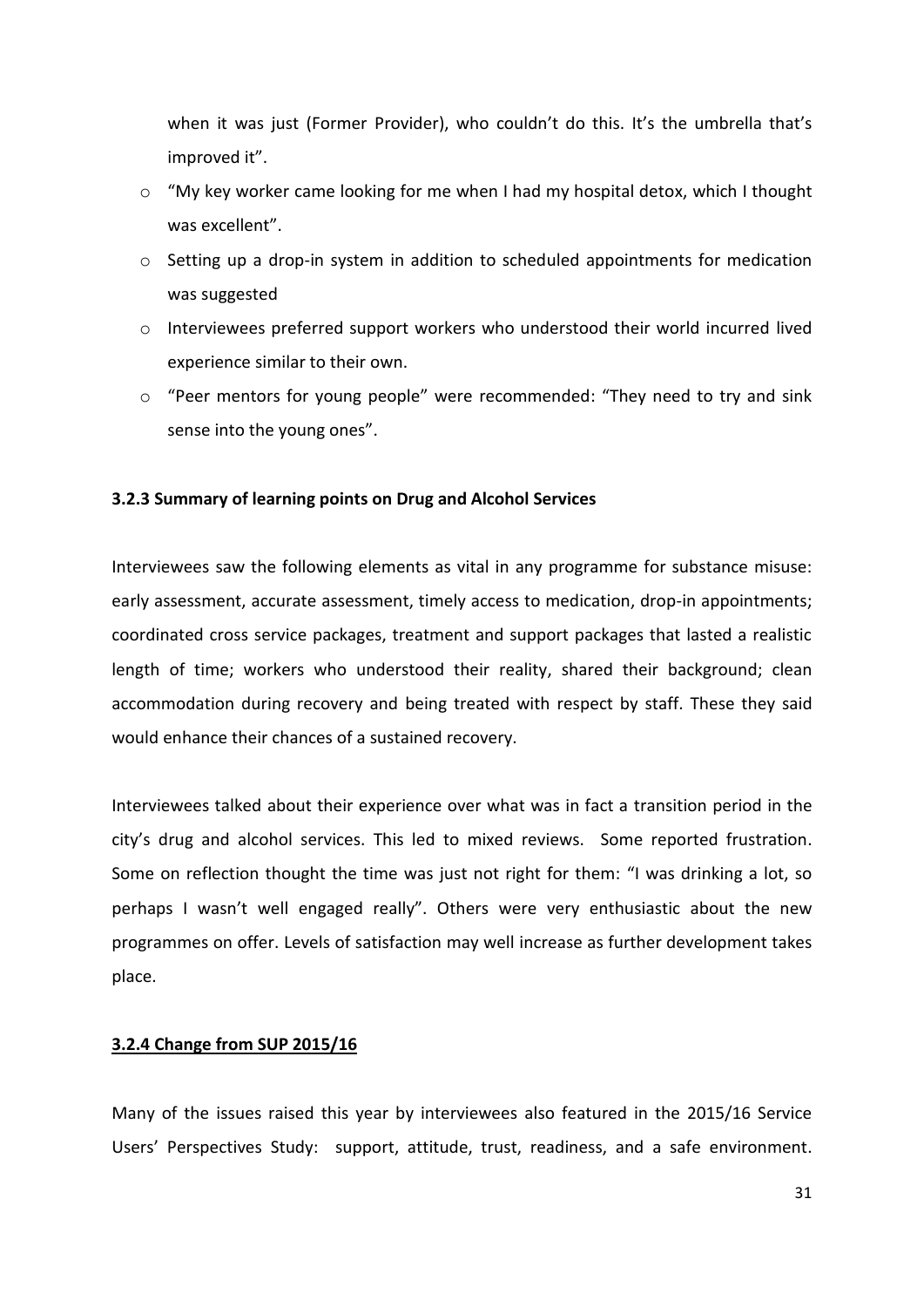Levels of satisfaction still vary, but post-transition, more interviewees could now identify a pathway into services than before. Interviewees offered strong approval to providers offering an umbrella service. The Lead Workers and Peer Mentors were setting a new standard in support, and where other providers offered clear pathways and multifaceted packages of support they were starting to meet the expectation of interviewees.

## **3.3 The Experience of using Rehabilitation /Criminal Justice Services (Help to Stop Offending)**

As in the 2016/17 study, several interviewees had been involved with the Criminal Justice System and seven out of the thirty chose to talk about their experiences. They talked about the importance of being treated as a whole person. They didn't just want help with their offending behaviour but with other problems too: mental health issues, being on the street, drug dependency and alcoholism, and gang membership were mentioned in the context of offending.

## **3.3.1 How does it feel using Rehabilitation/Criminal Justice Services?**

## Comments on Rehabilitation /Criminal Justice Services that have helped

- $\circ$  "But the main difference has been having a roof over my head, and getting my benefits, means I don't need to do crime any more. Before that I was close to suicide"
- o "They referred me to anger management, but I didn't go. Now that I've got support to control the drinking, I don't get as angry. Shows it's working". This interviewee reported getting a support worker through their mental health nurse. Now they meet every week, and they had started a training course: "The service has been brilliant". Things had got better, as they hadn't committed any offences for several months.
- $\circ$  "The police officer that arrested me was a great help. He treated me like a human, asked how I was and why I was doing crime. He didn't even cuff me. He then stated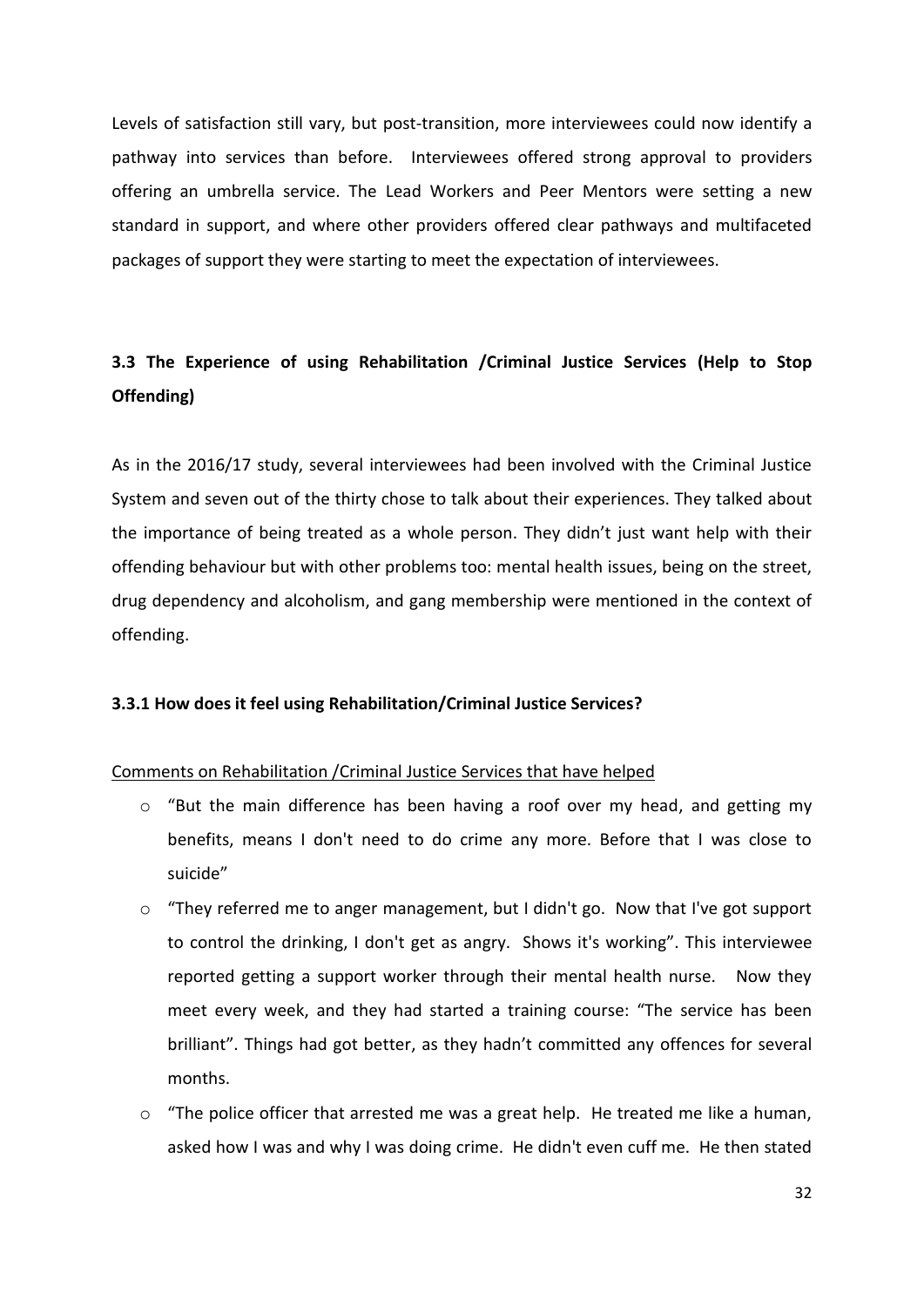that if I was charged, then I couldn't pay the fines anyway, so they dropped the charges. I haven't done anything since then."

- o One interviewee felt that it was their BCFT Lead Worker who was doing the most to stop them offending. The worker helped with appointments, provided one to one support by "encouraging", "takes time with me" keeping them 'on their toes'. Most importantly they set a great life example for them, something this interviewee felt they hadn't had had before this point.
- $\circ$  One interviewee had found it "easy to get help. Went to the [Provider] and asked for help. EOS courses. They gave me £30 ESA to complete the offending course."

## Comments on Rehabilitation /Criminal Justice Services that have not been helpful

- o Another interviewee felt neglected: {They} call you in once a week, but they ask the same questions and don't give any support. I'm just a number and a tick box. They should be helping me get into training or education but they've not done anything and I've no idea why. My mates say the same thing so it's not just me."
- o "They also just want to sign you off as soon as possible, as opposed to actually helping." What was lacking was "actual support, instead of weekly tick box".

## Comments on Rehabilitation /Criminal Justice Services needs not being met

- o One interviewee wanted more diversion from crime: "If they help you get on a course or into training or whatever, you'd have something to do with the day, and you'd be less likely to offend".
- o "{Its} got worse. They switch your case worker all of the time."
- o An ex-prisoner subject to exclusion zones had not found a college in an area where he could go. He wanted to "get rid of this exclusion zone, especially during the daylight hours, so I could go to college in the day." He felt ready to move on: "I am a big man you know, but I cried, being stopped from going to college". "All this is stopping me progressing I'm 46 years old. All I want to do now is progress"
- $\circ$  Offenders with the most serious crimes needed more help to move on, especially into the workplace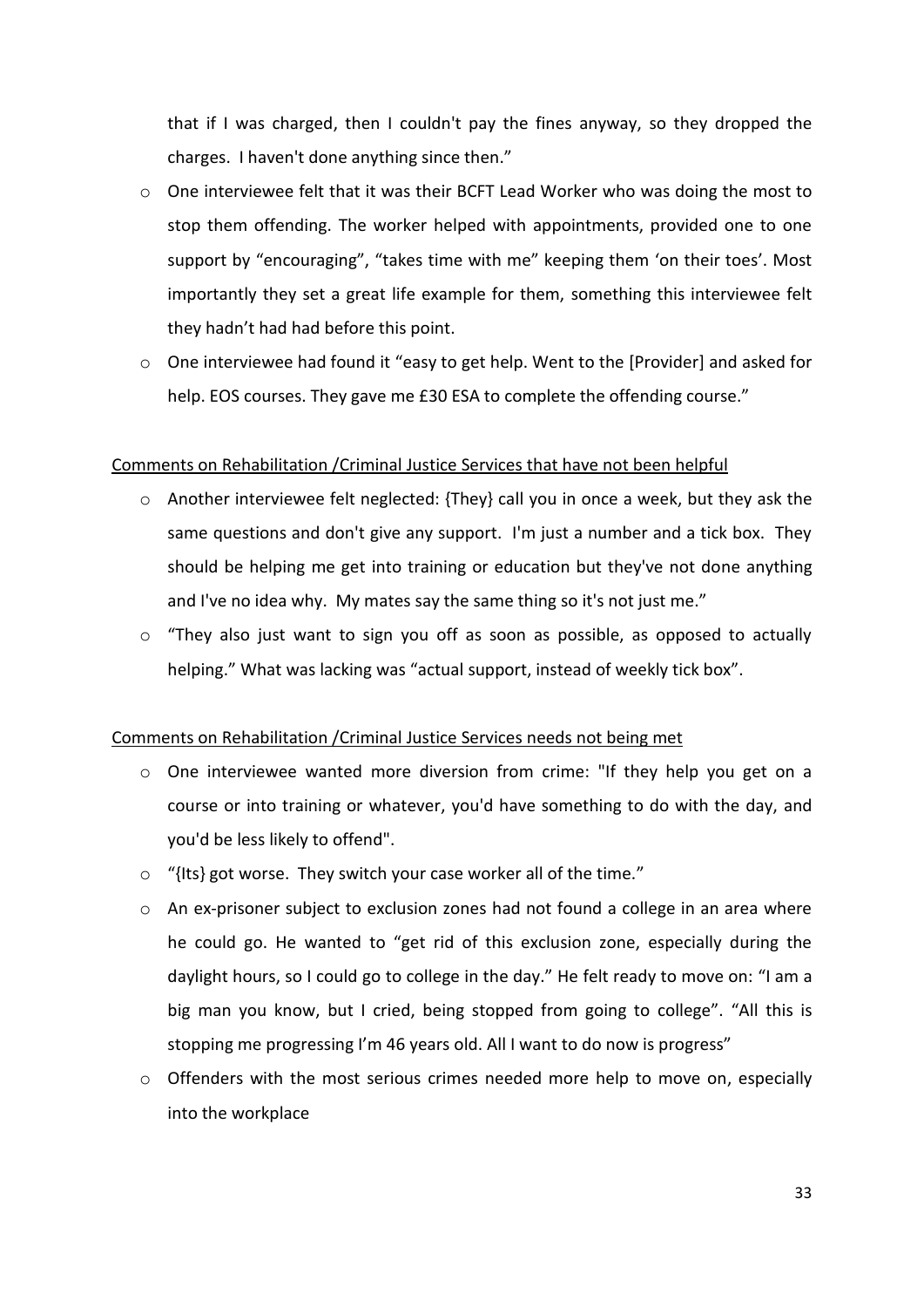## **3.3.2 What do people want? What would be ideal?**

- o Most respondents wanted more help, not just with their offending behaviour itself, but also with their other issues and circumstances. They wanted to be treated as a whole person.
- o Intensive support from workers who had themselves successfully rehabilitated was described as "brilliant". It inspired them.
- $\circ$  Coming out of prison, ex-prisoners faced multiple problems: lost accommodation, stopped benefits, broken personal relationships and substance dependency. Individuals without resources found it difficult to deal with all these problems at the same time. In an ideal world they wanted support workers to help them: "I'm on my own in Birmingham, I'm not from round here. I'm in a state of mad depression: can't do college, can't get to my (family relative's) grave. Heroin is there just yards away, just have one taste and I'm off again, all my hard work is undone."

## Comments on what to change or improve in Rehabilitation /Criminal Justice Services

- $\circ$  Offenders particularly ex-prisoners faced multiple difficulties. They needed help to negotiate all the agencies involved. They wanted packages of support. Interviewees felt lucky if they had managed to secure appropriate accommodation, a training place, a mental health nurse or a Lead Worker.
- $\circ$  They wanted activities to develop them from offending activities that would occupy their time constructively.

## **3.3.3. Summary of learning points on Rehabilitation/Criminal Justice Services**

Trying to resettle after a prison sentence required the support of many agencies, and interviewees found this difficult to arrange without key workers. Ex-offenders wanted access to support workers who could take a personal interest in them, give them support and act as alternative role models. The attitude of professionals had at times made a profound impact. A specific police officer was singled out for praise, as happened last year.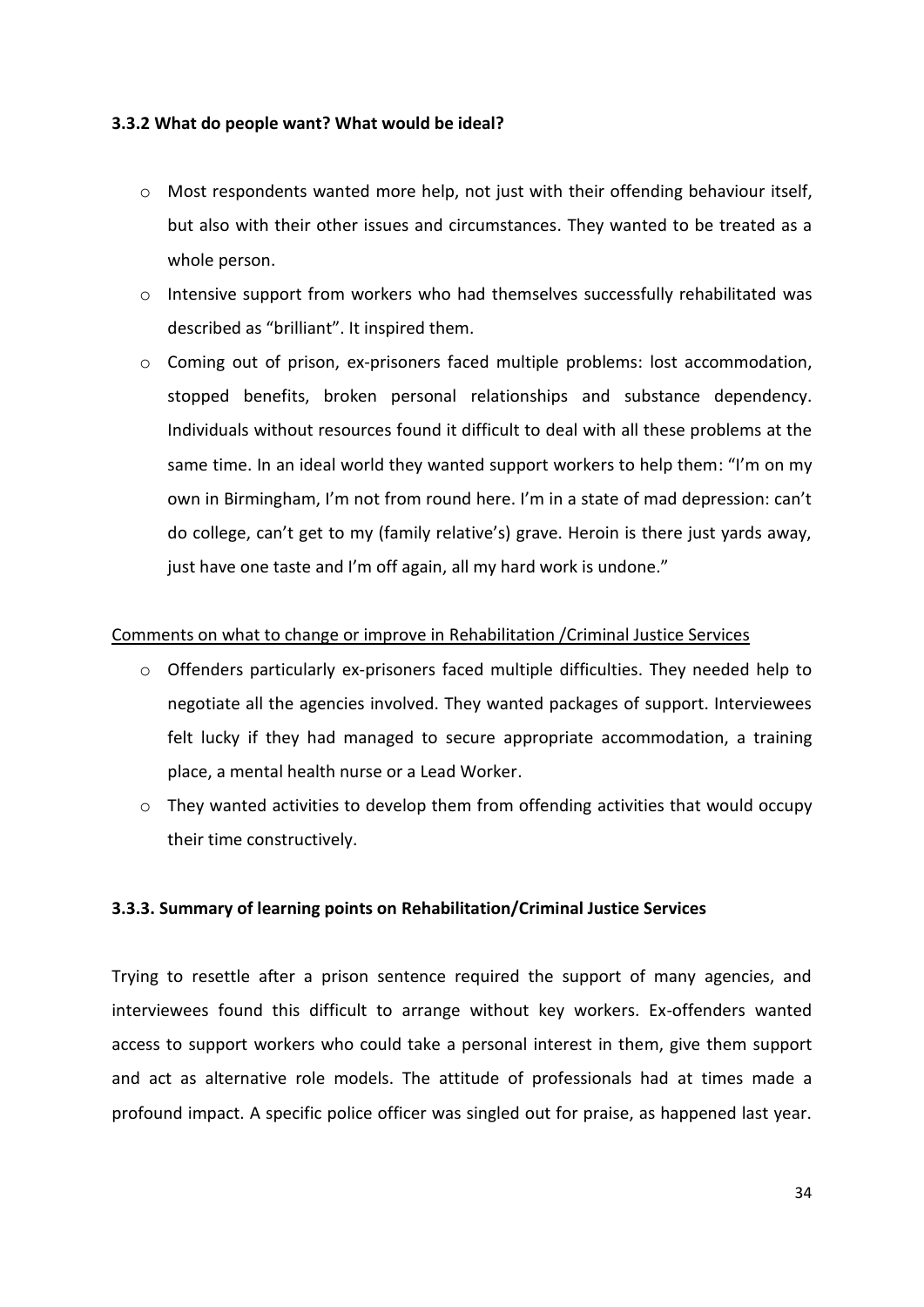Interviewees wanted personalised support programmes. These needed to address other negative aspects in their lives, in addition to their offending behaviour itself.

#### **3.3.4 Change from SUP 2015/16**

There was far less comment on rehabilitation services this year, but where they did comment, interviewees reinforced the perceptions of last year's interviewees, particularly about the need for support, treatment and diversion. Perceptions were generally negative and this is to be expected, given the role of Criminal Justice agencies to punish as well as rehabilitate, but kindness received at the individual level once again commented upon.

This year interviewees talked more about how having a criminal record was preventing them getting into work. They saw having to disclose their record to a potential employer as deeply hostile to their chances of getting a job. Interviewees did not seem familiar with the Rehabilitation of Offenders Act, even those with fairly minor sentences.

## **3.4 The Experience of using Mental Health Services**

Ten people chose to speak specifically on this topic, but many others commented at other points in their interviews particularly when talking about substance abuse and other health services. Mental health was a pervasive issue. That said, about half of the interviewees thought the service they had received was 'okay'. Being ready to be helped was important: "I wanted the help. Other people have problems but they don't want the help. You have to be prepared to get help. Stop saying you need help but don't do anything about it." Interviewees mentioned a wide range of mental health conditions: anger management, anxiety and depression, psychosis and schizophrenia, bereavement and Post-Traumatic Stress Disorder. Clearly the services they had received reflected the wide range of conditions they presented.

#### **3.4.1 How does it feel using Mental Health Services?**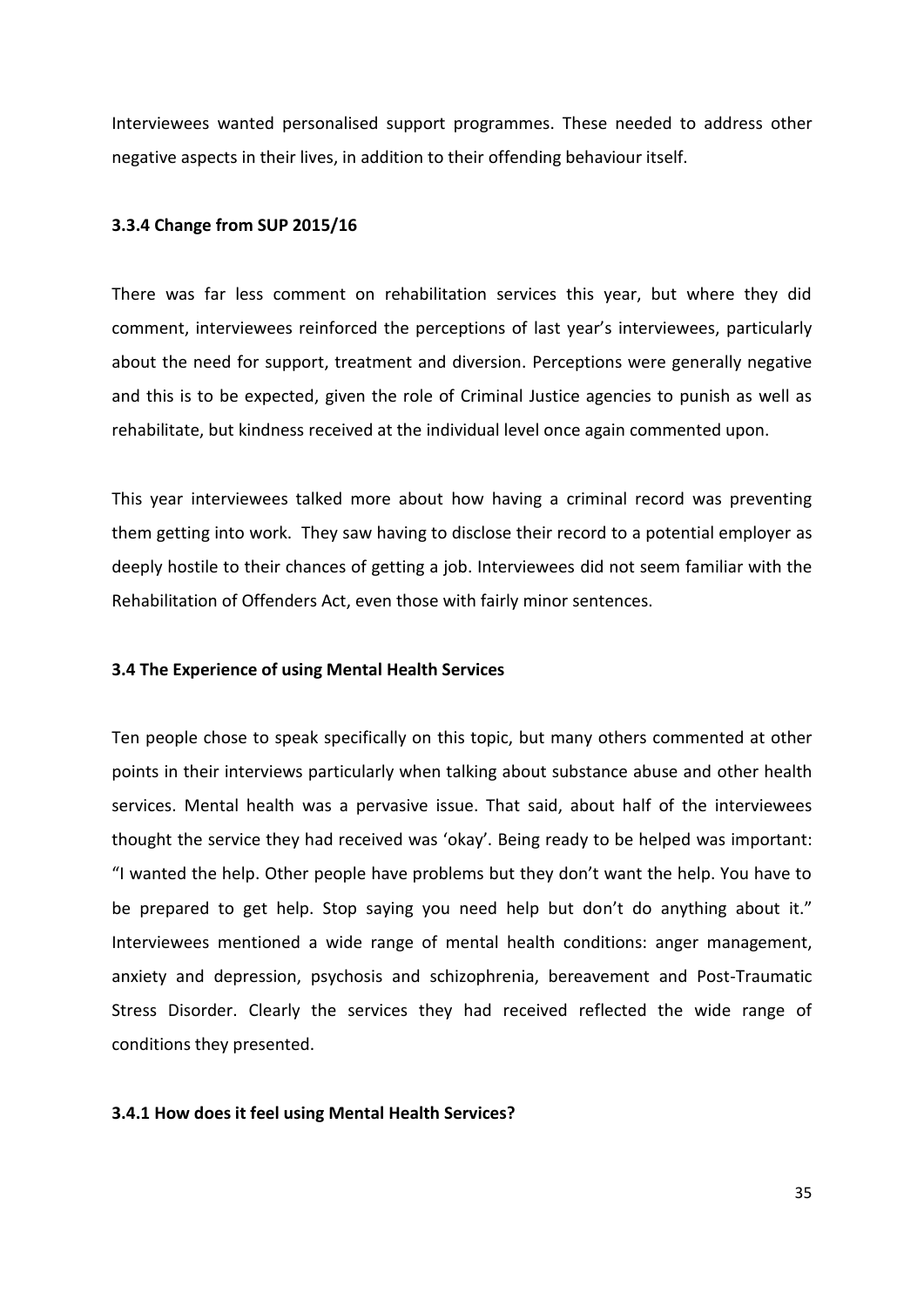#### Comments on Mental Health Services that have helped

- o Some interviewees had found securing a referral relatively easy: "It was quite easy as I am with the Health Exchange. The Health Exchange wrote a letter to the GP to say I need to see a counsellor. Within a couple of weeks, I got to see a counsellor, finished sessions now. …I wouldn't change anything." Several have found their GPs to be helpful.
- o Fast access to health is extremely important: "I know help is just a phone call away".
- $\circ$  Several interviewees said their providers had referred them to a mental health service, which was unusual enough to merit their comment: "(Provider) - have helped me with everything. They put me together again"
- $\circ$  Mental health is a pervasive issue and many spoke of mental health issues within the context of their substance dependency and other health problems: "(Provider A) got me off the drink and over to (Provider B). We need more of services working together like this"; "{My} alcohol support worker referred me to (Provider) due to my mental health problems."
- o "My mental health issues are linked to my drugs and alcohol. It's easier to talk to the voices in my head if I've had drink. I also think I'm worthless so the drugs help numb that."
- o "I can get all my needs met here or through here now it's an umbrella": cooperation between services was rated highly
- o Many liked group work with "like-minded people" and social activities: "I needed to leave the house as I was surrounded by death after my [family members] both died. I was in a bad place. Going to the meetings in the community has got me talking to other people, listening to motivational people and others that have been through the same sort of things as me".
- o Interviewees valued receiving support appropriate to their condition. For one, receiving support at home was important and they had both a CPN and support from BCFT's Lead Worker Peer Mentor service. Another interviewee with a different condition preferred one-to-one sessions away from home: "it's really good. It's private, one-to-one, no one else can hear". The fly in the ointment was that a weekly one-hour session involved a 90 minute journey on two buses.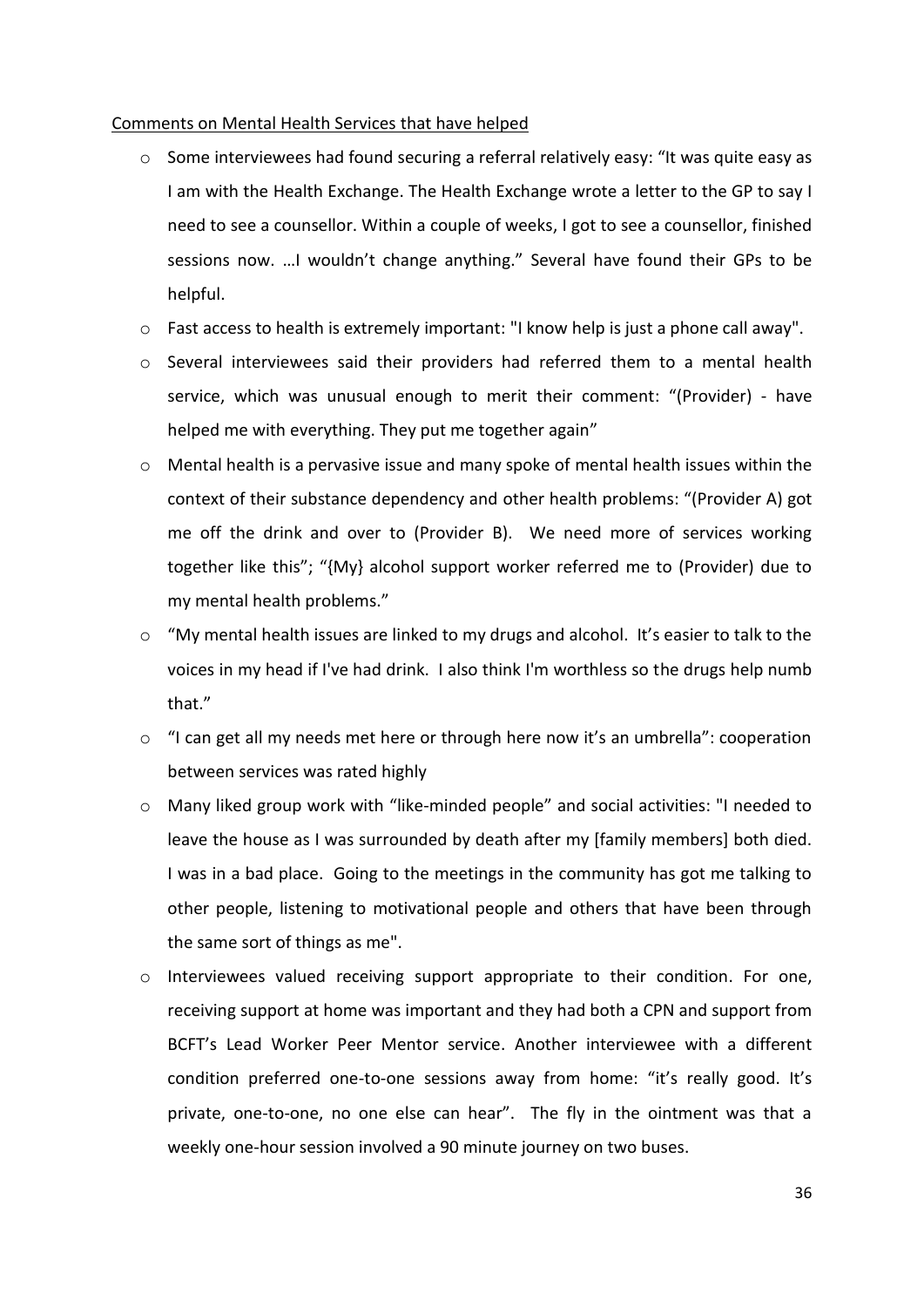## Comments on Mental Health Services that have not been helpful

- o "It was really hard to get a GP but once you're in its easy. The GP was in [name of area] but my hostel is in [name of different area] so it was really difficult to see them."
- $\circ$  "I didn't really know I had mental health issues until I started with (BCFT Provider). I was told I was just an addict so it was difficult. I saw a psychiatrist in 2003 but just put me on meds when I thought my dreams were real. But there was no follow up so I stopped taking them. People should ask and mean "how are you?" This is a great question. Then I took drugs to forget the problems and the dreams. This also led to a constant cycle of engaging and dropping out. I was then put into mental health support but it was with older people, so I felt different and alone. They needed to go back to the very basics, which I don't think they appreciated. I couldn't talk to other people or walk around with people. This is the sort of level you need support with."
- o There were several comments about the length of waiting lists. One interviewee reported waiting about three months to go to (Provider). They also felt they were given an inappropriate treatment programme so they never went back. When the provider asked for feedback they didn't explain, just said it wasn't for them.
- o "I've been on the [Provider A] for years. But one appointment of about an hour every three months isn't enough. I've been diagnosed with loads of different conditions as they don't know me well enough to make a proper decision. [Worker's name] at (Provider A) has helped since I've been introduced to her but I've had mental health issue for the past 15 years."
- o "I was initially referred into (Provider) but they only supported me over the phone."
- $\circ$  "Because of mental illness, people put me to one side and look down on me".

## Comments on Mental Health Services needs not being met

o Interviewees with multiple needs needed multifaceted responses, typically "help with mental health problems to stop the alcohol and drugs. I would like to get onto a psychiatric ward so can get properly diagnosed. But to get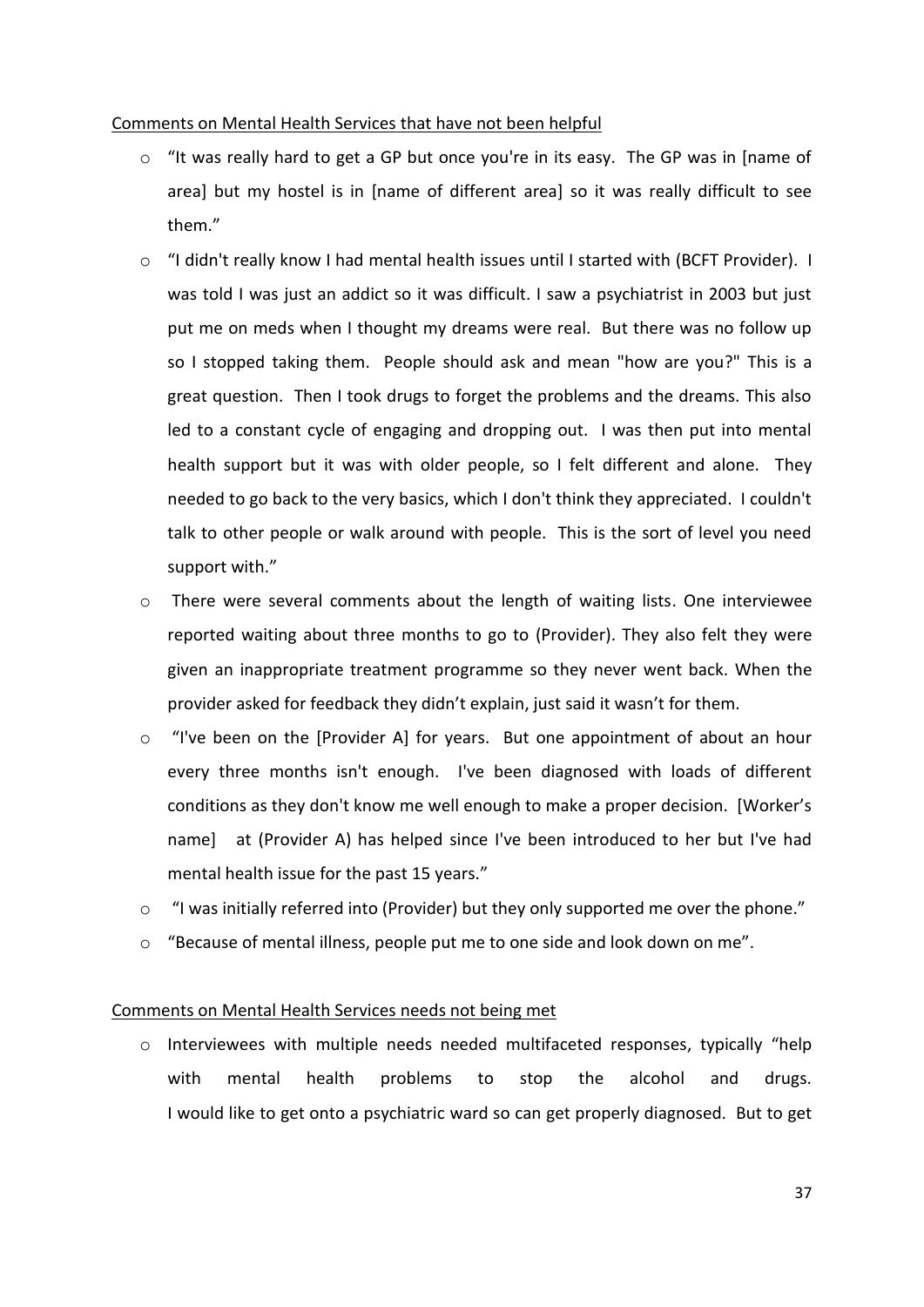onto something like that you have to try to kill yourself or someone else. That's ridiculous."

- o "It shouldn't need for me to get arrested and get the help of the (Provider) team. I should've been getting help before that."
- $\circ$  "I went to see a mental health professional but they didn't want to know. They just passed me back to the GP who didn't know what to do next.….. [Worker's name] has tried to get me out of the hostel and into better housing which would help my mental health. Just getting passed back and forth from people that have got fifteen minutes to spend with me."

#### **3.4.2 What do people want? What would be ideal?**

#### Comments on what to change or improve in Mental Health Services

- o "They also need to listen to the patients. Maybe we know what's best."
- o "It needs to be clearer where to go to get help." "Getting information is important"
- o Having a safe place in which "to off-load my thoughts and feelings without judgement" was important and this required empathetic staff. Some professionals did not "see me as a human being. It's tick lists and points and gatekeepers".
- o "They don't know how to judge me". Better training professionals on the interaction between substance misuse and mental health was suggested: "Education needs to be given to explain to people why individuals get into drugs"; "They could also get out of the offices and come and see service users in their areas";
- o "If someone could identify when I have mental health issues coming up that would be great"
- $\circ$  "Mental health groups for similar people would be good, as I was the youngest by far in my group". Support tailored to the individual's mental health condition was prized. Some valued home based services to help with feelings of panic etc., whilst others wanted community-based opportunities to help with them with depression: "It's got a lot better. (Provider) used to come to my house and help me, but now they're community based, which allows me to get out of the house."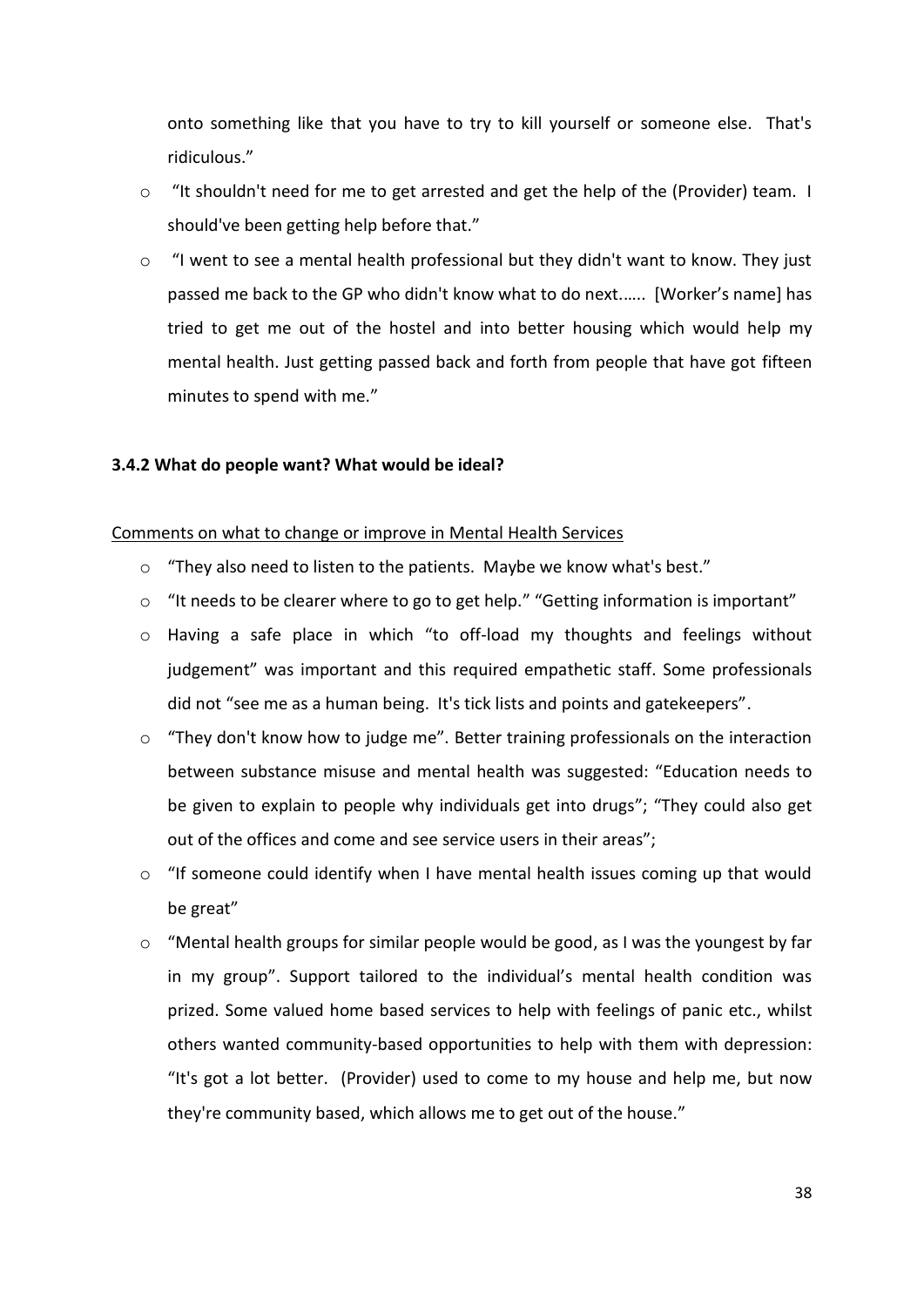#### **3.4.3 Summary of learning points on Mental Health Services**

Ten people chose to speak specifically on this topic, but mental ill health pervaded the responses of others to other questions. Whilst some had good access to help others had not: "to get onto something like that you have to try to kill yourself or someone else. That's ridiculous". Suitability of treatment was also an issue and many ended up in A&E by default. They didn't want to be slotted into inappropriate provision just because there happened to be a vacancy. Many commented on the interconnectedness between their mental health problems and their other needs. They wanted professionals to understand more about the interaction between mental health and addictions in particular, and to see this reflected in treatment packages. They thought there was little point in treating mental health in isolation. The attitude of professionals was important. To "see me as a human being", staff needed to understand how they actually lived.

## **3.4.4 Change from SUP 2015/16**

Despite only half of the interview group being known (as Lead Worker Peer Mentor clients) to have three or more complex issues, the 2017 interviewees identified much the same issues as those in 2015/16. Difficulty in getting a diagnosis, of getting into a treatment programme, of being listened to, emerged again, as did timeliness and appropriateness, getting the "right support at the right time": "They just passed me back to the GP who didn't know what to do next"; "This also led to a constant cycle of engaging and dropping out". The earlier research also noted the pervasiveness of mental health issues. Poor mental health both compounded and created other needs. The 2017 interviewees articulated the case for co-ordinated services much more strongly and about the people who spoke about mental health services did feel as though they had improved recently.

## **3.5 The Experience of using Health Services**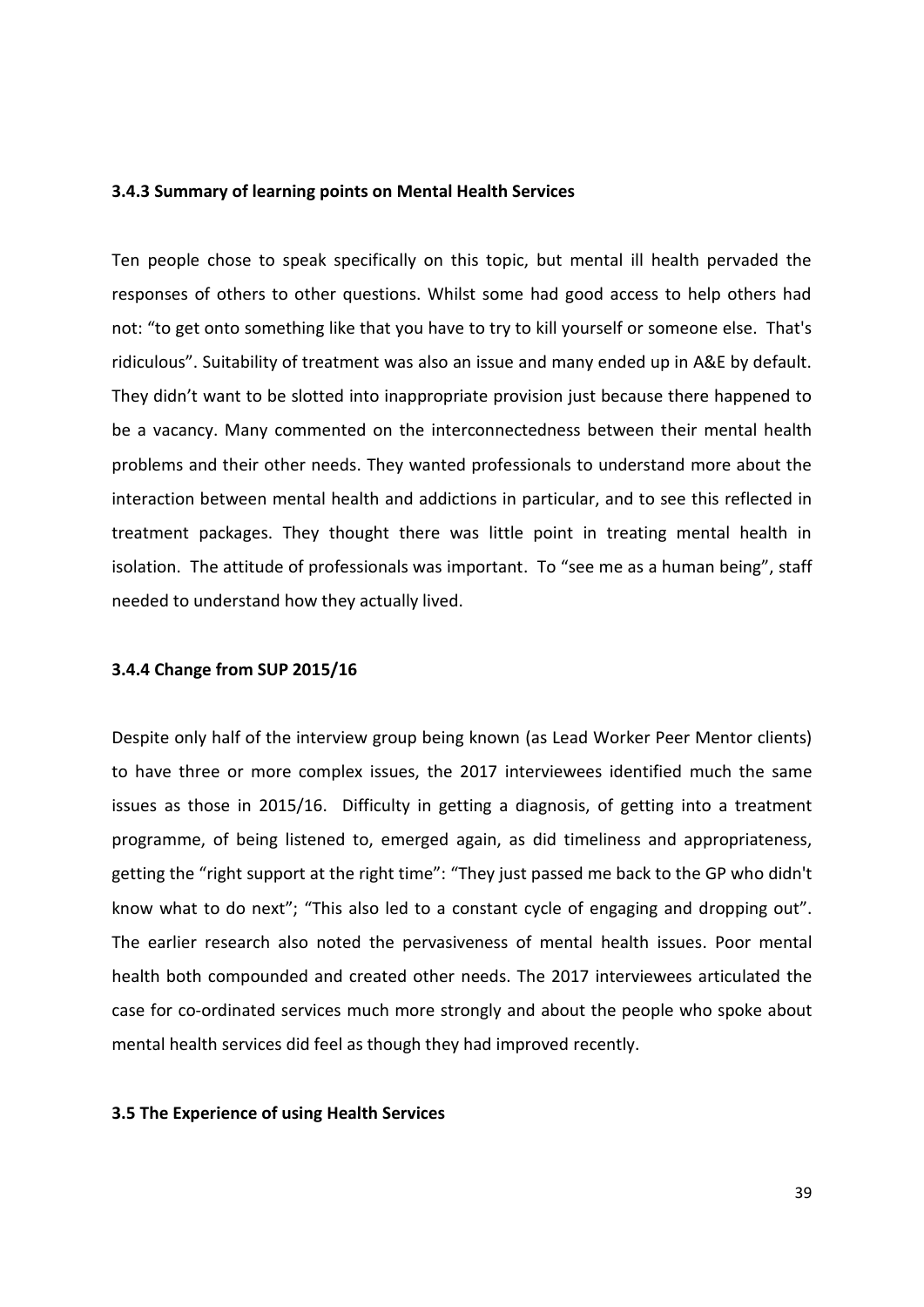Thirteen interviewees spoke about general health services. Nine people chose to speak specifically on this topic; the others commented at other points in their interviewees

## **3.5.1 How does it feel using Health Services?**

## Comments on Health Services that have helped

- o One interviewee who had been recently treated in hospital after a violent attack, described the service as "brilliant". Another reported that the hospital treated him well: "The first time I was so drunk I fell onto the railway line and ended up in hospital". A third described being rushed by ambulance to hospital for heart condition. "The consultant at A&E was waiting for me in 'resuss'. I have been in before with high blood pressure. The service was good". One interviewee could not believe how A&E managed to provide such a good service under so much pressure.
- o Interviewees with GPs often reported that their doctors really helped them, "almost got a flat"; "The GP has helped me stop alcohol telling me why it does me harm and where to go for recovery. They referred me to specialist recovery." Another described their GP as good, not only supporting them through medical treatments, but also putting them on an over 50s programme and on a course about the best food to buy for their multi-various medical conditions.
- o The Health Exchange specifically for homeless people received praise: "{You} just turn up there, wait in queue, and get ticket. It's good as {you} don't have to fill in form or have ID". Information about the service tended to spread through word of mouth: "{I} found out [from] other people on street."
- o Lead Workers were helping many to get their health needs met: "(Provider) have been a saviour".

## Comments on Health Services that have not been helpful

o A&E departments often ended up as a backstop, with one interviewee saying they turned up there at least once a month. As they saw it, A&E couldn't deal with their mental health problems, focusing as they did on the physical: "Don't help, take bloods and discharge in the morning". This individual had since begun to access RAID.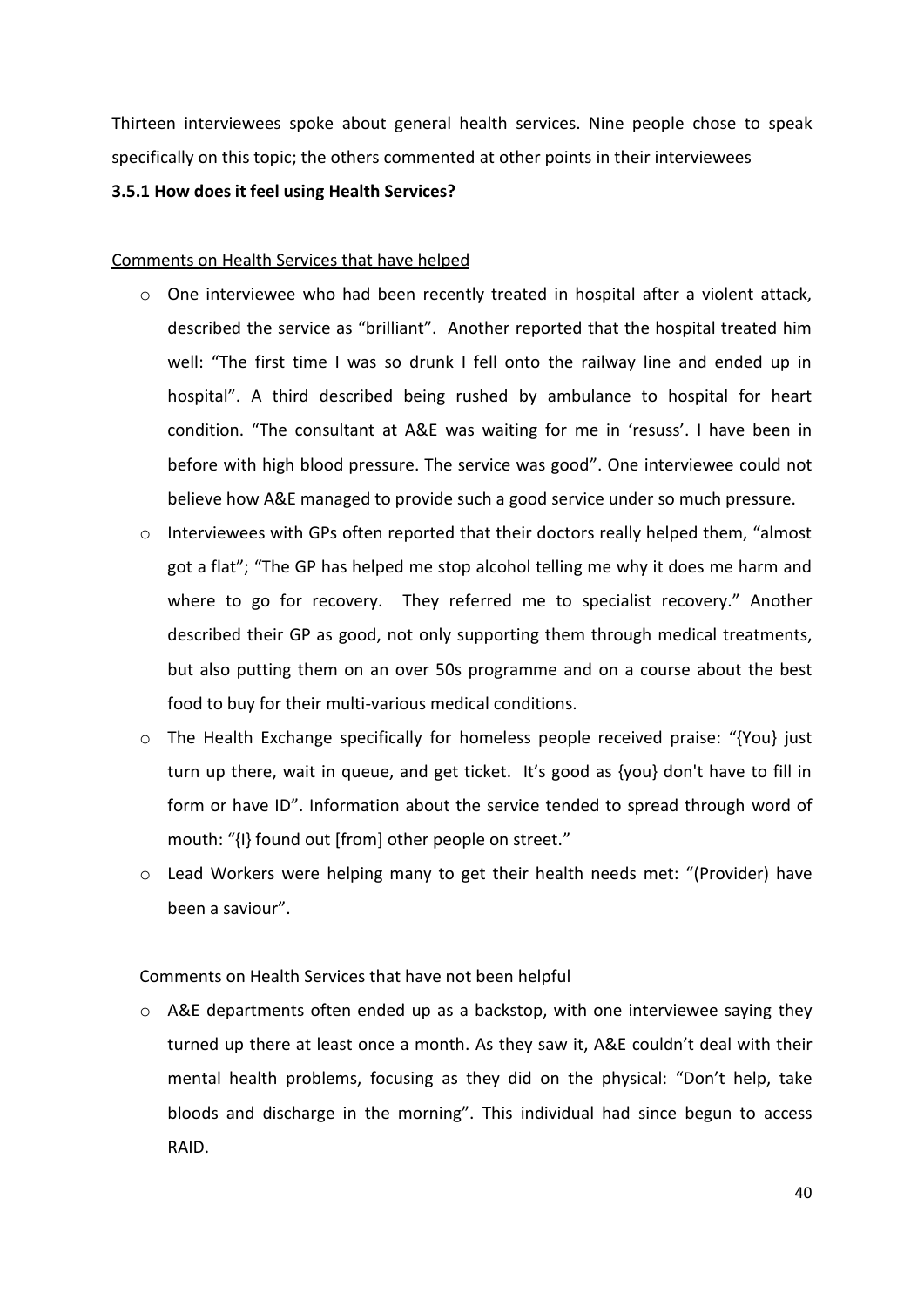- $\circ$  "I have been told to sit in a chair as there were no beds available. The hospital covers too big an area. I have to go to [name of] hospital as it is closest, so overall it has got worse. I have waited 20 mins for an ambulance before."
- o Securing a GP was a much mentioned challenge: "There are lots of people out there that don't know how to access a GP so need support. It shouldn't be difficult"; "How do I get to the doctor if I've got no benefits? Help me get there." "Got a GP now, but it was really difficult to sort out. Then have to wait weeks to get me tablets. I could kill myself in the time it takes to get appointments and then get medication".
- $\circ$  "Access to my GP was hard. I need to go to (name of area) surgery to get an appointment as I don't have a phone"; "Can't get to doctors. Get anxious. They don't care". For interviewees lacking access to a phone or a computer just making a doctor's appointment was difficult
- o "I need help with the dentist. I need an X-Ray for my teeth. I am only able to go to one dentist, the one that (Provider) refers us to. I asked the dentist which teeth they could take out, and the dentist said it's up to you. She is the professional she should know. She made me feel like they don't care about me".
- o "My [family member] died of legal highs but (Provider) has helped with general health. Being involved with them has kept me away from the wrong people and therefore kept my health better".

## Comments on Health Services needs not being met

- o Interviewees experiencing mental health crises felt that A&E was not set up to meet their needs, but they didn't know how to access any other more suitable out of hours service: "They should be there for me all the time. I need more help than I'm getting and at times when I can get there".
- o Getting to see a GP was often difficult: "Now need to call or go online in the morning to make an appointment for that day. I haven't got a phone or access to the internet so this is too hard."
- $\circ$  Hospital living was sometimes not suitable for interviewees in poor health. They reported weight loss and anxiety: "Once I get a flat and a doctor, I know things will be better."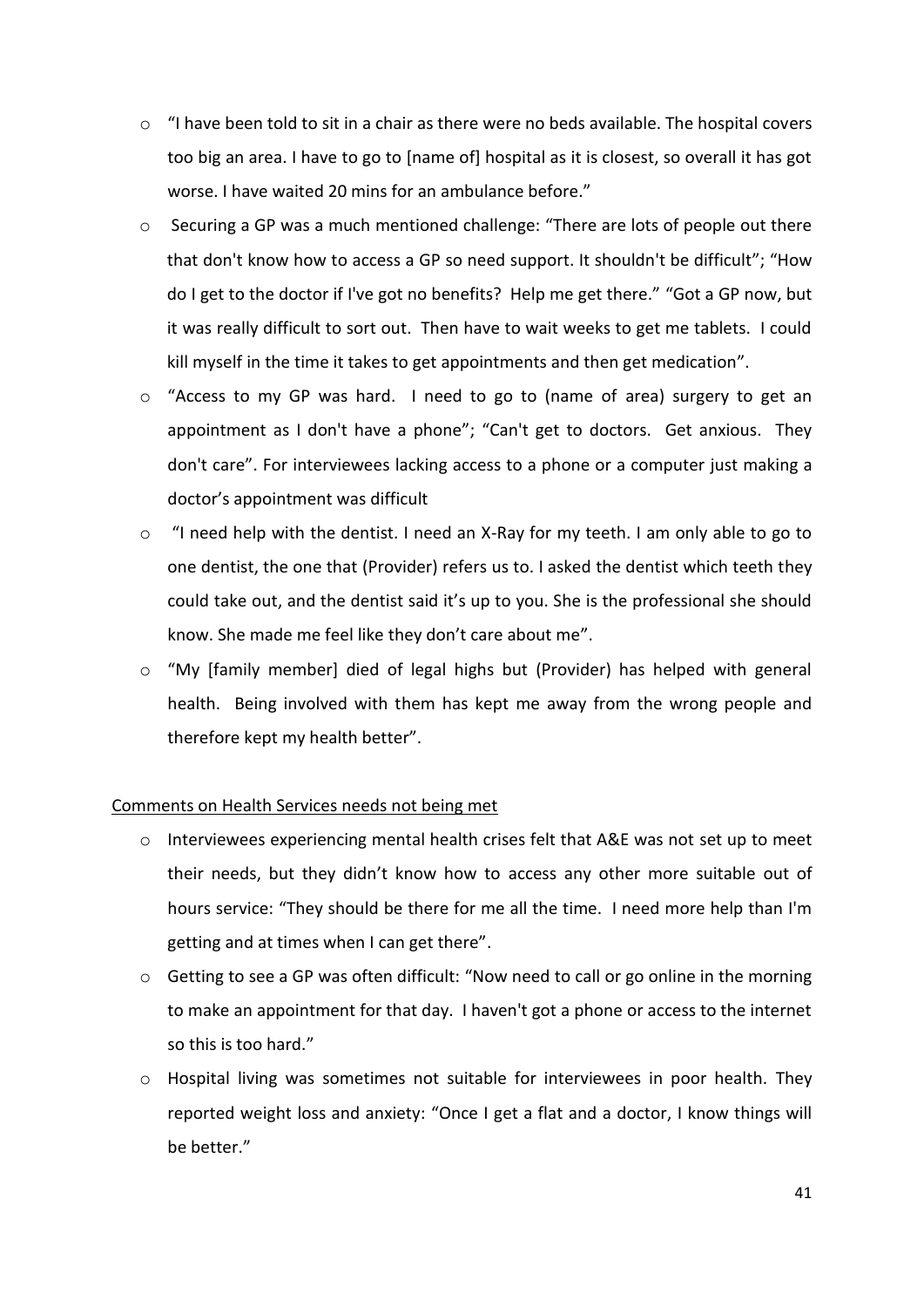## **3.5.2 What do people want? What would be ideal?**

Many comments from interviewees reflected those also made by the general public: "More funding for the NHS and ambulance service"; "To be able to call into the doctors on the day, to make an appointment for the next few days". People without resources like computers and phones need an easier way to access services. For homeless people additional barriers exist to registering and seeing a family doctor.

Much better support especially out of hours and in mental health emergencies were mentioned frequently. Interviewees did not think that A&E was really able to help them, despite best efforts. Interviewees wanted to be treated as whole people, so that other serious issues affecting their health and well-being were also addressed.

## Comments on what to change or improve in Health Services

- o An emergency response service other than A&E for mental health crises.
- o Better access to community-based services and GPs.
- o Help with special health needs such as diet
- o Treating the whole person, not just the presenting illness

## **3.5.3 Summary of learning points on Health Services**

In discussing this topic interviewees talked more about mental health than any other health issue. They felt that mental health emergencies presented the most significant challenge to general health services. Many had found it difficult to access GPs and the Health Exchange was considered an effective temporary alternative. Interviewees also found it difficult to access through the phone or the internet, as many had neither. Those interviewees who had managed to get to their doctor, generally found their doctors to be helpful. Interviewees wanted serious issues affecting their health to be dealt with, as well as their presenting illness. Once again interviewees with Lead Workers had found their support invaluable in negotiating health and health-related services.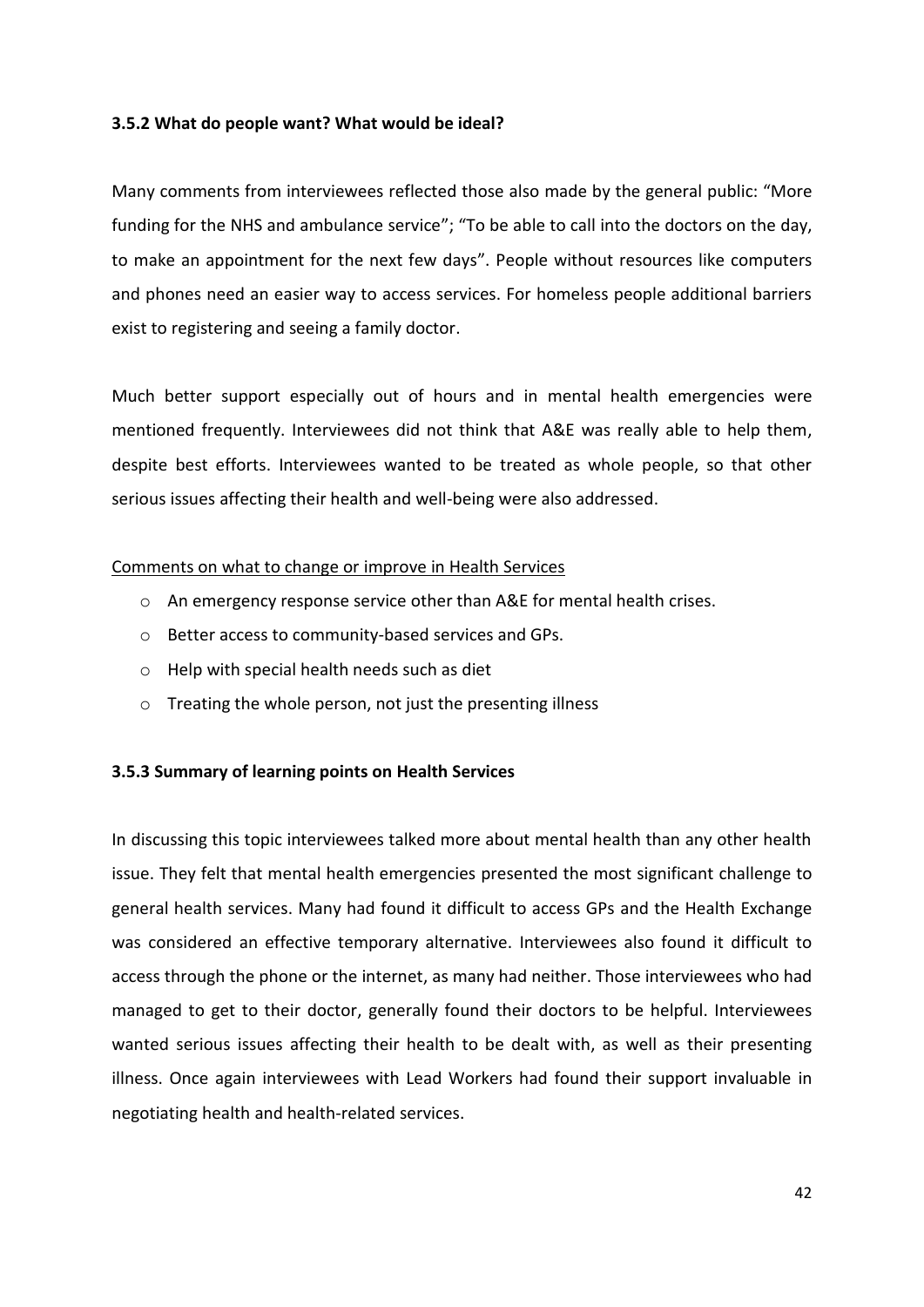## **3.5.4 Change from SUP 2015/16**

Access to GPs and the capacity of A&E to deal with mental health crises were also high on the list in the earlier study. The Health Exchange was once again rated highly by interviewees. The earlier interview group spoke much about negative attitudes from health service staff. This was still an issue in this group of interviewees: ""What's the point in going to an appointment if they don't listen to me?" However interviewees in both studies appreciated staff often gave them as much help as they could, given the limitations in resources.

## **3.6 The Experience of using Training, Employment and Volunteering Services**

Five interviewees spoke about training, employment and volunteering, with another two making comment when talking about their housing needs. It was not a priority topic for most, perhaps reflecting the distance of their lifestyles from work. It is interesting to note that the five interviewees who did choose to comment on this topic were not from the Lead Worker Project, presumably having less entrenched complex needs.

## **3.6.1 How does it feel using Training, Employment and Volunteering Services?**

## Comments on Training, Employment and Volunteering Services that have helped

- o Interviewees accessed a wide range of training. Personal development, boxing, creative writing, music, various vocational training courses and coaching courses were mentioned, as was CV support and work experience: "They made me a nice CV". One had "started a CSCS card here." A local catering and retail social enterprise was helping: "The man there says that he aims to get us into work in six months or he's failed in his job".
- o One provider had provided bus passes for job interviews
- $\circ$  This was the first time many of them had received support with training and volunteering: "Before I just sat at home doing nothing. Now I have a plan for my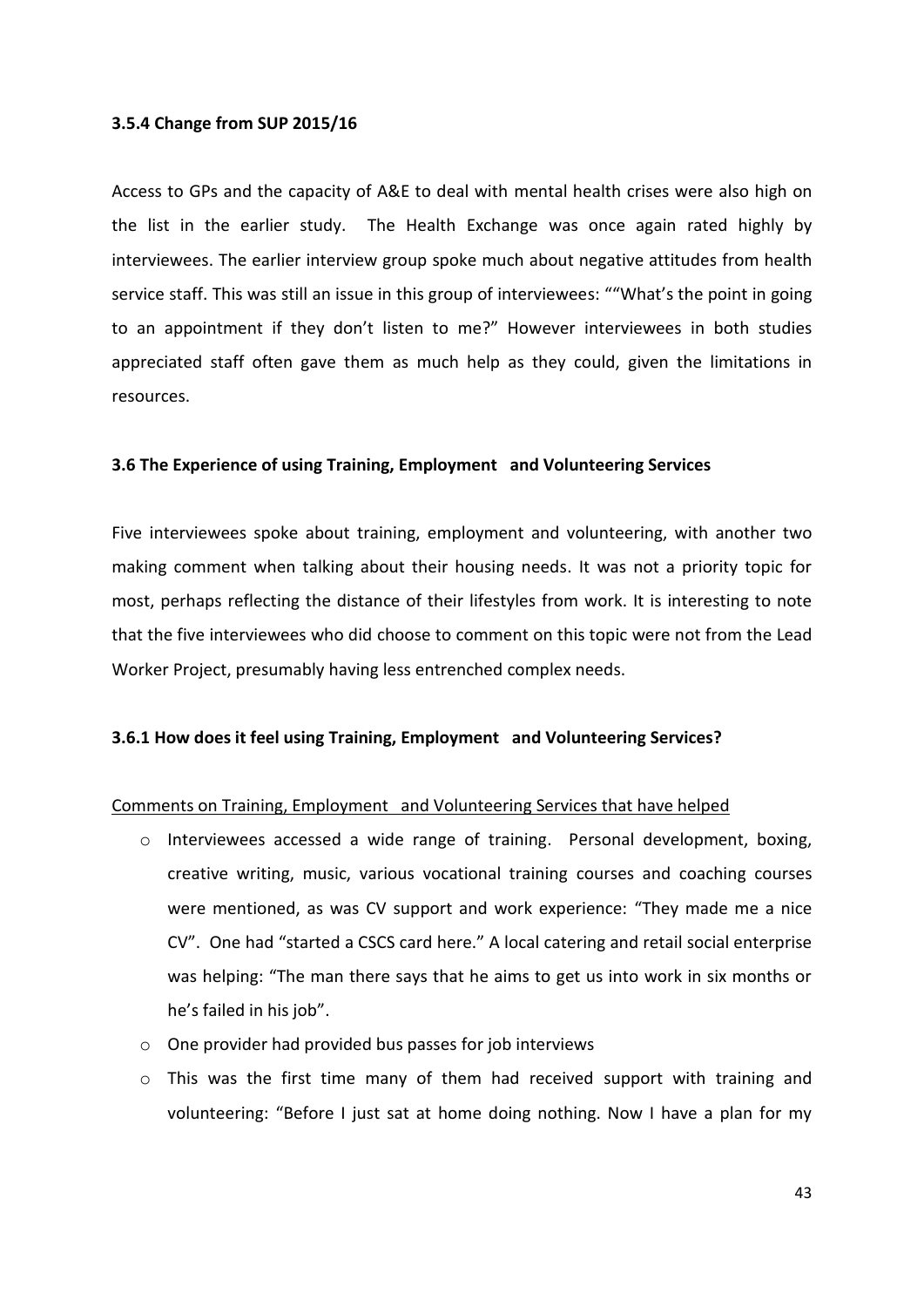life"; "It's just what I needed someone to say. 'You can do this'. This hadn't happened to me before".

o Two people had previously gone to university, and one had successfully completed his degree. The other hadn't taken their "exams due to personal issues in my life. Now I'm getting back to doing what I want to do."

## Comments on Training, Employment and Volunteering Services that have not been helpful

- $\circ$  Several spoke of benefits issues, saying they needed more help with appeals, and even legal aid for a solicitor.
- $\circ$  "If I don't spend 37 hours a week job hunting, they will stop my housing benefits and sanction me. They don't tell you it affects your housing benefits as well and they should".
- o "Not many people in my situation know about the *Fulfilling Lives* services. Could do with putting more information out via (Provider), have a class set up down there to explain what services are available. Lack of information and communication-that's the real problem. The local authority offices don't know anything about the *Fulfilling Lives* programme. I told the worker about this programme and she's now told others."
- o **"**They have taken away the money, even though nothing has changed for me since last year. It is like standing on a piece of carpet and someone taking it away"; "I lost my PIP payments, so that's been difficult, as I don't have much money. This leads to more paranoia and fear on top of my other mental health issues".
- o "The person doing the assessment was rude"; "She's dealing with the vulnerable, so needs to know that".

## Comments on Training, Employment and Volunteering Services needs not being met

o It was difficult to get a job once you had a criminal conviction:

"All I need is help with drugs and jobs. There's loads of work out there but the problem to me is my criminal past. I'm not a lazy arse. I'm qualified to work on the railways. They need to loosen up the law on rehabilitation to help people like me get back into jobs. If someone will help me to get a job,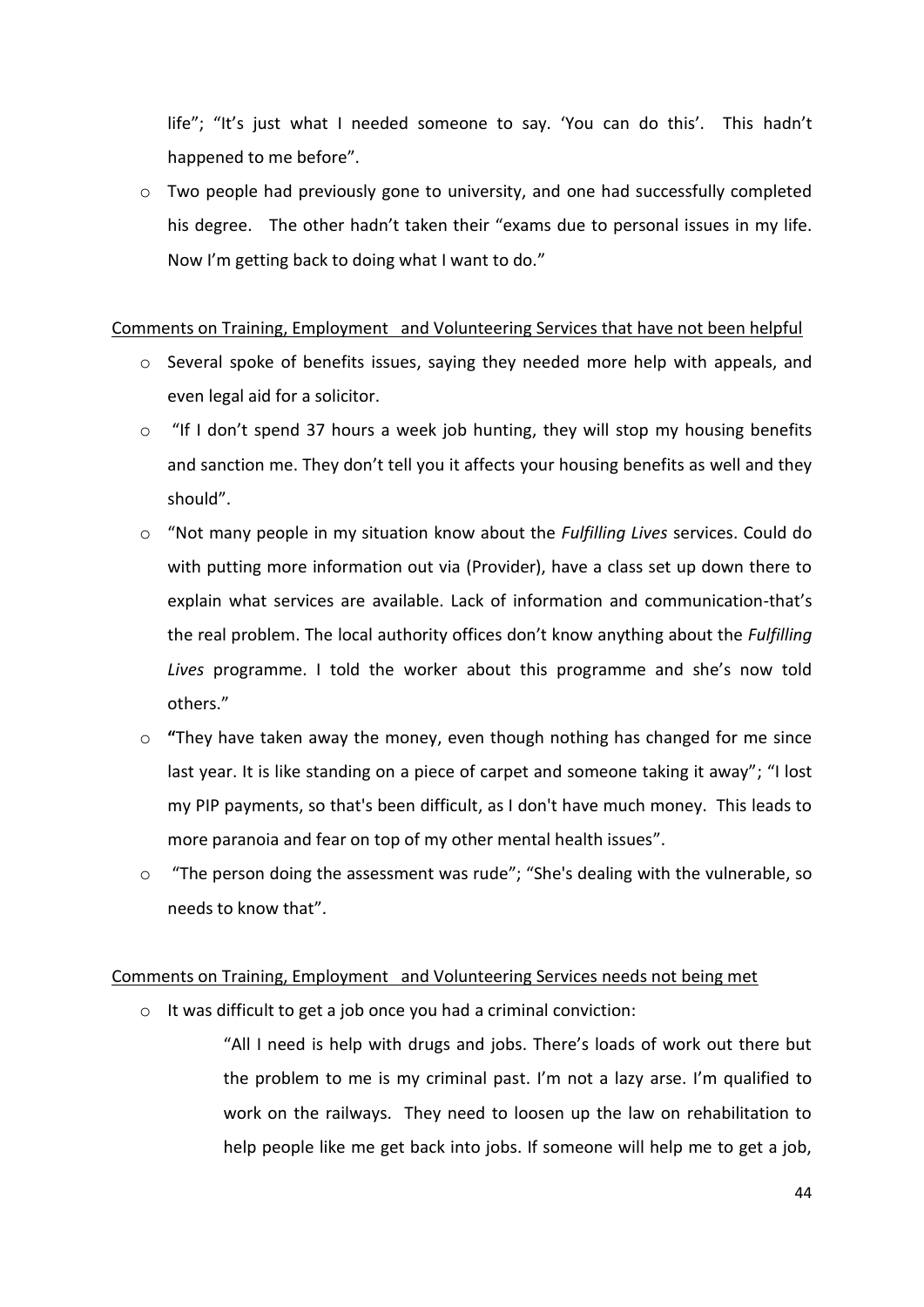well great. I know loads of people out there, and what's stopping them is their criminal record. Lots of people stop crime after being young. Someone needs to change the law."

 $\circ$  One interviewee talked of working illegally and said this meant that they couldn't have Housing Benefit or social housing.

## **3.6.2 What do people want? What would be ideal?**

- $\circ$  "Give me someone who's been down my route, not someone with a university degree and so on and so forth, but someone who understands what it's like"
- $\circ$  Supported access to a wide range of training and volunteering opportunities, work experience, CV development and help with declaring convictions.
- o Better information and communication about opportunities
- o Help to resolve benefits problems
- o Respect from staff

## Comments on what to change or improve in Training, Employment and Volunteering Services

- o Address other barriers in addition to offending: "I've tried volunteering… but anger issues have stopped me doing that, due to the risk assessment. The pain of arthritis also stopped me volunteering".
- o Assistance with benefit disputes and delays
- o Transitional support, which used to be called "providing a gently sloping ramp into employment".
- $\circ$  Help in declaring convictions to potential employers; very few knew about the Rehabilitation of Offenders Act 1974.

## **3.6.3 Summary of learning points on Training, Employment and Volunteering Services**

Interviewees faced multiple barriers in the labour and training markets. These included: unaddressed personal and behavioural issues, severe and chronic health problems,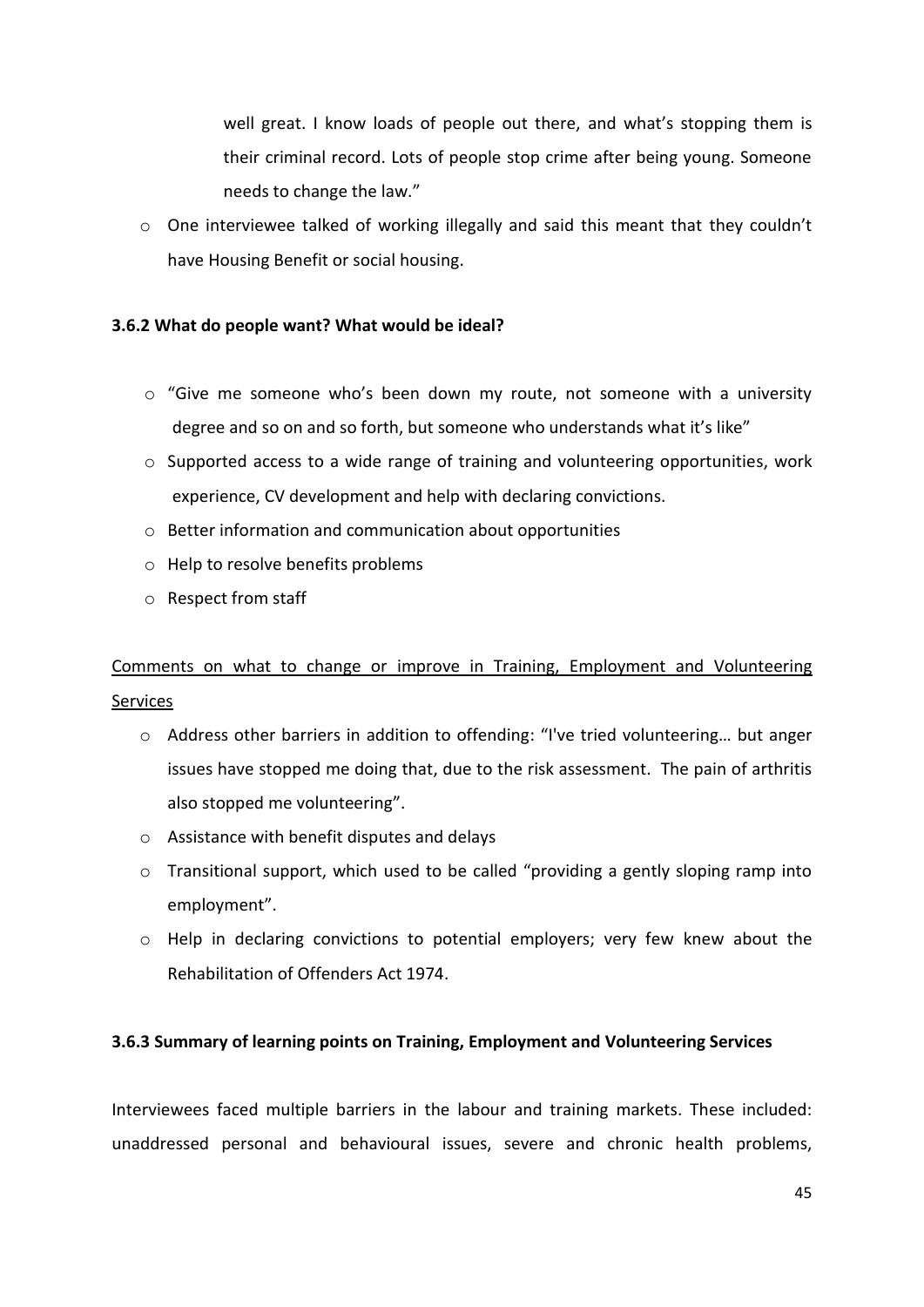substance abuse and dependency, lack of stability (especially in accommodation), lack of role models, low educational achievement, lack of information and low self-confidence.

They thought that providers could help them better by working together. When ready to enter the labour market, they needed help when declaring a criminal record.

#### **3.6.4 Change from SUP 2015/16**

Those interviewees known to have three or more complex needs were the least interested in this topic, possibly because their lifestyles pre-empted a commitment to routine and work. 'Graft' meant something different on the street. Interviewees in the Service Users' Perspectives Study 2015/16 repeatedly said they weren't ready for work, a sentiment that appears again in this year's study. As in the previous research, interviewees reported positive progress in terms of training, but negative experiences around benefits and had little confidence in their chances of getting a job.

## **3.7 Other Services**

Before closing the interview, interviewees were invited to comment on any services which they had not yet spoken about. Nineteen people did so, commenting mainly about the other services in the study. Their remarks are given in those sections. The lack of help with family issues was however raised again this year: "There's a court case coming up, and I want to get my kids back, on top of all of the other stuff. I'm scared my kids are going to go down a bad road too"; another mentioned needing support to see their family and children.

Some people made service wide comments: "Agencies should all train together, so everyone has a handle on what each other is doing." "They don't listen"; "It's difficult to know where to go for support"; "Because I can't use a computer". Several stressed the massive difference that having a key worker had made to their lives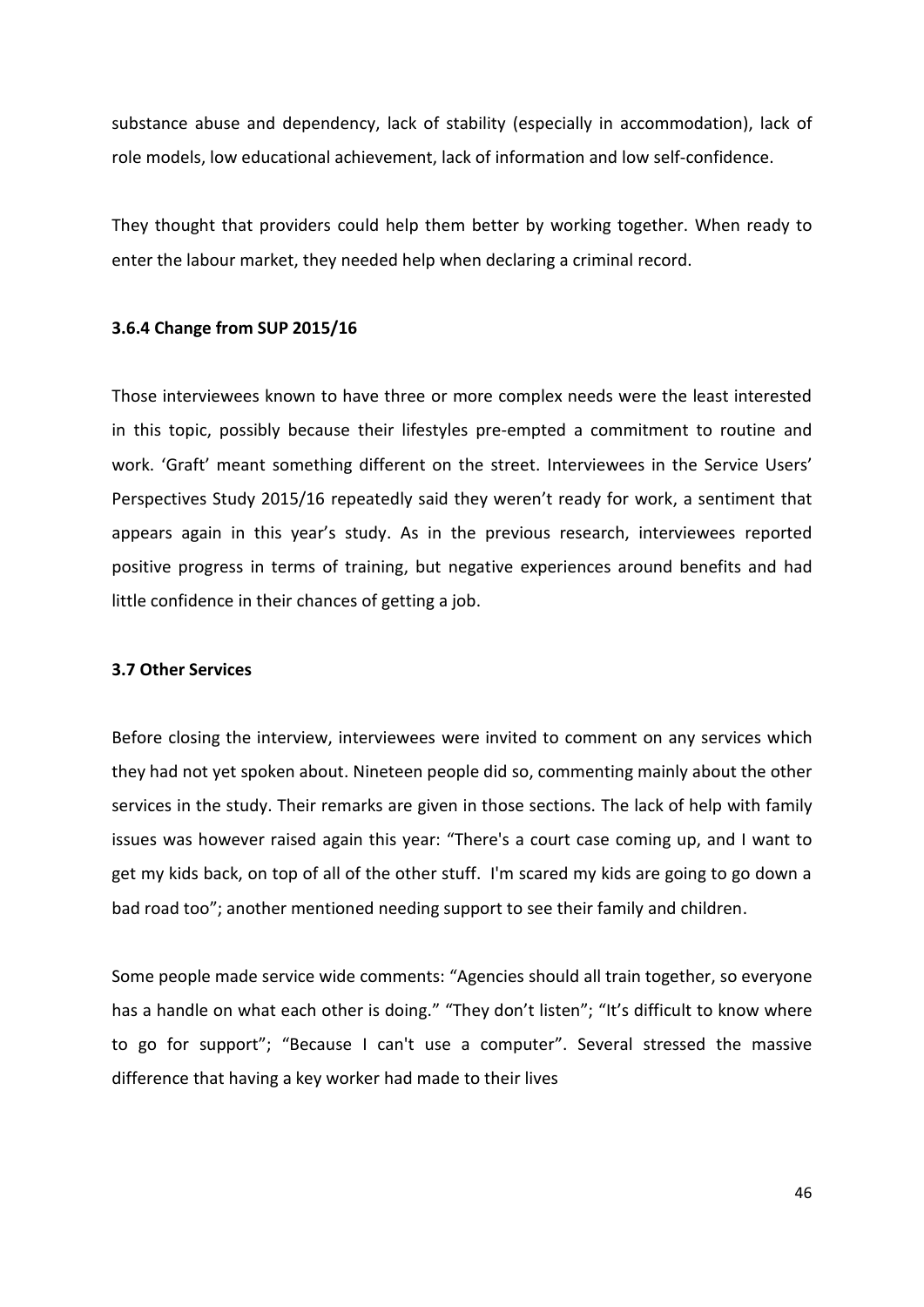#### **3.8 BCFT Lead Worker Peer Mentor Service**

All fifteen interviewees referred by the Lead Worker Peer Mentor service had both Lead Workers and Peer Mentors. The 2015/16 Service Users' Perspectives Study had asked interviewees to comment on this service. This was repeated this year and they were asked: "Has being part of the Lead Worker Peer Mentor Lead programme made a difference in getting your needs met? Why?" Ten interviewees responded specifically but many more made reference to their Lead Workers and Peer Mentors in their other answers. Nine people said that this support had been very beneficial: "I would have died or been in prison if it wasn't for (Provider)"; "If it wasn't for the help from (Provider), I'd end up in jail". One person said it had made little difference, as their needs were already met. Even those who weren't in this service repeatedly said how valuable a key worker could be. It seemed to be the one thing that everyone agreed on.

- $\circ$  "They have taken interest in my life! And they have started to sort my benefits and flat."
- $\circ$  "They care. They show interest. They treat me like a friend or family. They go the extra mile. They signpost me to where I need to go, and also come with me. They're amazing. They should be commended more."
- o "It's only got better with help of the Lead Worker. It's good when they describe why stopping drinking will help me as a person, not just making me stop."
- $\circ$  "{My Lead Worker} listens to me and that, things get done. He rings up the social".
- o "They manage my appointments. Tell me where to go and when."
- $\circ$  Interviewees found considerable value in workers having lived in their world, with first-hand knowledge of what it was like for them. One interviewee said that because their Peer Mentor had shared lived experience really they "could relate" to them.
- $\circ$  For one person, just being able to physically get to a service easily was worthy of comment: "{It's} easy for me to get to the (Provider's) offices".
- $\circ$  It was not just the support but also the access to information that they valued: "It was terrible before coming to (Provider). I didn't know what was on offer or where I should go. For about a year I didn't know how to get help. I then got into Lead Worker and it's been good".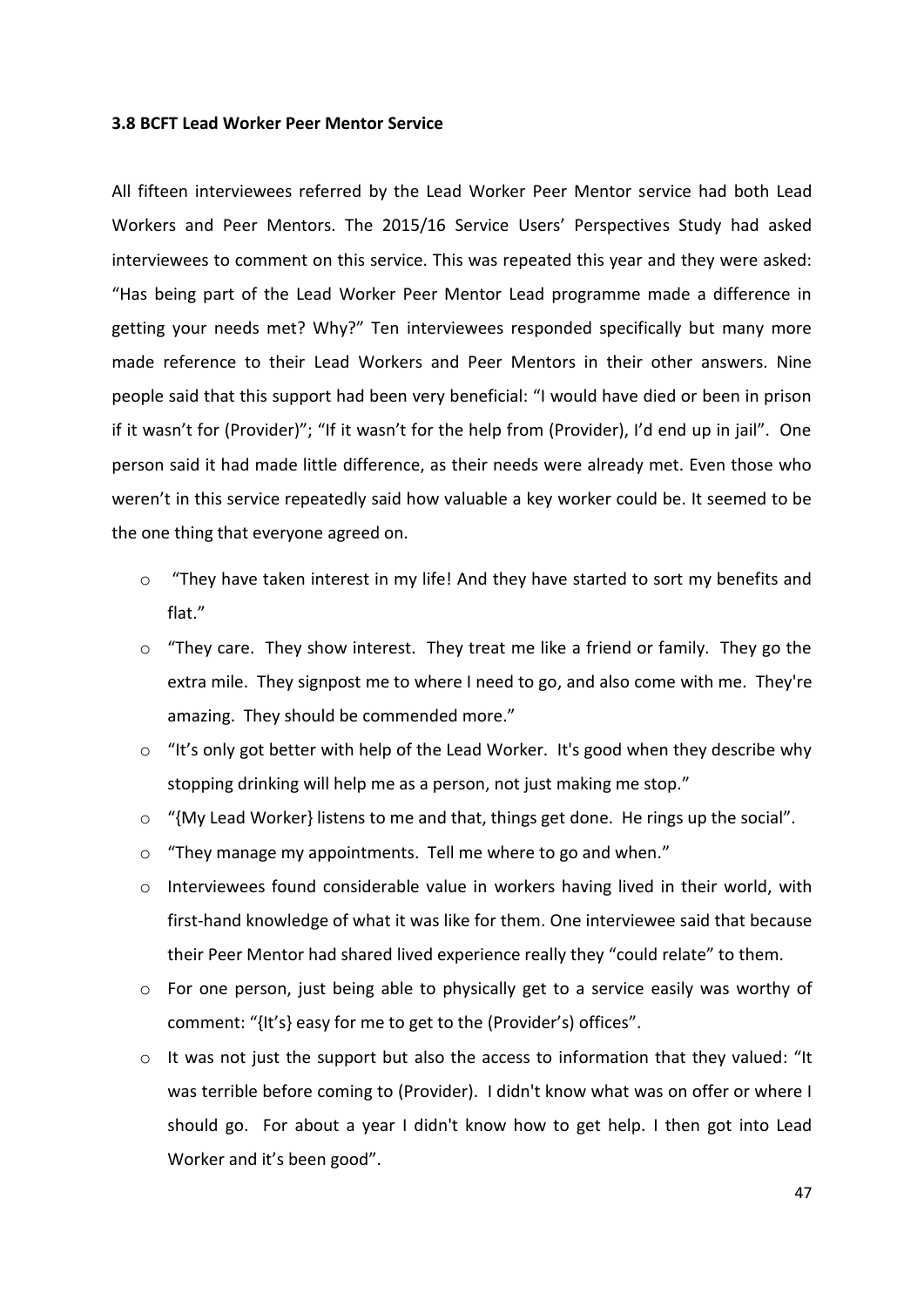The need for a key worker to coordinate service packages and to provide information ran like a leitmotif through interviewees' responses. Likewise they much preferred being helped by people who had shared their experiences and truly understood their reality. In their recovery or resettlement, they found hope and inspiration for themselves.

#### **3.9 Summary of Experiences and Perceptions of Services**

Interviewees' perspectives on services have not changed significantly in the last year. The exception was the improvement reported in drug and alcohol services through a new "umbrella'd" approach. The desire for better coordination among providers had also featured in the 2015/16 report. "We need more of services working together like this." In no area was wrapping services around the individual a common experience. Most of those interviewed were getting support from several providers concurrently, but for those without a co-ordinating worker, finding and keeping up with all the services they needed was frequently impossible. Current arrangements make demands on individuals whose problems mean that they probably won't be able to meet them so commissioners and providers need to revisit some of the systems. One respondent pleaded that agencies work together more. Co-operation would help individuals, even those with the most complex of needs and furthest from services, to find their way into and around provision.

Many of the problems highlighted were common across all the main service areas, inaccessibility, inappropriateness, and untimely waiting lists and being 'cut off at the knees' when support terminated too early. In terms of priority, stable housing was unsurprisingly number one. Interviewees saw having a home as fundamental to well-being and homelessness had to be tackled before considering health and wellbeing issues or employment. After housing, the interviewees focused on drug and alcohol dependency, and then on mental health services, an issue which cut across several service areas. They wanted more integration between these services and health care, training volunteering and employment, and offender rehabilitation. Complex needs they thought required complex interventions.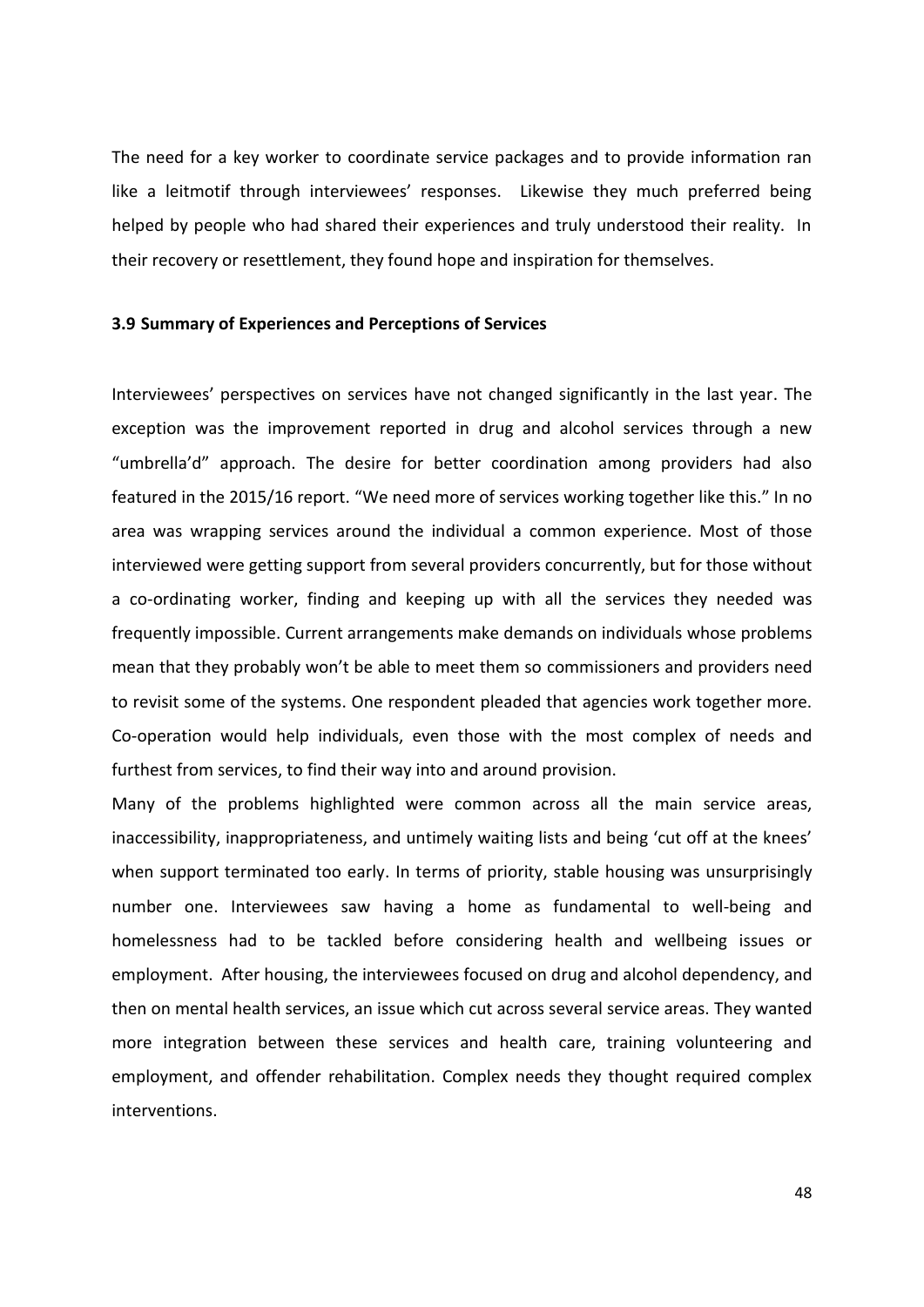A negative attitude from staff decreased chances of success. "Went this morning, got attitude off receptionist. Couldn't get past her. Wouldn't relate."; "They (staff) could also get out of the offices, and come and see service users in their areas"; "See me as a human being"; "I also think I'm worthless, so the drugs help numb that". The previous report also found this:

"The fragility of the service users with multiple and complex needs was tied up with their self-respect and self-esteem often being at rock bottom. This means that those who work with them need to be overtly respectful, and very clearly demonstrate a positive, encouraging and empathic approach. This approach would help build their confidence in the intervention" (p.53).

It will be interesting to see if this has changed when the next Service Users' Perspectives Study takes place.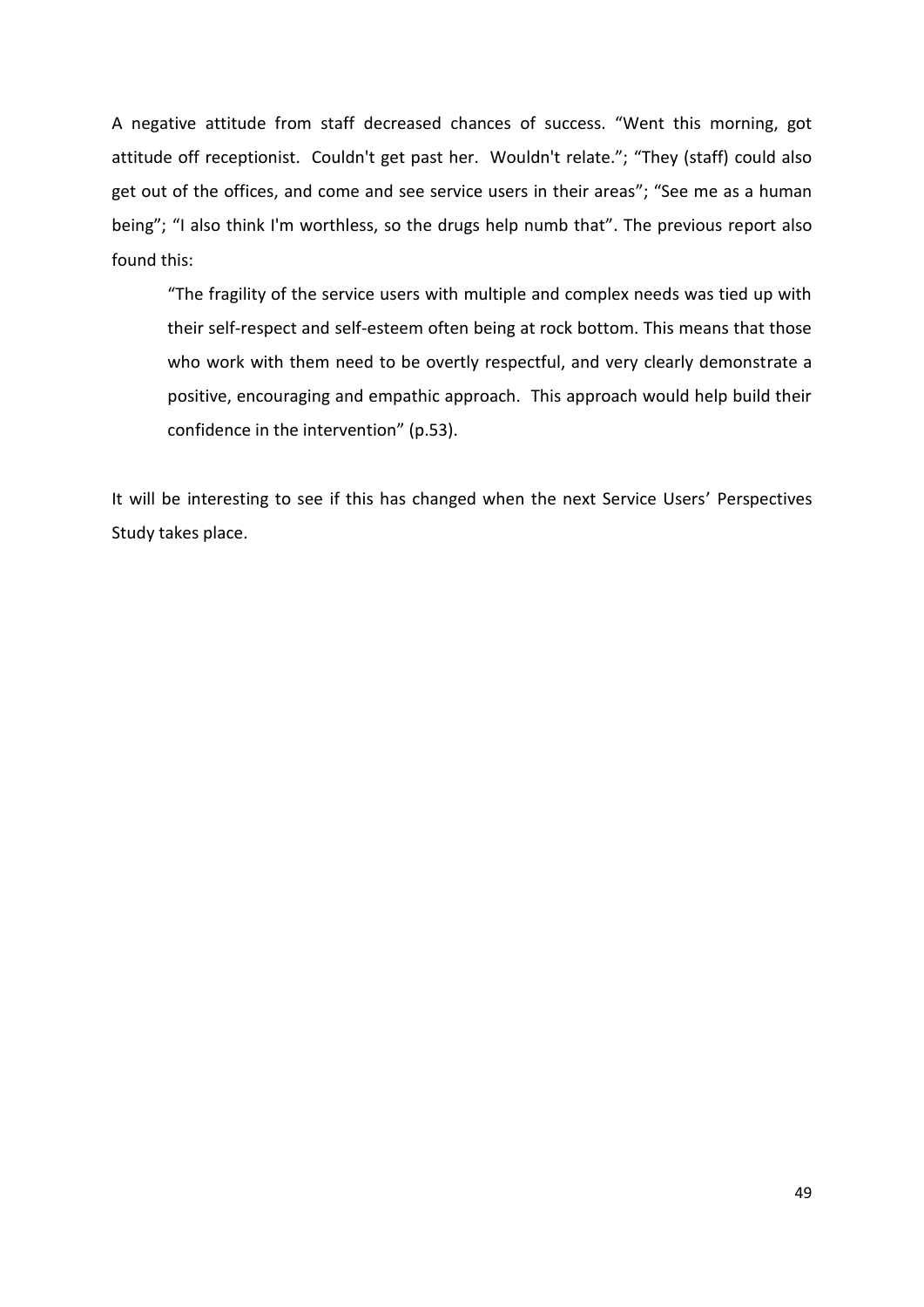#### **CHAPTER 4. LEARNING FROM THE STUDY**

#### **4.1 Learning about Services**

Both Service Users' Perspectives Studies to date have tapped directly into the voice of service users. They have placed those voices at the very heart of systems change. This supports the aims of *Fulfilling Lives*. If intention is to wrap services around the individual, then it is essential to listen to what people say. They are telling us what they need and given their lifestyles, how they need it to be delivered. Policymakers and providers should listen to their voices.

It is true that the general public shares many of the same concerns about public services, particularly resources for the NHS or inadequate mental health services, and the growing reliance on IT. This is to be expected, but for chaotic, homeless and addicted individuals problems are doubled and compounded by lack of resources.

The two Service Users Perspectives Studies show that services must offer not just the right content but also a way in that takes into account the lifestyles characterising this community. A good example of this is the universal importance attributed by interviewees to key workers, preferably key workers with personal insight into how these lives are lived:

"I want people who are a bit passionate. Textbook people haven't a clue."

The following summary focuses on where improvements could be made. It reinforces much in the earlier study; many issues remain outstanding.

#### **4.1.1 Suitability**

Housing is the biggest unmet need, and getting a stable home, rather than a short-term hostel place, is seen as increasingly difficult. Being accommodated alongside people engaging in detrimental lifestyles was of particular concern. To be appropriately housed meant being in accommodation suited to your individual circumstances, with support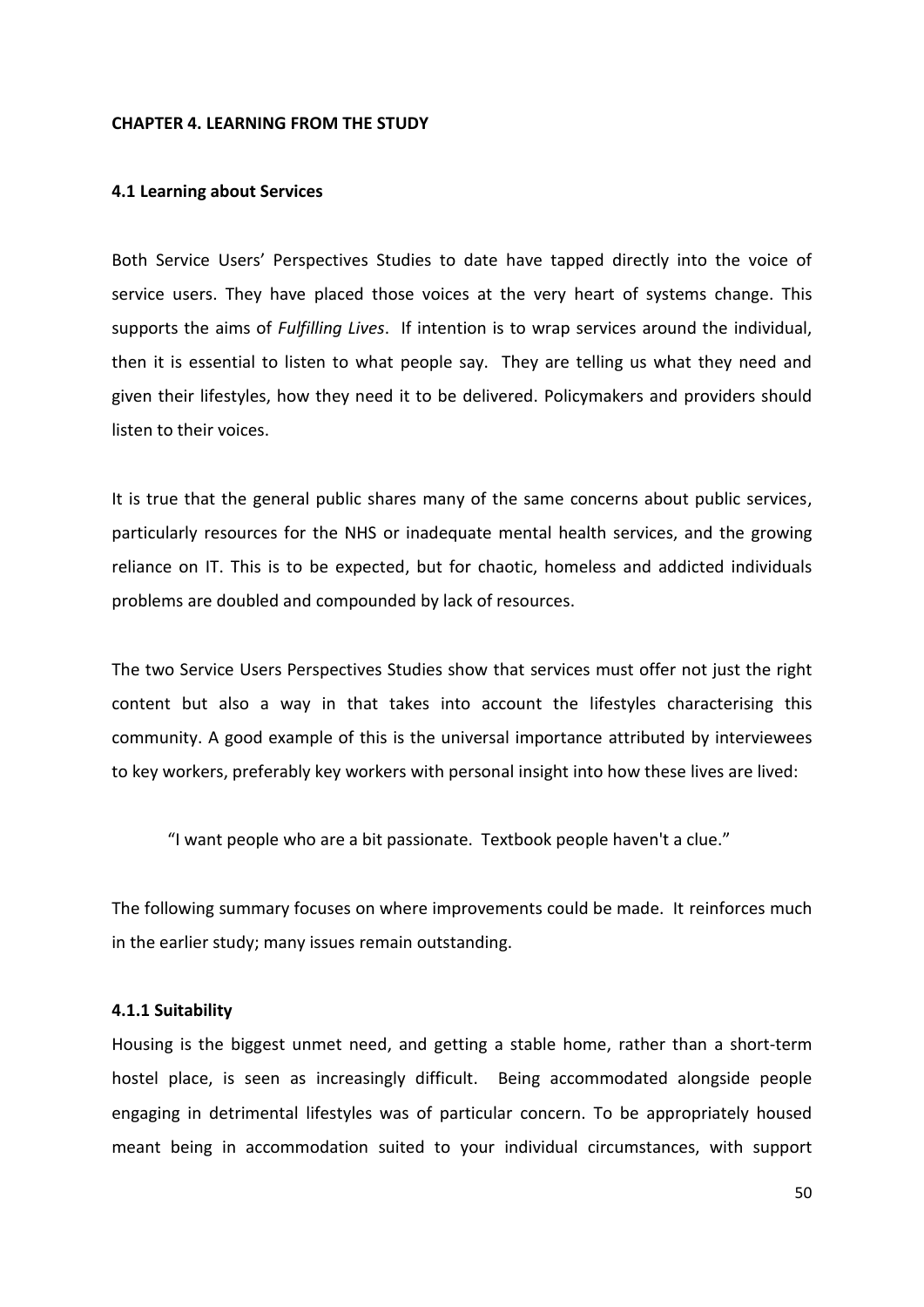geared towards meeting your particular configuration of needs. Supported housing designed for specific groups, such as the over 50s, was seen as helpful.

The temporary nature of much hostel accommodation caused anxiety. Whilst appreciating the help they were receiving, interviewees nevertheless became stressed as the time to move on grew nearer and they had no idea where they would live. Interviewees thought that being in temporary accommodation rarely gave enough stability for recovery and/or resettlement.

Interviewees also commented on the unsuitability of their medications. This echoed earlier research findings. It also reinforced the perception that professionals weren't listening.

## **4.1.2 Attitude**

In all service areas, interviewees reported that they made the most progress when a respectful relationship existed between themselves and workers and practitioners. Where services were working well, trust and respect between the worker and the individual were evident. Interviewees as in the previous research recalled experiencing both good and bad attitudes from staff. The attitude of others is disproportionally important when dealing with people whose self-respect can be rock bottom.

Asking for help is a very big first step, and feeling put down is massively detrimental. The interviewees valued the people who encouraged and supported them, who went the extra mile and showed empathy, and who did not disrespect them because of their circumstances.

#### **4.1.3 Timeliness**

In the previous research, interviewees stressed that being able to access the "right" support at the "right" time was essential. This time, interviewees spoke more favourably about timely drug and alcohol programmes. They focused much more on waiting for suitable housing at critical moments in their lives, such as on discharge from prison, or after a de-tox.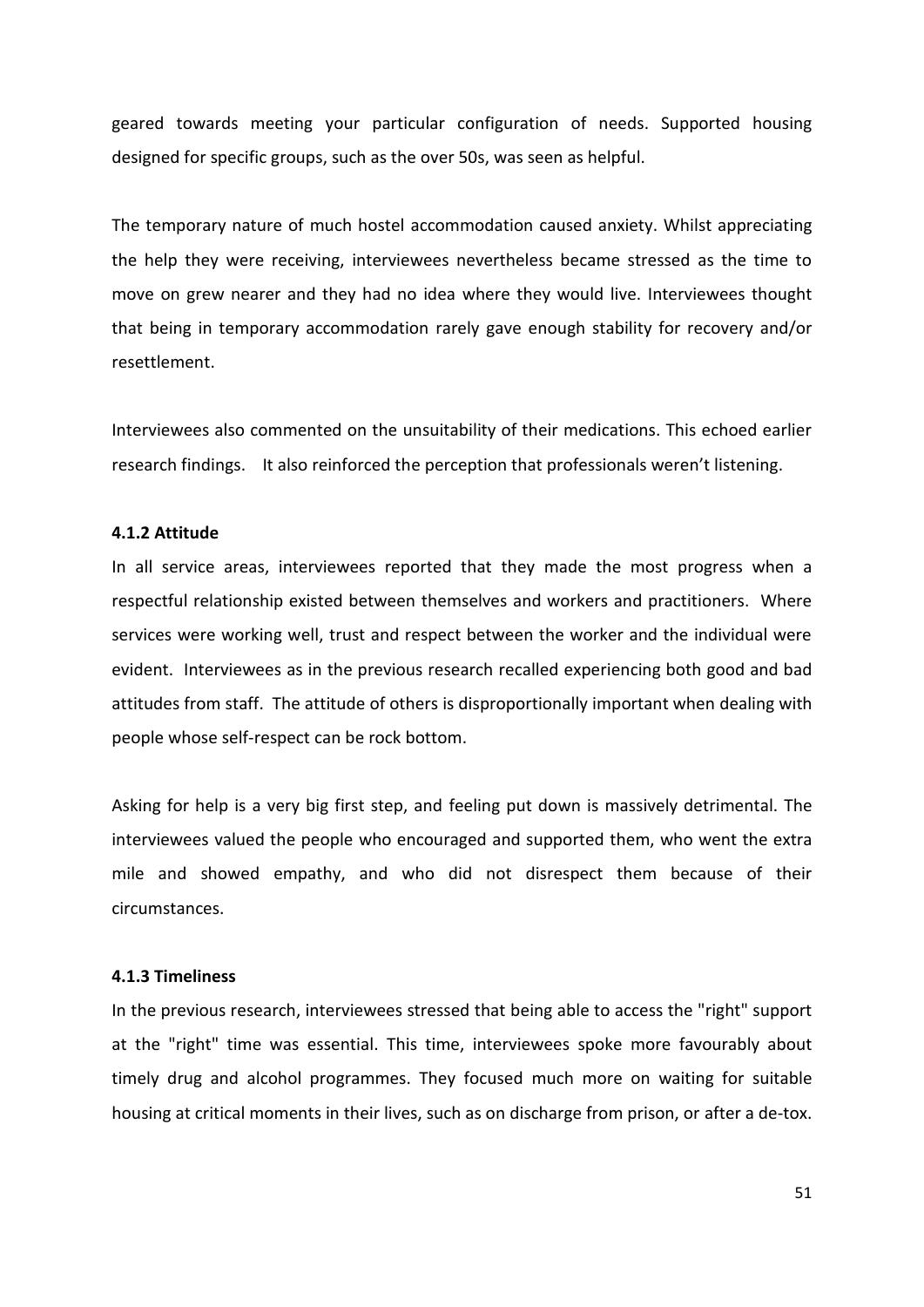Individuals often felt they had been left to fend for themselves at the very point at which they were at their most vulnerable.

#### **4.1.4 Wrapped around the Individual**

'Umbrella'd" support and packages tailored to your needs were again identified by interviewees as the best way to organise provision. Without this organisation, interviewees needed the support of workers to navigate the many services they needed. Providers also needed to keep abreast with changing challenges: "Mamba is worse, as there is no detox from a mamba rattle.…..services have got worse."

#### **4.1.5 Accessibility**

Interviewees were still experiencing major challenges in getting access to services. Juggling several needs in reduced circumstances compounded their access problems. For example, some said they had lost their GPs with their homes; others that, having lost their benefits, they couldn't now have a GP. Some couldn't bid for housing or make a doctor's appointment because they didn't have a computer or a phone. Without the help of workers, they were cut off from services.

They also wanted better information about where to go when in crisis and longer 'opening hours'. There were high levels of frustration in particular about access to mental health services, for both acute episodes and chronic conditions. Conditions ranged from PTSD to psychosis, depression and anxiety.

#### **4.1.6 Duration and Continuity**

Interviewees wanted services to last for longer, in order to deal with their problems properly. The view was often expressed that not enough time was permitted and short termism was a constant anxiety.

Interviewees commented on staff turnover. Retelling their history, building a new relationship, rebuilding trust, all diverted their energy away from recovery. They wanted 'someone who knew you well' and 'could help you to stay on course' and 'stop you from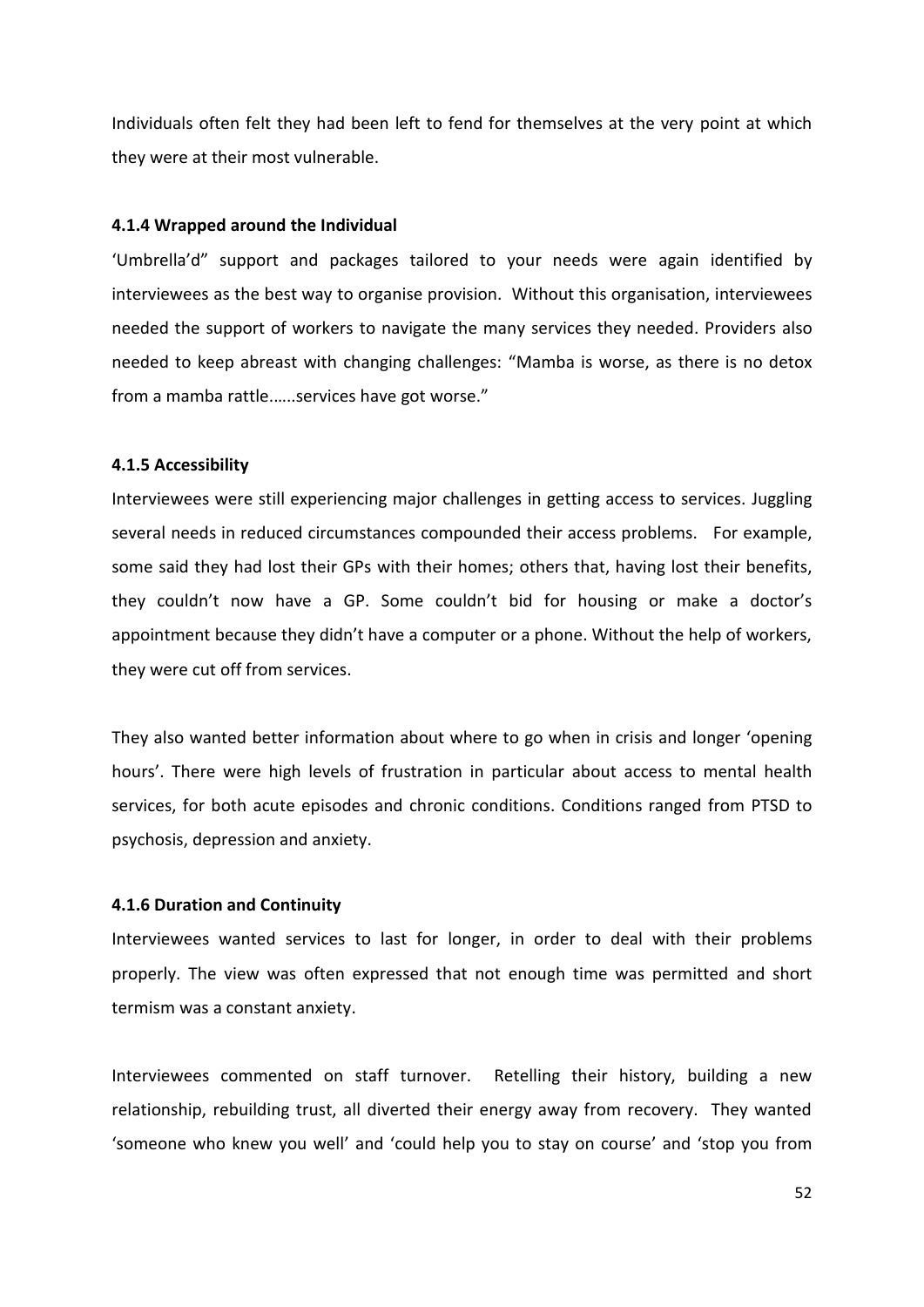falling through the gaps'. Things were getting better for some: "It's improved. People are now willing to help more than in the old days. Support workers used to change a lot too, and it's better to have the same person for longer." Having a sustained long-term relationship with a particular key worker gave individuals the space and time they needed to rebuild their lives from the bottom up.

#### **4.2 Overarching Lessons about Service Provision**

#### **User Centred Services**

- The first Service Users' Perspectives study showed that people in the most chaotic lives mostly had to chase up what they needed for themselves. Interviewees had not experienced themselves at the centre of services. Rather they felt that it was up to them to fit in with others' schedules and agendas. For anyone negotiating several different organisations at any one time, this would present a considerable diary challenge. With such complex needs of their own, they were rarely able to do this.
- The recent study has shown some progress, with a few interviewees enthusiastic that their provider was bringing together as many services as they could. However it was "maybe just after getting {your} foot in the door" that things got better. More work clearly remains to be done: "It's really hard to get support at first, but when your foot's in the door, it's a lot easier".
- Interviewees also said they were often let down when they had crises and agencies were not open or had no spare places. Experiences of having to wait, or of not knowing where to go and ending up in A&E by default, were commonplace. Often people found themselves at the end of a waiting list or in a service that could not help them. For many untimeliness and poor information remained significant issues.

#### **A Stable Starting Point**

**Formost interviewees housing and accommodation services were issue number one,** followed by substance misuse services, and then services for their mental health issues. It is not surprising that permanent, affordable and suitable housing was so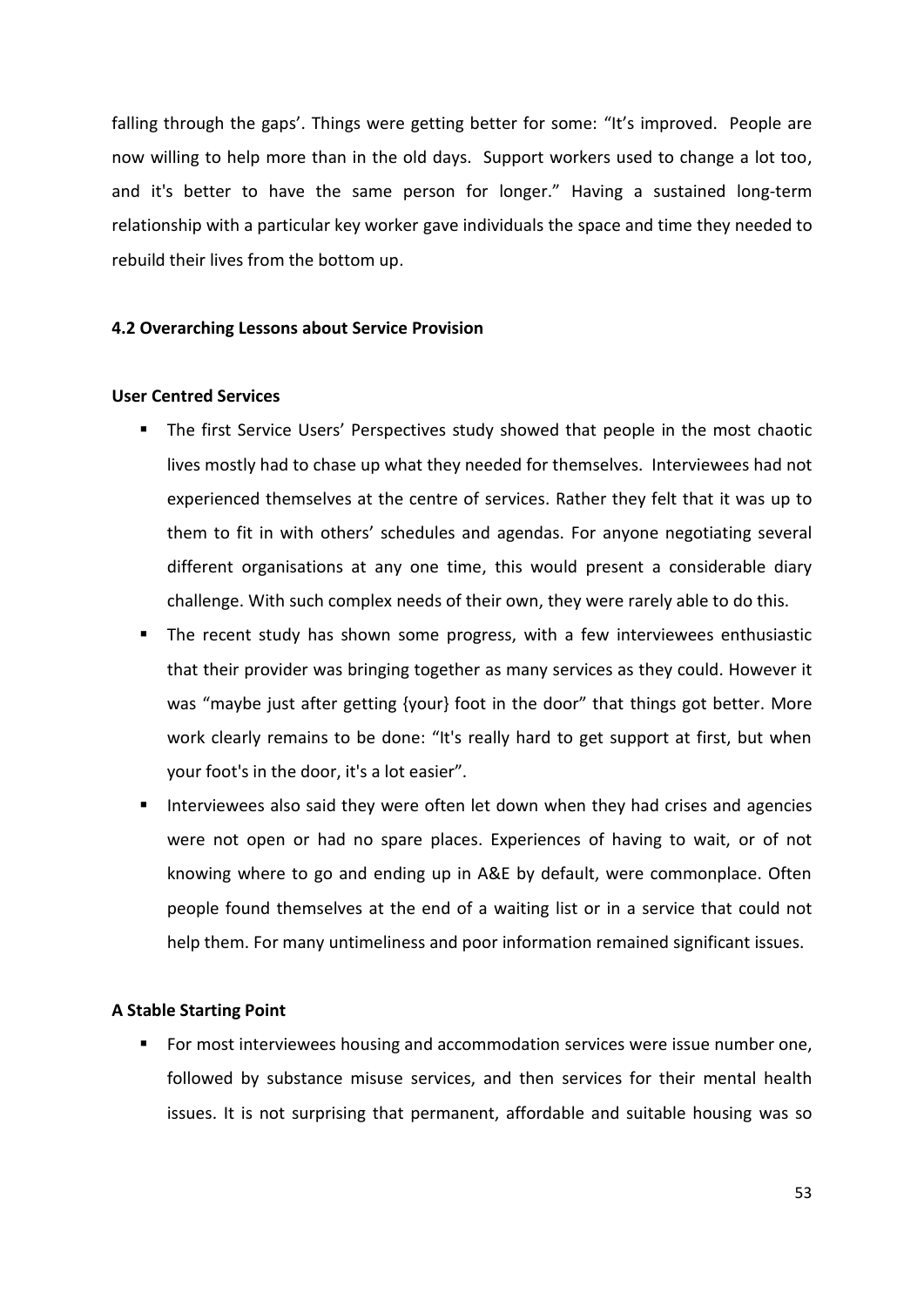important. People said they needed security before addressing their deep seated and troubling issues.

## **Personal Support**

 As in the previous research, interviewees reported that they benefited most from services when they had a positive and ongoing relationship with practitioners, and with support workers in particular. Both studies reveal how important continuity and trust is, no matter what the service area. Those with Lead Workers were particularly satisfied with their help. Those without key workers usually said they were struggling. Lack of information and lack of online access was acute for those on their own.

## **Added Value of Lived Experience**

- Both studies showed how much interviewees valued workers who had shared similar life experiences. They thought such workers understood them better, and knowing their challenges first-hand, knew instinctively what to do to help them. They also acted as role models, giving people hope for their own eventual recovery and/or resettlement.
- The Lead Worker Peer Mentor service was mentioned on many occasions. It offered a non-judgemental space where interviewees could discuss their mistakes, and to be bolstered against peer pressure and self-doubt. Having a place where they could be honest without fear of judgement removed a lot of pressure off interviewees. This when combined with receiving help at a level and pace appropriate to them, was once again seen as a winning formula.

## **Appropriateness**

 As in the previous study, interviewees said how much they needed good onward referral, but they also emphasised that it had to be to an appropriate service, not into something that just that happened to be on offer.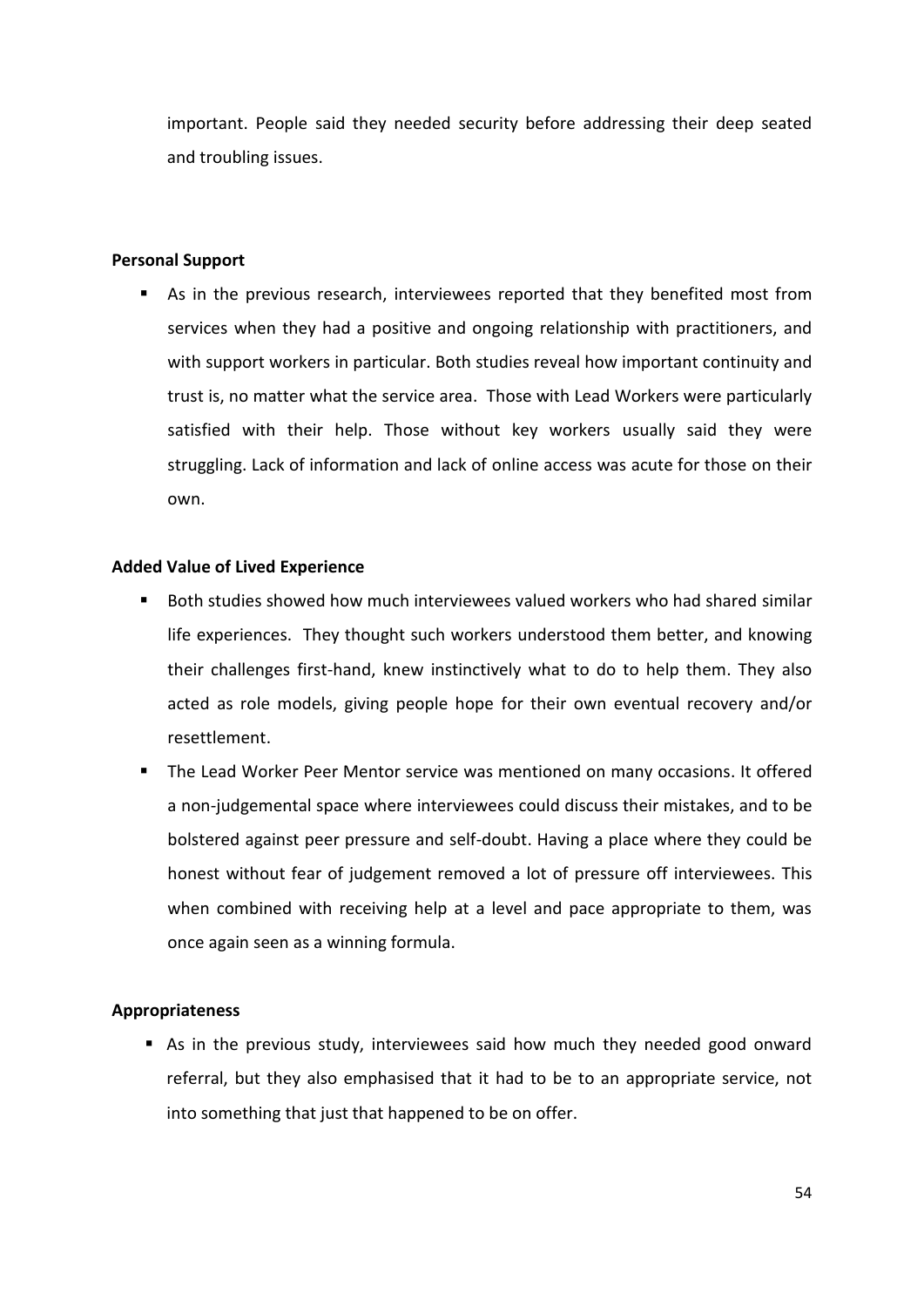## **Attitude**

 When dealing with people with very low self-esteem, it is doubly important to show respect. Interviewees once again emphasised how important it was that service staff understood something of the pressures affecting the person in front of them. They recommended training. The previous study mentioned BCFT's Psychologically Informed Environments training for the No Wrong Door Network. There was an additional suggestion this time, that reception and other office-based staff should go out and see how their customers lived.

(For further information on Psychologically Informed Environments see Service Users' Perspectives Study Year 1 Appendix 11.)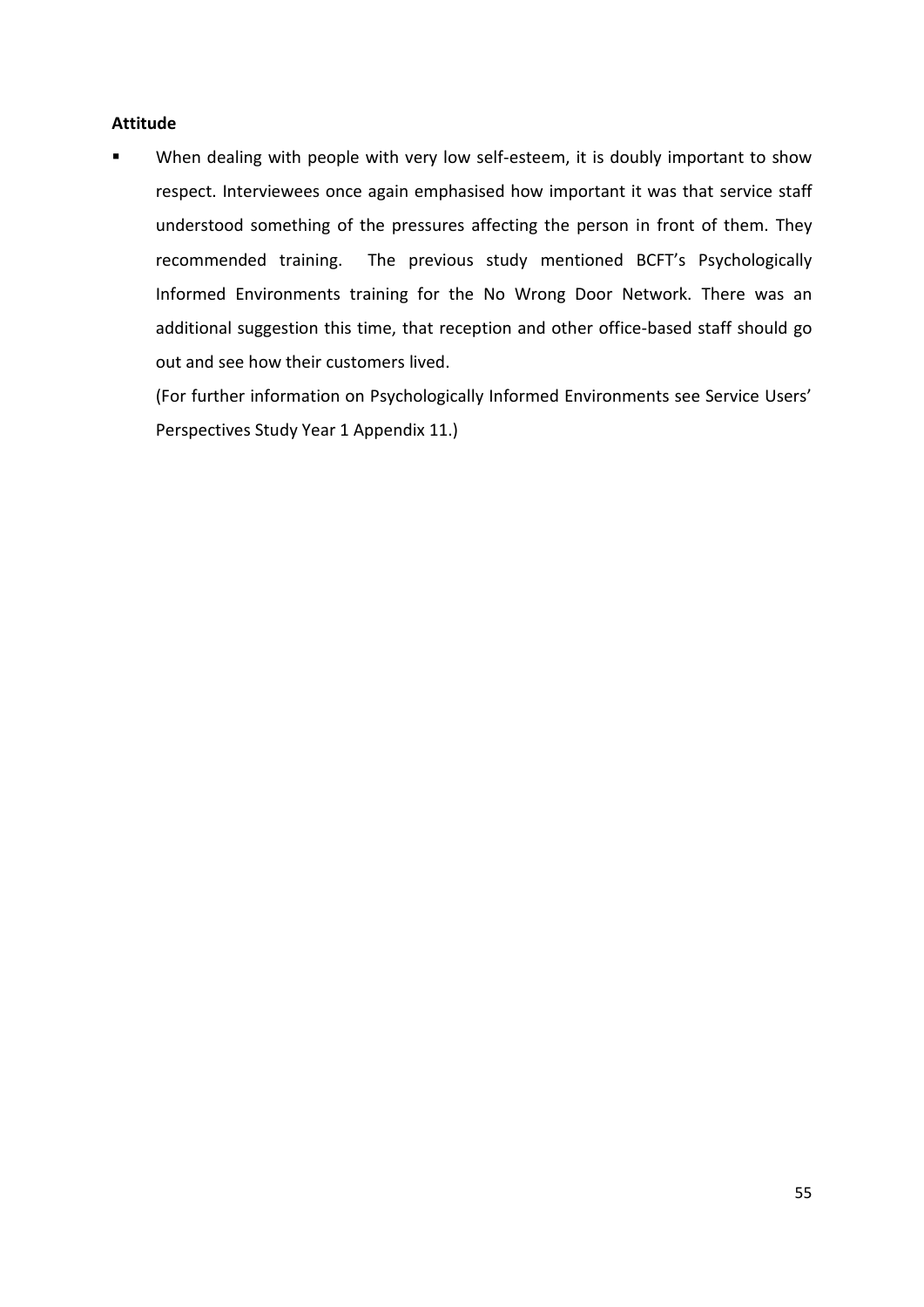#### **CHAPTER 5. RECOMMENDATIONS FOR FUTURE RESEARCH**

#### **5.1 Introduction to Recommendations**

As in the first Service Users' Perspectives Study, these recommendations focus on future research, not on the findings detailed and discussed in chapters 3 and 4 above. Nor does this report include details of the Peer Research Project, for this is available separately. In these recommendations, we look over the last two studies and explore what should be done to enhance future research.

## 5.1.1 Changes in the research process

The first Service Users' Perspectives Study was a pilot study. It adopted an innovative approach which centralised and amplified the voices of service users. All the participants came through the Lead Worker Peer Mentor service, as other projects were still in development.

The current study has continued to amplify service users' voices, but it has accessed a wider pool of interviewees. Half the interviewees came from other BCFT partners as part of the No Wrong Door Network, often service users with fewer or less entrenched needs. Some were further along their personal journey. As a result, these interviewees tended to regard the services they had received more positively. This diversity has added to the robustness of the earlier study's findings and should be expanded further.

It was not possible to re-interview any interviewees from the previous year, all of whom had very chaotic lives. However now that some interviewees have more stability, it is realistic to aim for re-interviews. Re-interviewing will help track levels of satisfaction with services.

#### 5.1.2 Embedding the learning

Chapter 4 sets out many lessons based on the evidence in chapter 3. Service users are still reporting similar barriers as a year previously. This is not unexpected given only twelve months has passed.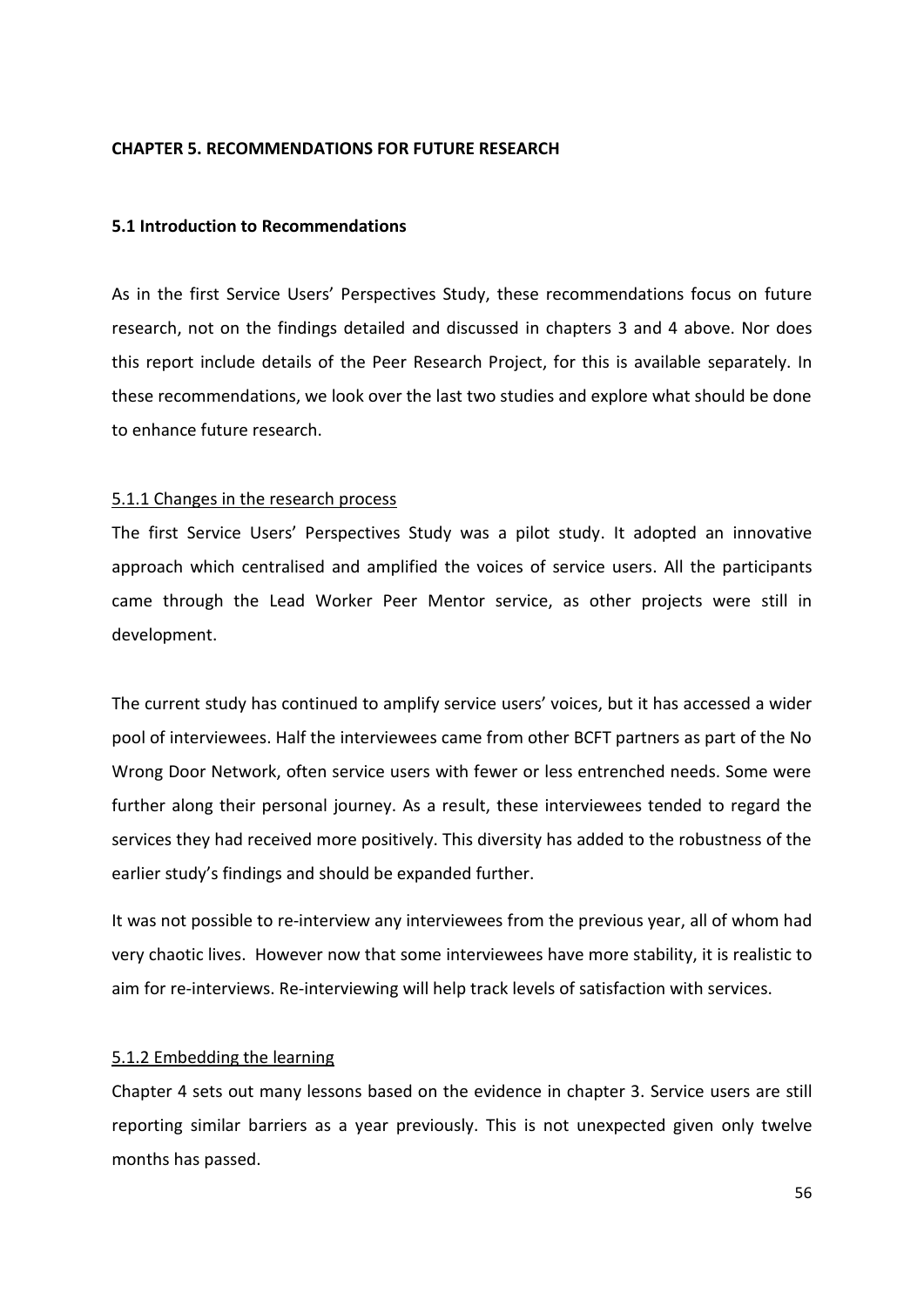Putting service users at the centre of the research was initially suggested by Experts by Experience and its delivery is now in the hands of Peer Researchers, supported by BCFT. Interviewees wanted to know what steps were being taken to embed the learning in practice. When lessons are coming so directly from service users it is vital that providers and policy makers listen to them, and take action. Lessons from the Service Users' Perspectives Studies should be adopted by BCFT and its partners, as well as influencing *Fulfilling Lives*  evaluations.

#### **5.2 Recommendations**

#### **5.2.1. Value of On-going Qualitative Research**

BCFT has a strong track record in statistical and quantitative research. However, to 'get the whole story' for systems change, a qualitative study like the Service Users' Perspectives Study needs to run alongside. Qualitative research should be repeated over the lifetime of the programme, for listening to service users describing how they are being treated, will 'speak volumes'.

#### **5.2.2. Sequential Service Users' Perspectives Studies**

Carrying out sequential research will help track improvement or deterioration in services. A sequential study (in future with interviewees being re-interviewed if possible) will show whether services are really improving from the service user's perspective. Moreover, involving people who are themselves making progress will add significant insights about the rungs on the ladder upwards.

## **5.2.3 More Interviewees from more BCFT Partners**

Only a few BCFT partner organisations engaged in this research. Reaching the target figure of thirty interviews was much more difficult than predicted. In future core partners need to be more involved and to understand the innovatory approaches. They need to encourage their clients to participate, since they are the ones with access to them. They should help their service users to get involved either as interviewees or peer researchers. If they do this, they will maximise the opportunity for their clients to get involved but also lend the